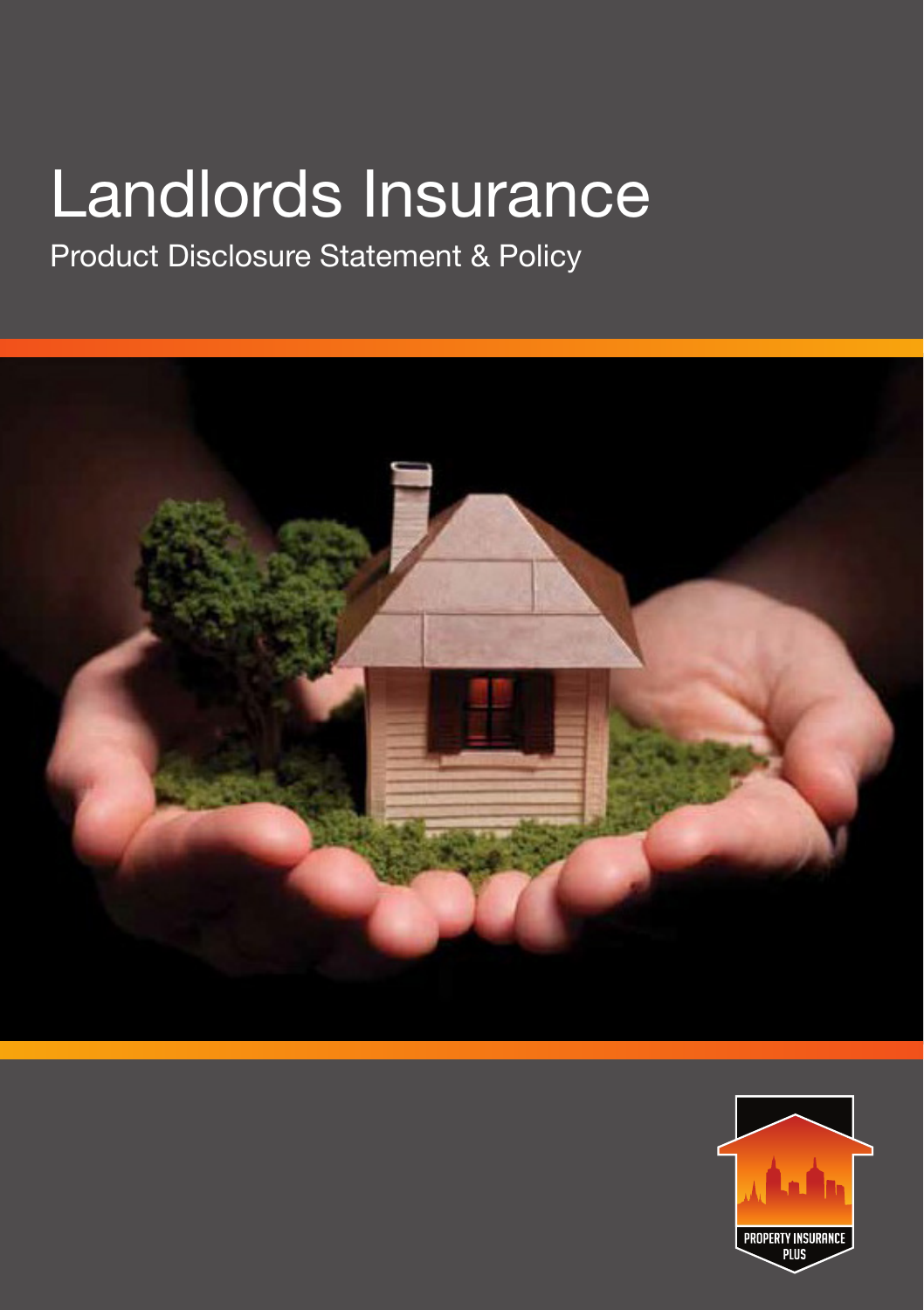## Landlords Insurance

Product Disclosure Statement & Policy

## **Welcome to your Landlords Insurance**

This booklet contains a Product Disclosure Statement (PDS), which provides important information to help you make an informed decision about your insurance. It also contains your policy, which details the cover we provide and any exclusions or limitations. Please read this booklet carefully and keep it in a safe place with your policy schedule.

**If you need assistance at any time, please contact PI Plus (Aust) Pty Ltd on:** 

## **1300 307 072**

This insurance is underwritten and issued by Assetinsure Pty Ltd (Assetinsure), ABN 65 066 463 803, AFS licence no 488403 of Level 21/45 Clarence Street, Sydney, NSW 2000 and referred to in the policy wording as we, us, or our.

This insurance is distributed by PI Plus (Aust) Pty Ltd trading as Property Insurance Plus, ABN 61 133 941 698, AR no 332446, as an authorised representative of Fitzpatrick & Co Insurance Brokers Pty Ltd ABN 25 050 242 914, AFS licence no 244386 of 631-633 Waverley Road, Glen Waverley, VIC 3150.

This PDS was printed on the 3rd August 2021 and the information it contains was current at that date. If the information changes adversely we will issue a supplementary product disclosure statement (SPDS) or a replacement PDS.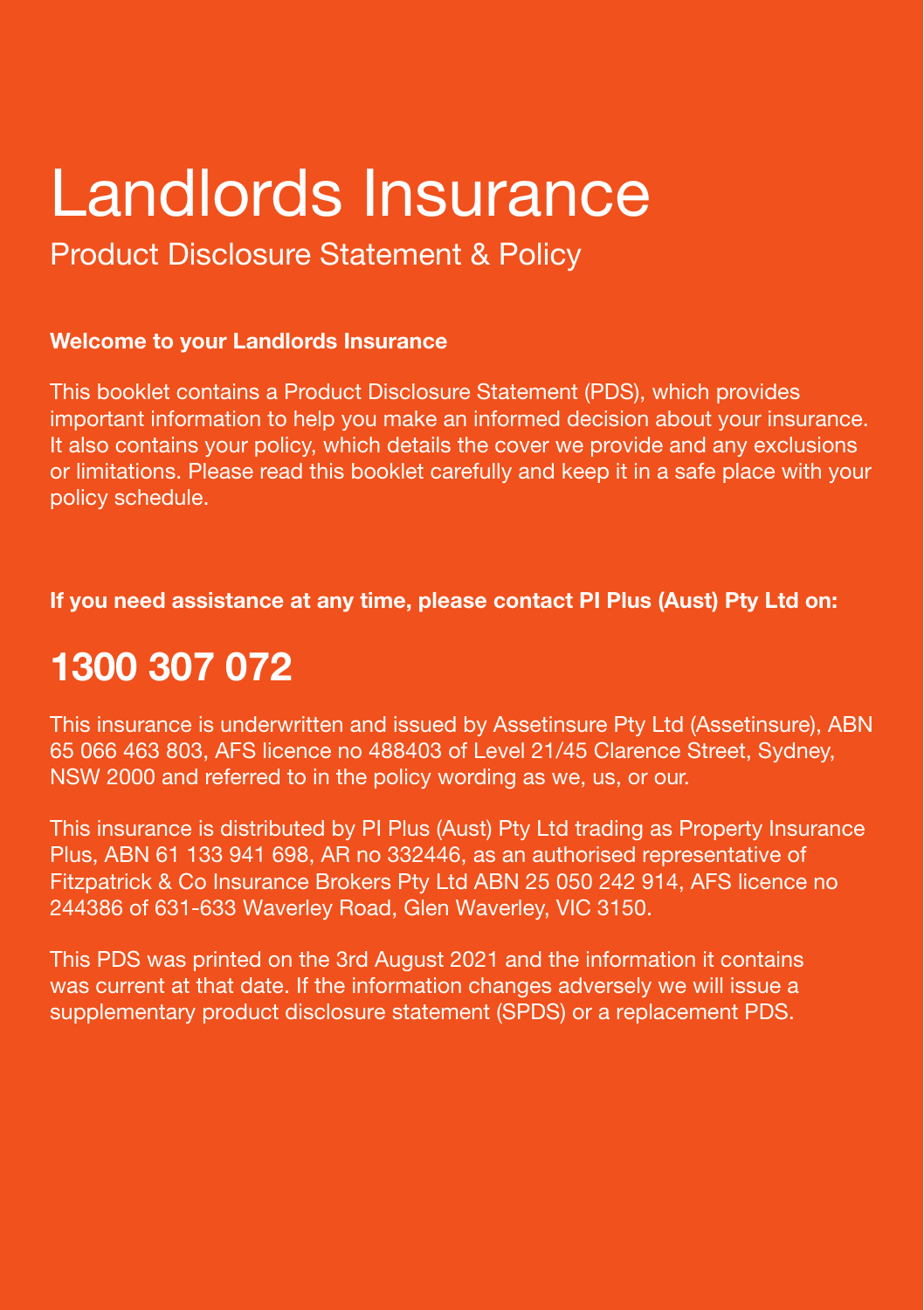# Table of Contents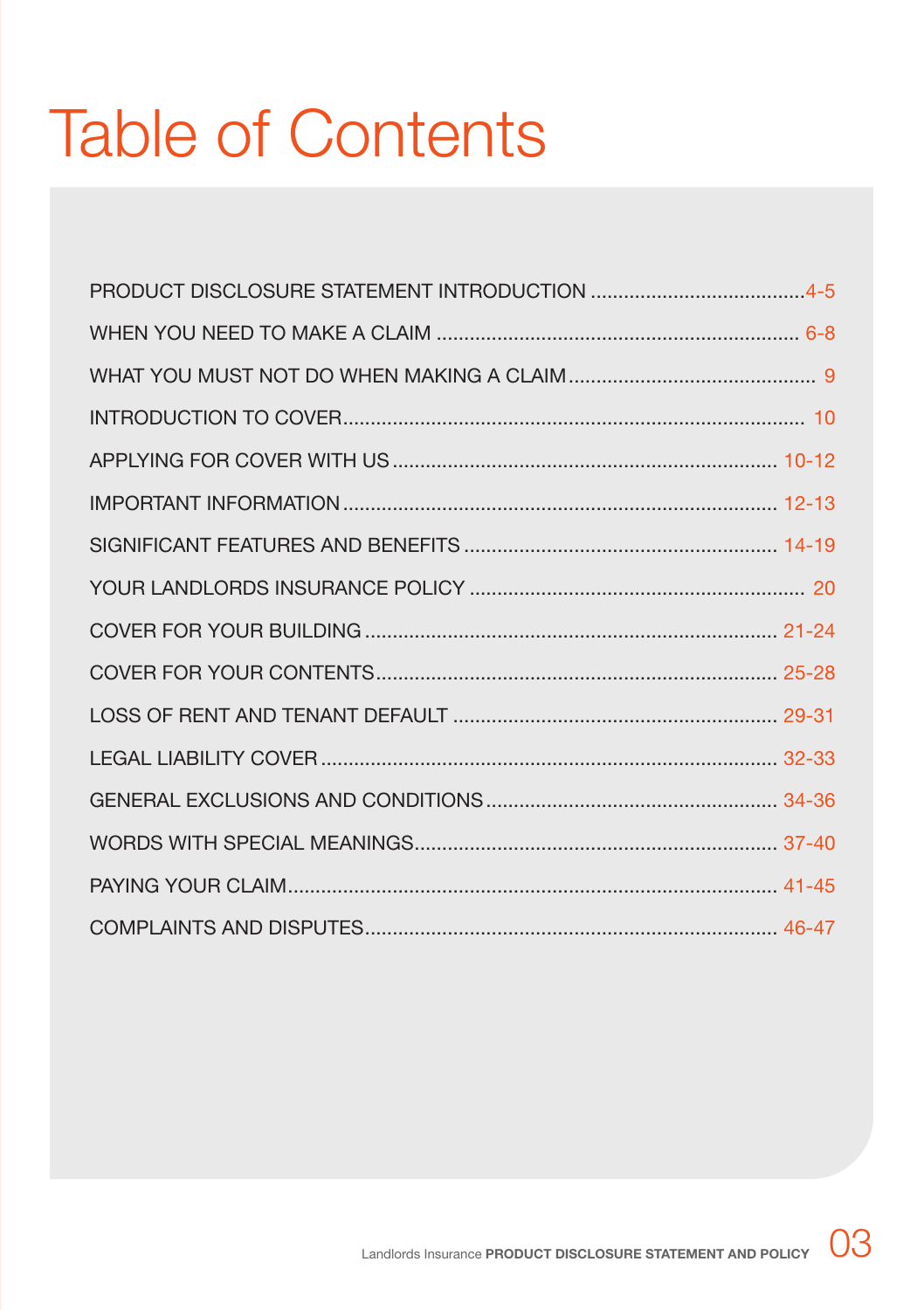# Product Disclosure **Statement**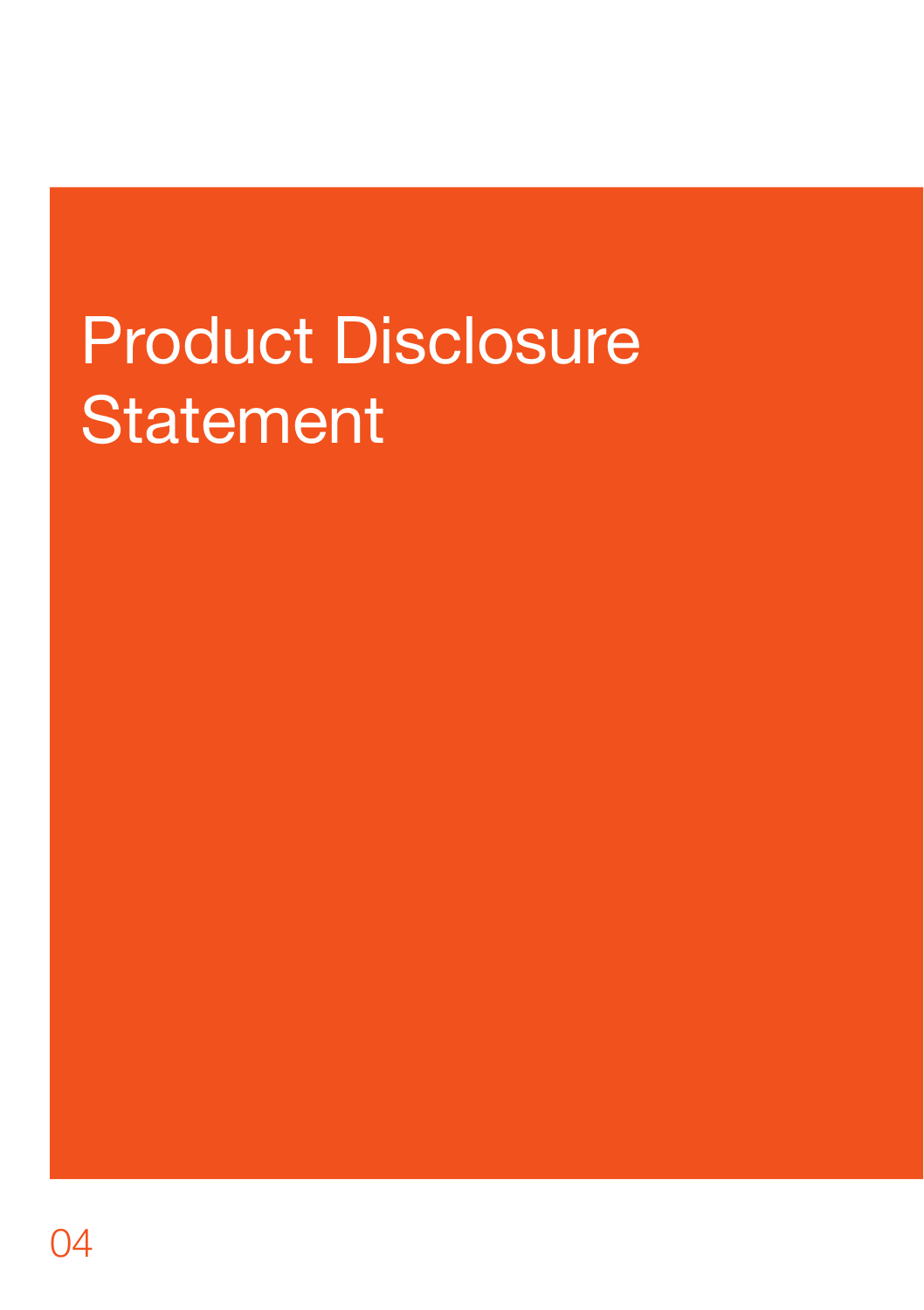This Product Disclosure Statement provides important information about the policy together with a summary of its key features, benefits, risks and costs. For full details of the cover provided please read the entire policy.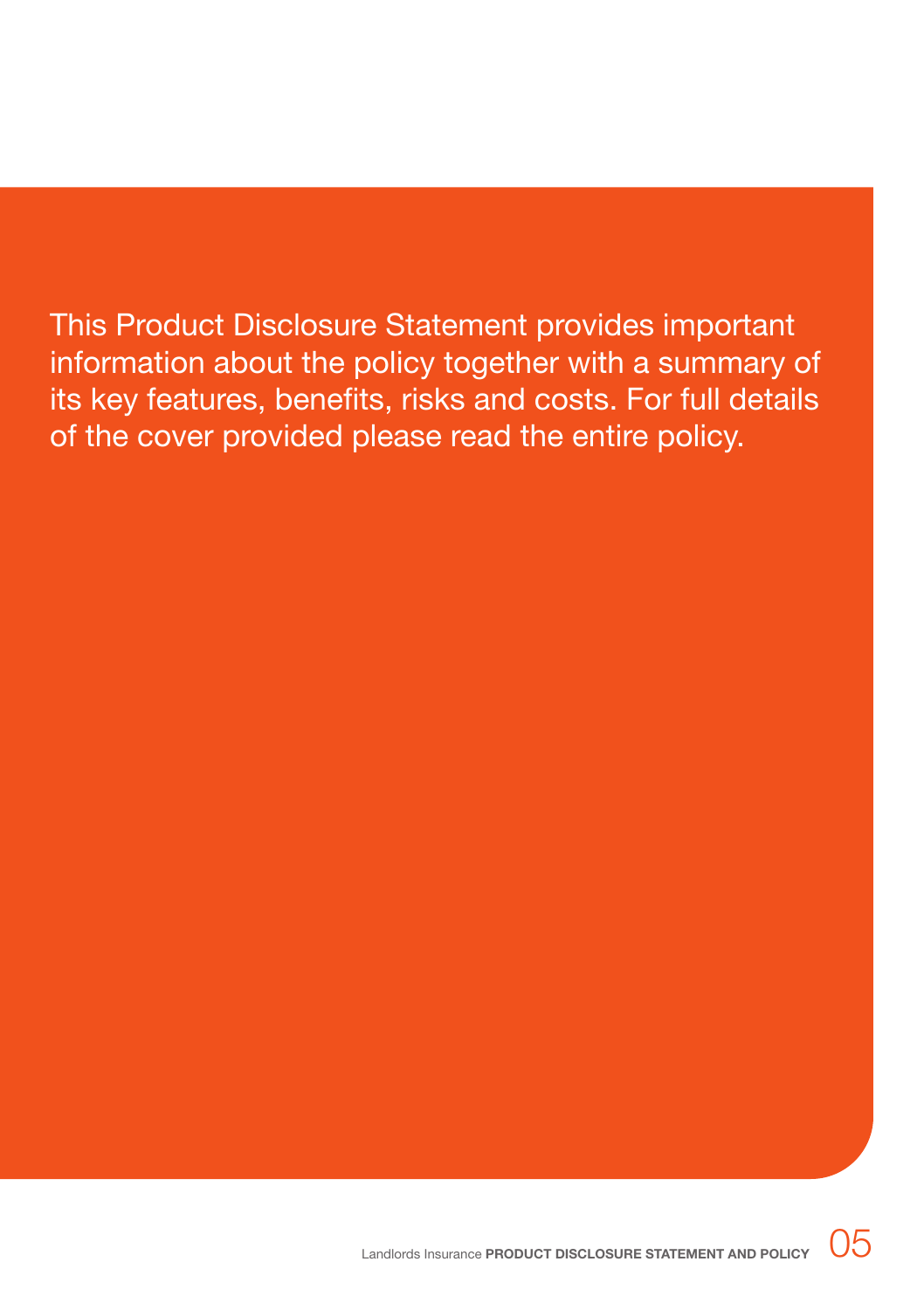# When you need to make a claim

When things go wrong and you need to make a claim contact Property Insurance Plus on:

1300 307 072 or 03 9111 0680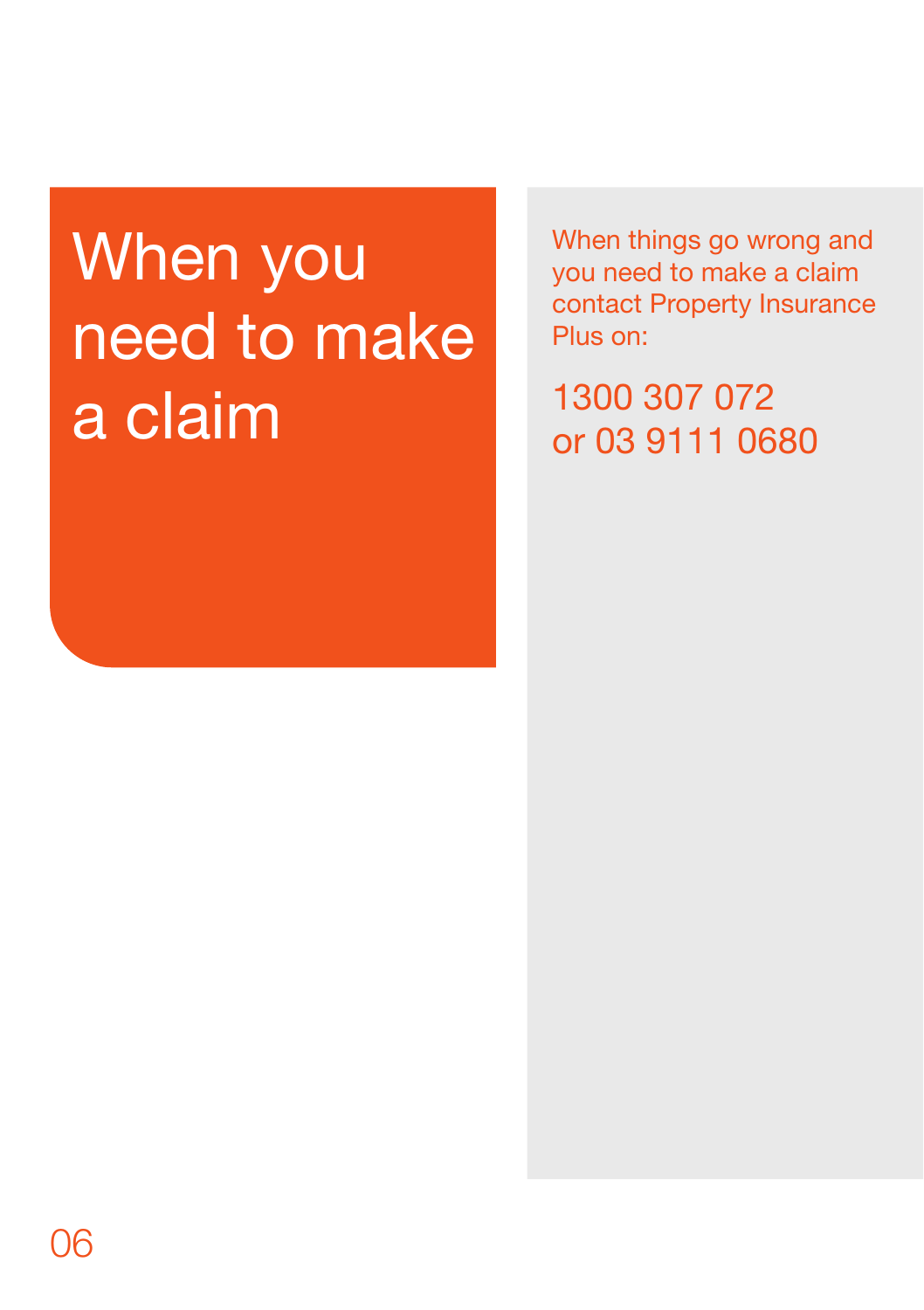## **Assist us with your call**

You can help us by having the following information available when you call:

- Your policy number
- Details of the event giving rise to the claim (where, when, how)
- An estimate of the loss or damage

## **Report to police**

Immediately advise the police of any malicious damage or act, theft, attempted theft, or burglary and give them a list of items damaged, stolen or lost.

You will need to give us:

- The name of the police officer
- Station reported to
- Date reported
- A copy of the police report or the log number of the call to the police

## **Prevent further loss**

Try to do everything you reasonably can to prevent any further loss or damage from occurring.

In the event of severe storm damage, contact the State Emergency Service, your local council or Property Insurance Plus on 1300 307 072.

## **Assist us with your claim**

You will need to give us any information relevant to your claim that we may need to handle, assess or investigate your claim. This may include providing us with quotations for the repair or replacement of your property, or giving evidence in court if required. If you make a claim and we wish to recover the amount we have paid from another person then, subject to the Insurance Contracts Act 1984, we can do so. You and any other person entitled to cover under this policy must give us any information and help that we may reasonably require.

## **Allow us access**

Following a claim on this policy, you may be required to let us enter your building to investigate the cause of the loss or the damage that is the subject of the claim.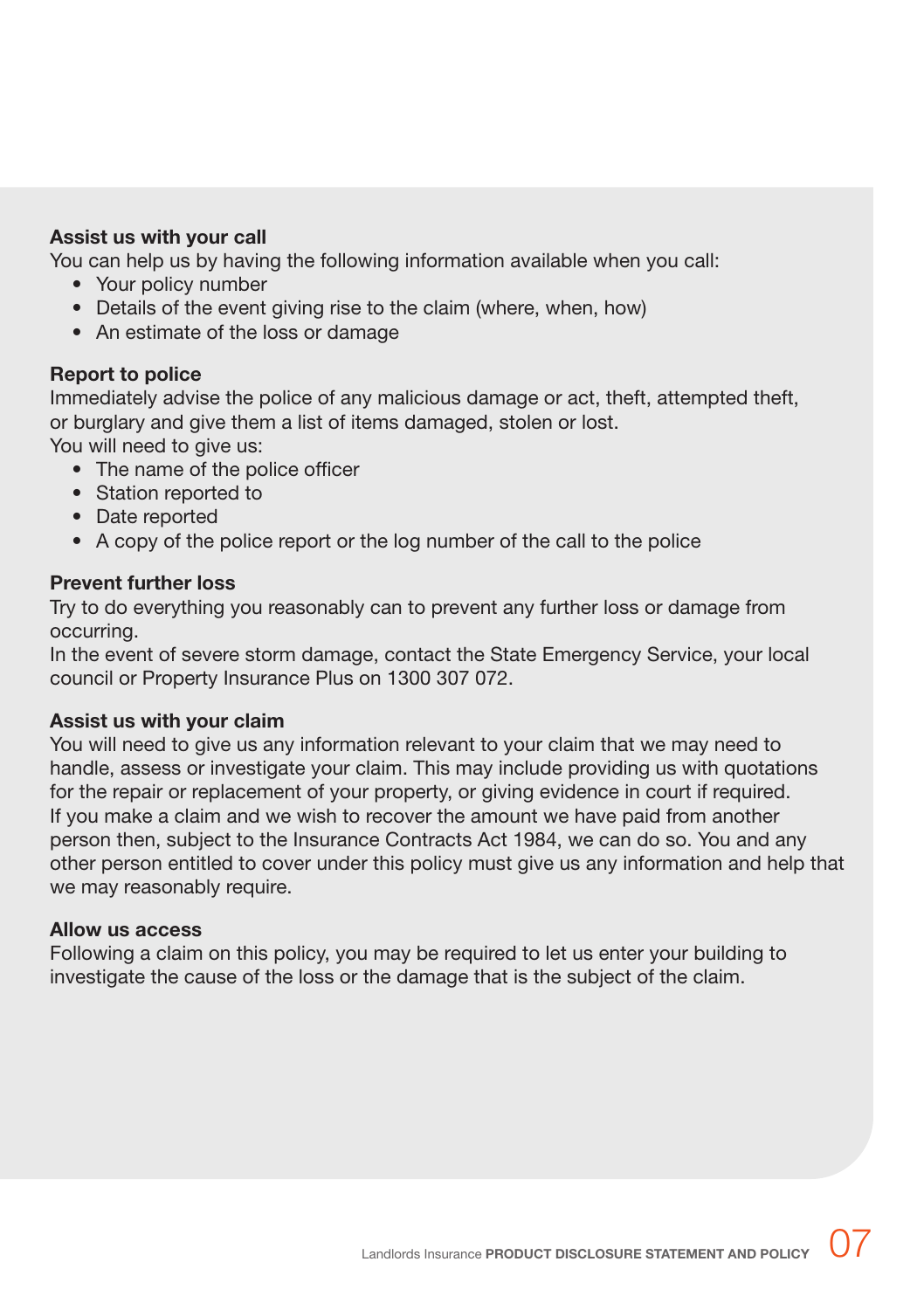## **Make your damaged property available**

Following a claim on this policy, you must make your damaged property available for inspection by us or a representative of ours and, if we require, deliver the items which have been damaged to us. At our option we may keep any recovered or damaged items that we have replaced for you.

## **Provide proof of ownership, loss or damage**

When you make a claim you may be required to provide proof of your ownership and value of the items you are claiming for.

Some proof of ownership documents which may be acceptable are listed below:

- Sales receipts or accounts (originals or duplicates) showing the date, purchase price, a description of items purchased and place of purchase
- Credit card statements or bank statements showing the purchase transaction details
- Model and serial numbers of the lost or damaged property
- Instruction booklets and owner's manuals
- Valuations
- Builder's, electrician's or other relevant tradesman's reports detailing the loss or damage
- Photos clearly showing the items

## **Pay your excess**

Please refer to the section 'Excess' on page 18 for more details about your excess.

## **Co-operate with us**

When requested, you must provide us with all proof, information, co-operation and assistance in relation to a claim, including giving evidence in court, as we may reasonably require.

## **Legal Liability claims**

If you receive notification of any claim made against you, you must promptly forward to us any demand, writ, summons or proceedings which you receive relating to any prosecution, inquest or legal action and all other information relevant to those matters where any liability under this policy may arise.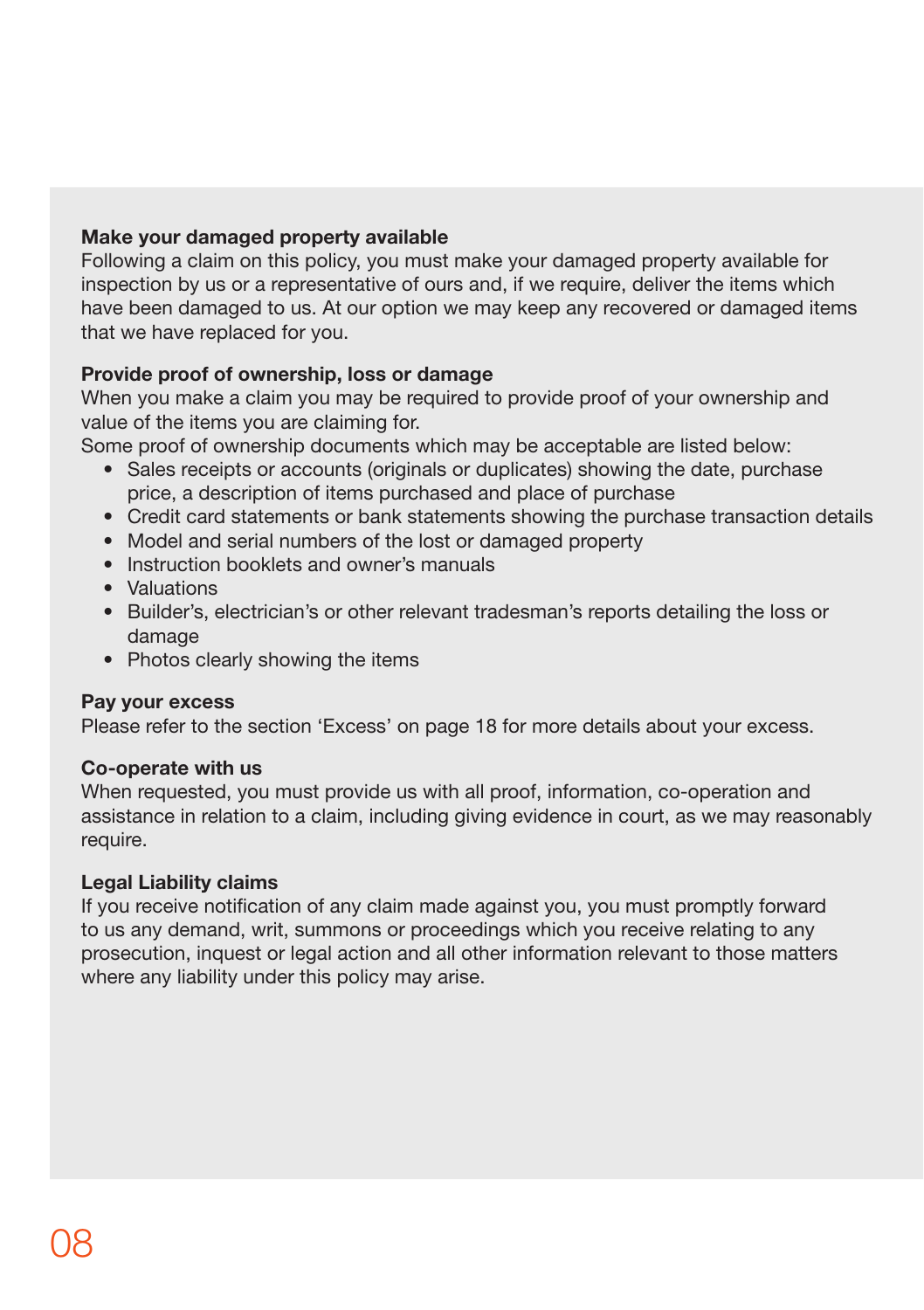## **What you MUST NOT DO when making a claim**

### **Admission of Liability**

You must not admit guilt or liability to anyone. You must not offer, agree or promise to settle any claim without our prior consent.

### **Authorisation of Repairs**

Apart from emergency repairs necessary to prevent or minimise further damage, you must not carry out or authorise any repairs or arrange replacement of any property without our prior consent.

### **Disposal of Damaged Goods**

Do not dispose of any damaged property without our prior consent. We may need such property for inspection and assessment of repair costs by our representative or us.

You must not wash, clean or remove debris from a damaged area unless we have agreed for you to do so.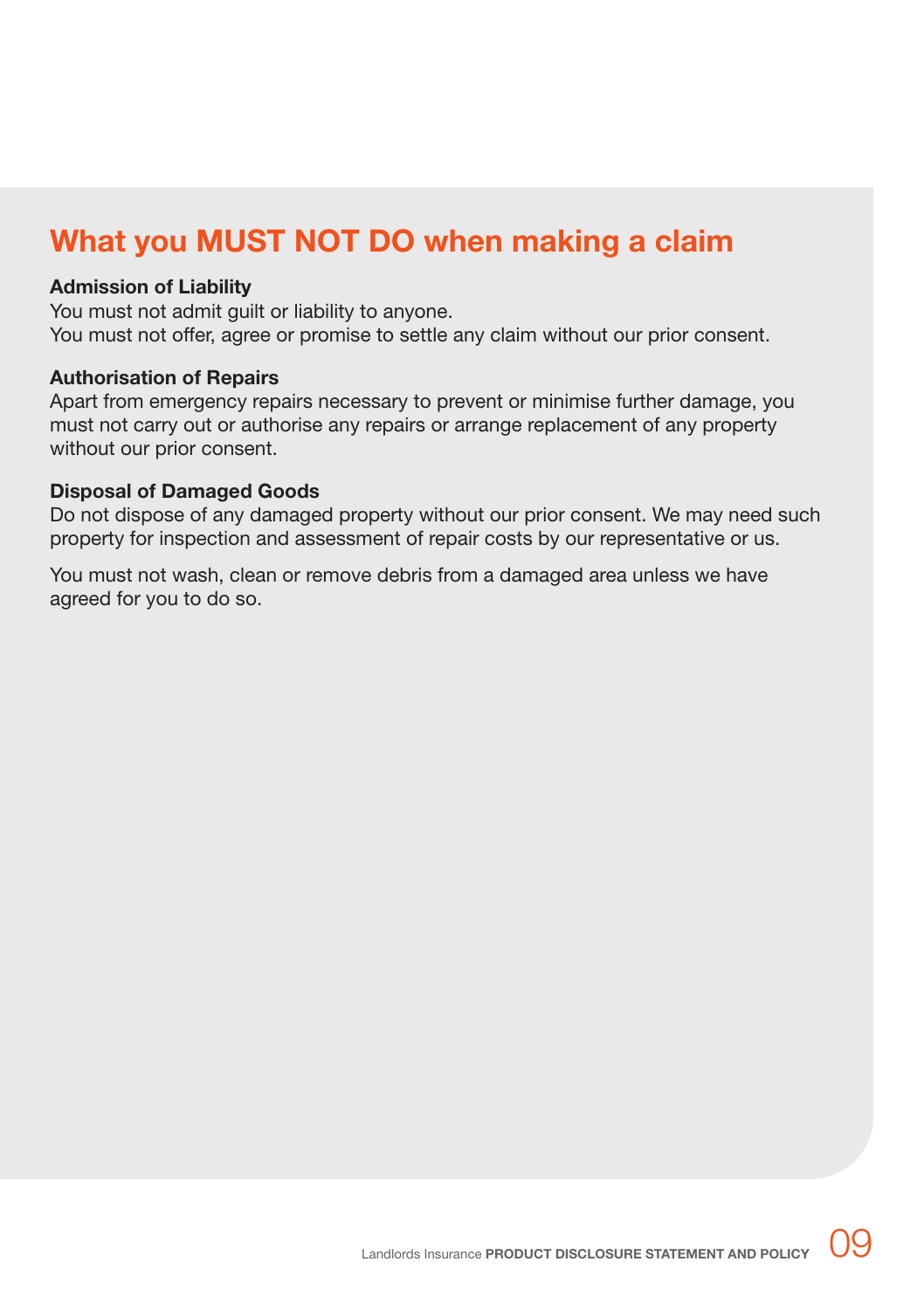# **Introduction** to cover

## Applying for cover with us

Prior to this policy coming into effect you have provided us or your intermediary with information in support of your request for cover with us. The information that you have provided to us is referred to as your application for this policy. You must ensure the information provided to us in your application is accurate and that you have complied with your duty of disclosure. We have relied on your application to decide whether to issue this policy and, if we do so or have, the terms and conditions upon which we do/did so. When you have paid the premium, or agreed to pay the premium, we will issue you with a policy schedule, and this policy-booklet. If payment of the premium as stated in the policy schedule is not made then there is no cover provided under this policy.

## **Complaints and Disputes Resolution**

We have a formal complaints and dispute resolution process that is fair, efficient and accessible to all our clients. This service is free of charge to you.

If you do not agree with any decision we make in relation to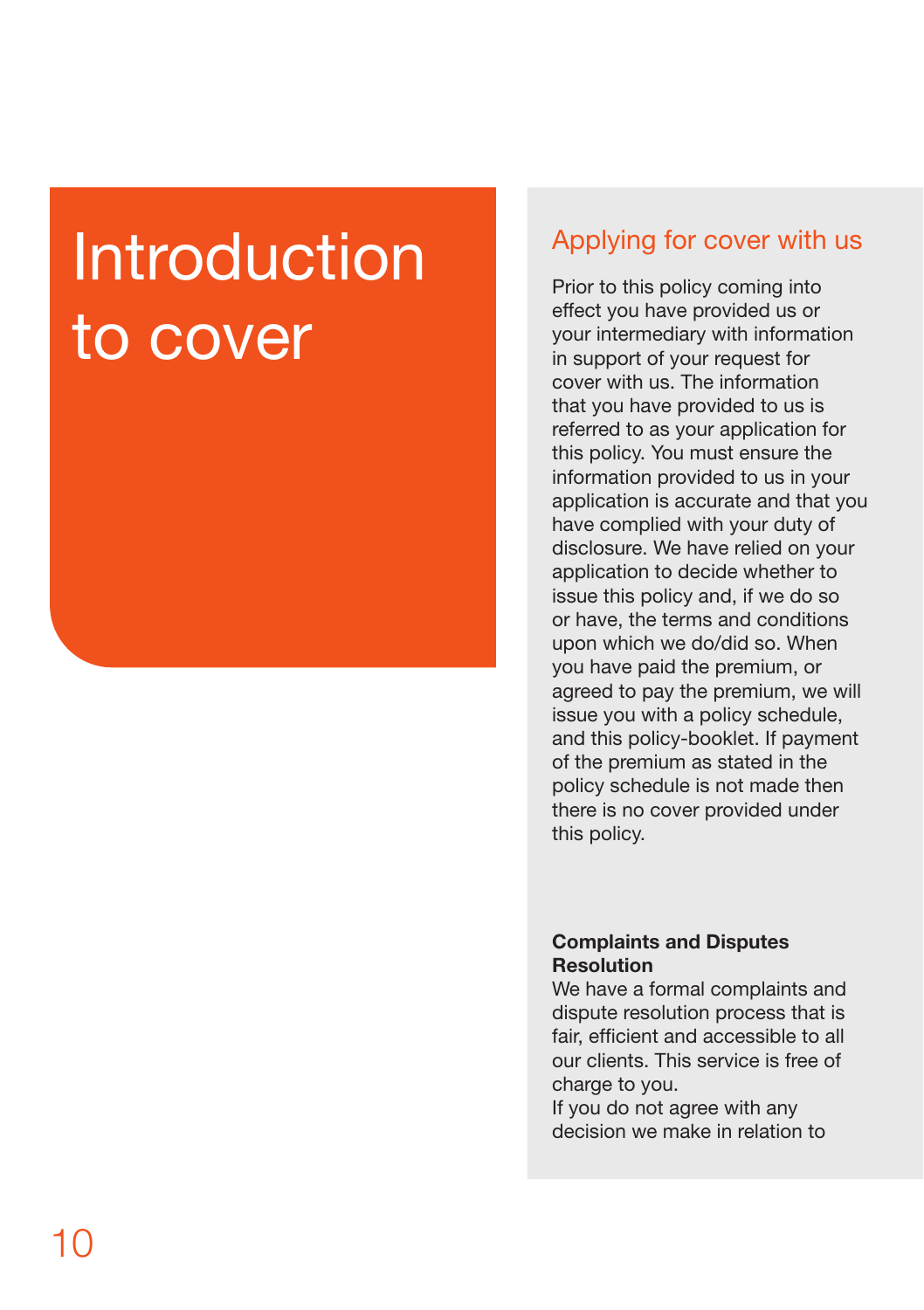your insurance policy please contact your insurance intermediary or us indicating the nature of the complaint.

We will then resolve or attempt to resolve your complaint or refer it to our Internal Dispute Resolution Manager. Our process is detailed on pages 46 & 47.

## **General Insurance Code of Practice**

Assetinsure is a signatory to and fully support the General Insurance Code of Practice. The objectives of this Code are to commit insurers and the professionals they rely upon to higher standards of customer service.

Please contact us if you or your insurance intermediary would like further information about the Code of Practice. You can obtain a copy of the Code of Practice from the Insurance Council of Australia by calling 1300 782 228 or visiting www.codeofpractice.com.au

## **Privacy**

We are committed to complying with privacy laws and protecting your personal information. By entering into a contract with us, you agree to:

- The collection, use and disclosure of your personal information to evaluate, effect, and manage your financial product.
- Property Insurance Plus administering your insurance cover, financial service or product provided to you by us, any related company, or in conjunction with us. This applies to personal information provided previously, currently and in the future;
- The collection, use and disclosure of your personal information to inform you of other products; and
- The use and disclosure of your personal information to test and improve upon the systems used to manage your policy or financial product;
- The collection from, and/or disclosure of, your personal information to a third party which may include your employer and our service providers (including but not limited to your insurance intermediary, other insurers, medical practitioners, lawyers, claims consultants, loss assessors and investigators), where this is relevant for the administration of your insurance policy or a claim under this policy;
- The disclosure of your personal information to overseas recipients, where relevant, such as some of our reinsurers; and
- The disclosure of your personal information to a person, regulatory bodies or other entities if we are required or permitted to do so by law.

If you do not provide the requested personal information we may not be able to evaluate, effect, manage or administer your policy and you may also be in breach of your duty of disclosure.

We will ensure that your personal information is accurate, up-to-date and complete. You or your insurance intermediary may access personal information we hold about you by contacting us.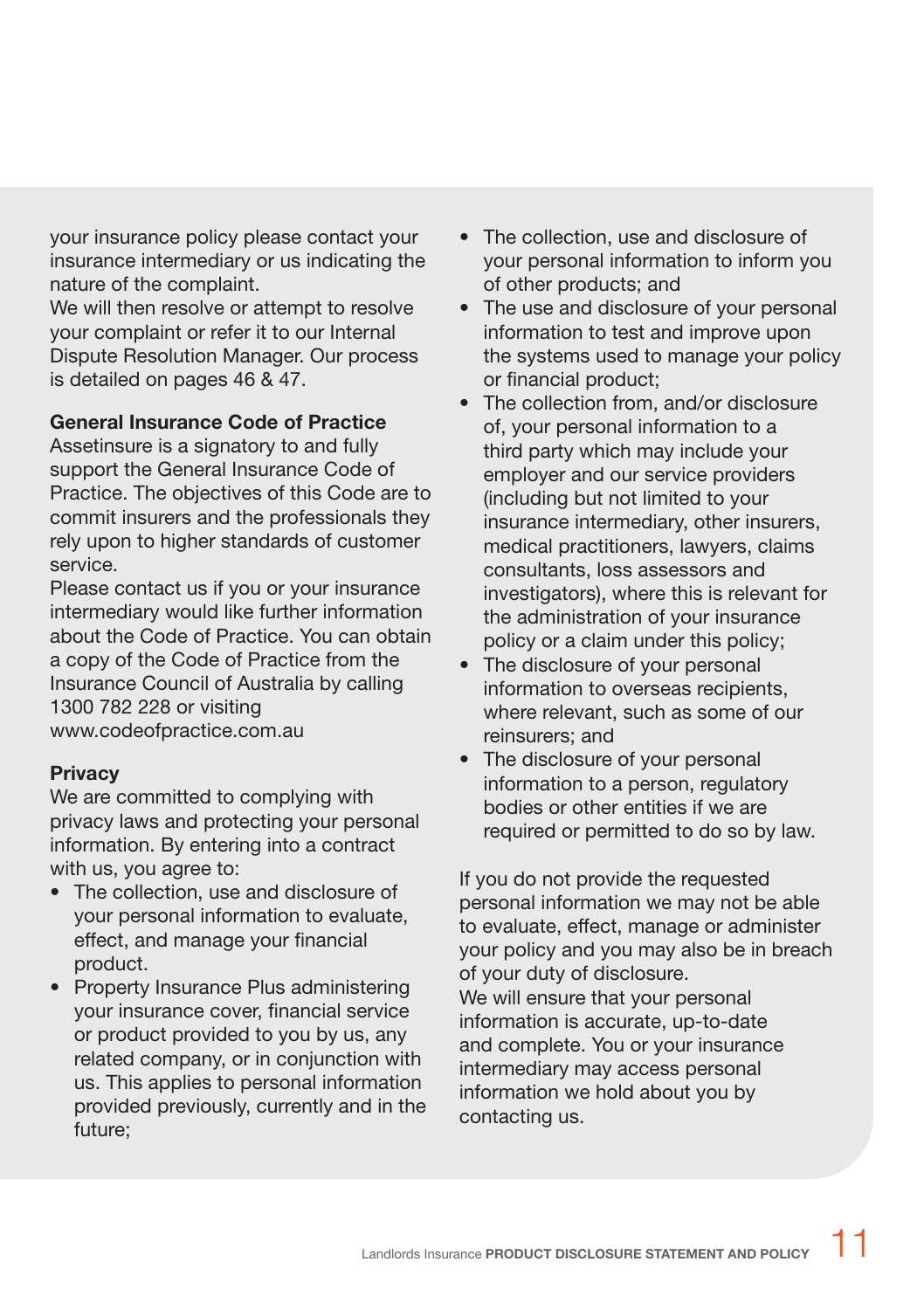If you or your insurance intermediary would like to make a complaint about how we have handled your personal information please contact us and speak to one of our staff who will assist you.

Our Privacy Policy is available on our website www.assetinsure.com.au. Our Privacy Policy sets out details of how you can access (and if necessary correct) the personal information we hold about you. It also sets out how and to whom you might complain about a breach of Privacy Law.

If you require any other information regarding Privacy please contact; The Privacy Officer, by post at Assetinsure Pty Ltd, Level 21, 45 Clarence Street, Sydney NSW 2000, by e-mail at privacy@assetinsure.com.au or phone (02) 8274 2898

## **Important Information**

The following important information applies to this policy. Please read this information carefully and if you are in any doubt as to how this information may affect you, please contact your intermediary or us and ask for an explanation.

## **Duty of Disclosure**

Before you enter into a contract of general insurance with us, you have a duty under the Insurance Contracts Act 1984 to disclose to us every matter that you know, or could reasonably be expected to know, is relevant to our decision whether to accept the risk of insurance and if so, on what terms. You have this duty until we agree to insure you. You have the same duty to disclose those matters to us before you renew, extend, vary or reinstate a contract of general insurance.

Your duty does not require disclosure of any matter:

- That diminishes the risk to be undertaken by us;
- That is of common knowledge;
- That we know or, in the ordinary course of our business, ought to know;
- As to which compliance with your duty is waived by us.

## **Non-disclosure – Failure to Comply With your Duty of Disclosure**

If you fail to comply with your duty of disclosure, we may be entitled to reduce our liability under this contract in respect of a claim under this policy or we may cancel this contract. If your non-disclosure is fraudulent, we may also have the option of voiding this contract from its beginning.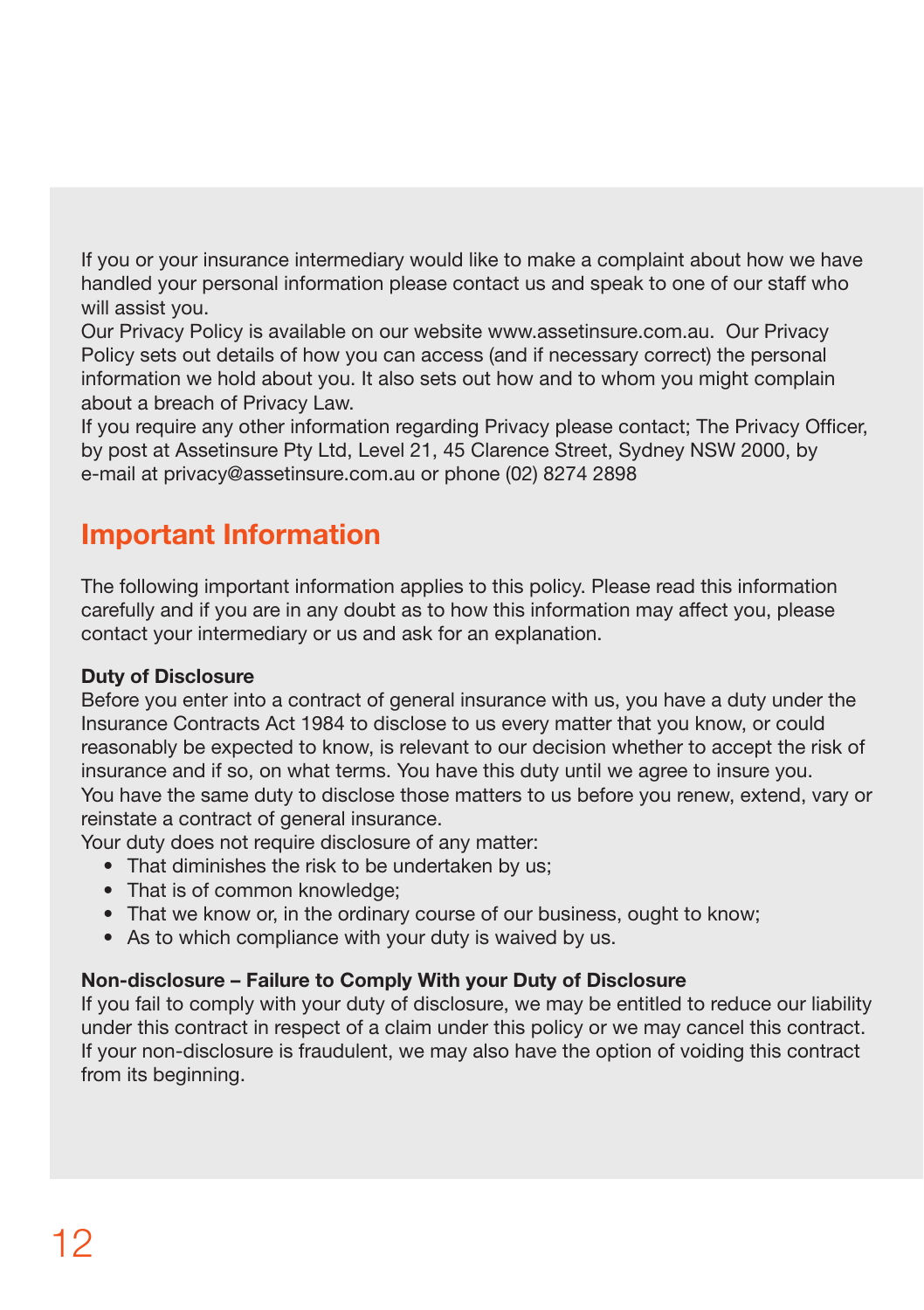## **Excess**

An Excess may apply to your claim under this policy. The amount of any excess applicable to this policy is stated in the policy schedule.

## **GST and Claim Payments to you**

In the event of a claim under this policy:

- If you are not registered for GST we will reimburse you the GST component in addition to any other amount we pay you; or
- If you are registered for GST you will need to claim the GST component from the Australian Taxation Office. Where you cannot claim the GST component in full we will reimburse you the unclaimed GST component in addition to the amount we pay you.

Your policy contains claims conditions in respect of:

- GST and claim payments for compensation;
- GST and claim payments for legal and other costs; and
- Our limitation for GST payment.

You should read the claims conditions contained in:

- Your policy to make sure you understand both our; and
- Your obligations in respect of how GST will be treated in respect of the payment of claims under this policy.

## **Premiums**

Your premium will be subject to the inclusion of:

- GST in accordance with relevant taxation legislation:
- Stamp duty as imposed by the relevant legislation of each Australian State or Territory; and
- Any other applicable Government or Statutory Taxes or Charges (e.g. Fire Services or Terrorism levy).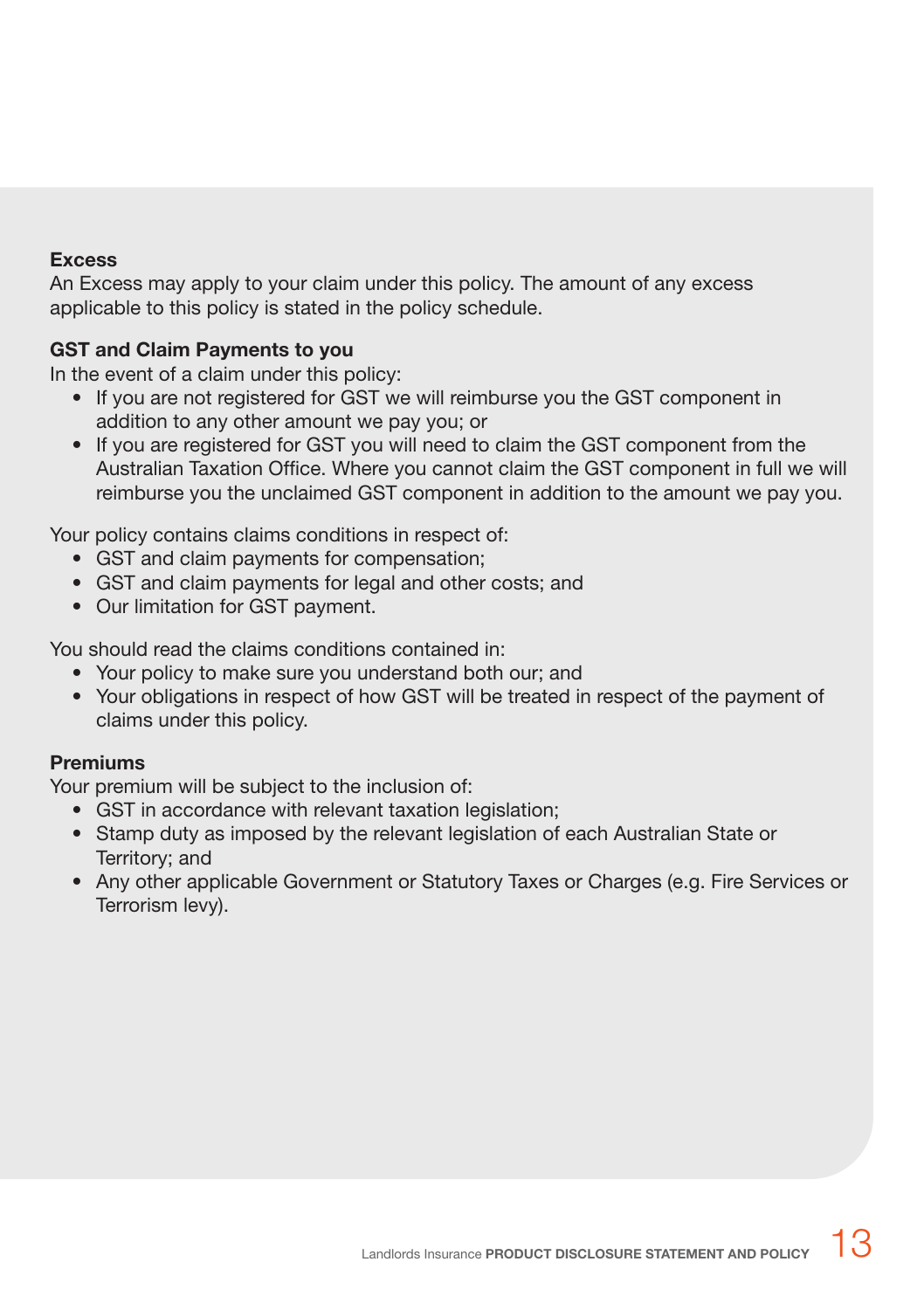## **Significant features and benefits**

Here is a summary of the significant benefits provided by your Landlords Insurance. For the full details you must read the entire policy. The covers you choose will be shown on your policy schedule.

## **1. BUILDING insurance provides cover for the following:**

Accidental loss or damage to your building up to the sum insured shown on your policy schedule.

Benefits as described in the policy from page 20, including the following:

- Malicious acts by tenants up to the sum insured for your building
- Theft by tenants up to 10% of the sum insured for your building
- Removal of debris up to 10% above the sum insured for your building
- Professional fees up to 10% of the sum insured for your building
- Authority fees up to 10% of the sum insured for your building
- Exploratory costs up to \$5,000 to find the cause of loss or damage
- Locks and keys up to \$1,000 if your keys are stolen or following the eviction of a tenant
- Landscaping, trees, plants and shrubs up to \$2,000 for the reasonable costs of replacement
- Loss of metered water or gas following an insured event up to \$500 if you are liable to pay
- Rainwater tank up to \$1,500 towards a new tank if we replace your building
- Solar panels up to \$2,000 towards solar panels if we replace your building
- Legal liability to pay compensation for personal injury or property damage in connection with your ownership of the building, up to an amount of \$20 million. Where you have chosen to take BOTH Building and Landlord insurance, the legal liability is up to a maximum combined sum of \$20 million.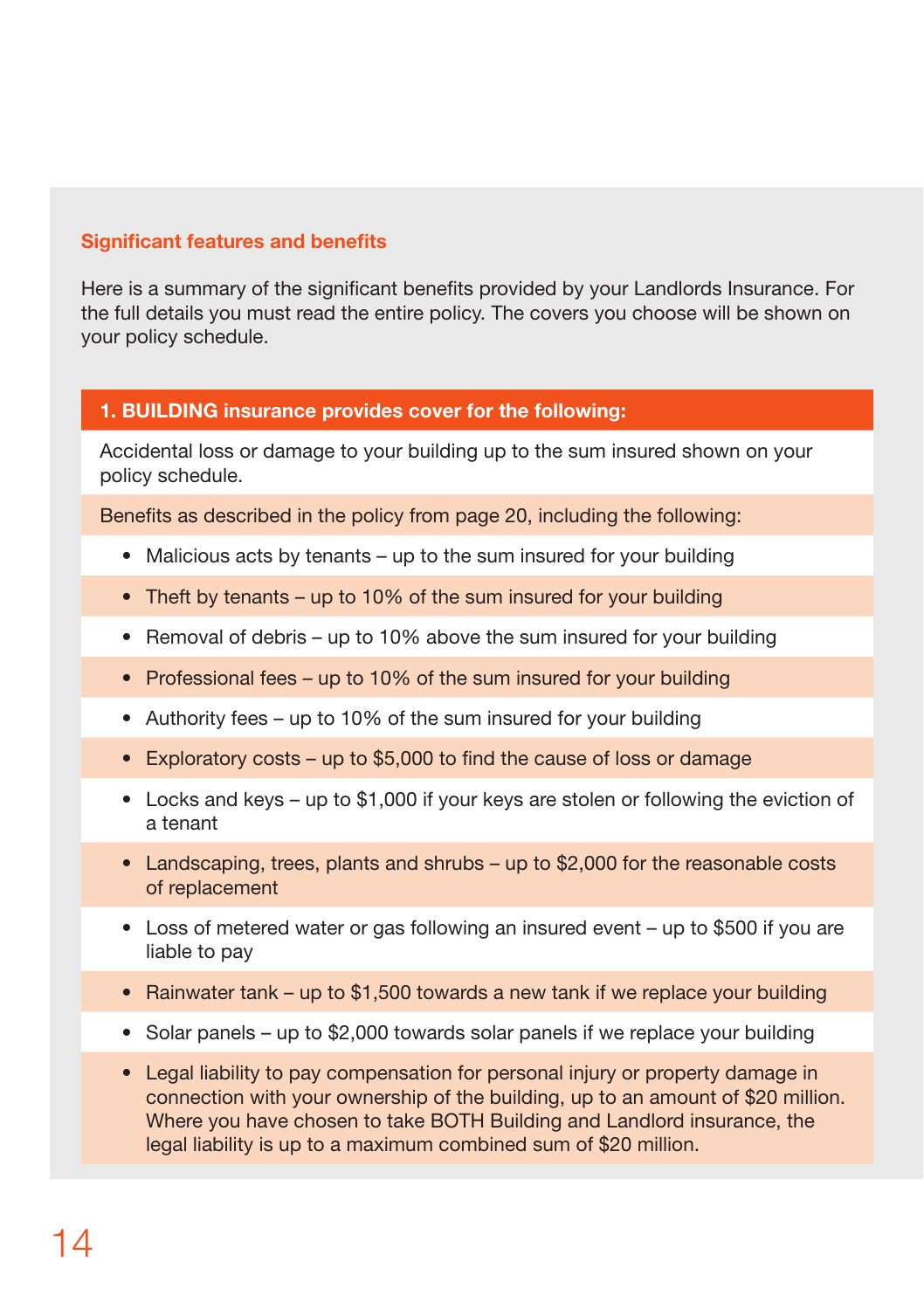## **BUILDING insurance continued**

- Mortgage discharge costs up to \$5,000 for fees to discharge your mortgage and prepare new title deeds if we have paid the full sum insured for your building
- Fumigation costs up to \$5,000 following the death of a person in your building
- Legal expenses up to \$7,500 to minimise your loss of rent
- Tax Audit costs up to \$5,000
- Electric motor burnout motor replacement up to 10 years of age
- **2. CONTENTS insurance provides cover for the following:**

Accidental loss or damage to your contents up to the sum insured shown on your policy schedule

Benefits as described in the policy from page 25, including the following: -

- Malicious acts by tenants up to \$70,000 for damages to contents and buildings resulting from malicious acts or vandalism by your tenant. This cover is also provided where buildings are not insured by this policy. If the building is insured with another insurer or is insured through an owners corporation building policy, this benefit is only payable if the loss is not covered under that policy. Details of the other insurer must be provided to us.
- Theft by Tenants up to \$70,000
- Removal of Debris up to 10% in addition to the sum insured for contents for the cost of removing contents debris and damaged property
- Locks & keys up to \$1,000 if your keys are stolen or following the eviction of a tenant
- Temporary repairs the reasonable costs to prevent further loss or damage
- Fumigation Costs up to \$5,000 following the death of a person in your building
- Legal Expenses up to \$7,500 to minimise your loss of rent
- Electric motor burnout motor replacement up to 10 years of age
- Legal Liability to pay for personal injury or property damage in connection with your ownership of the contents up to an amount of \$20 million. Where you have chosen to take BOTH Building and Landlord insurance, the legal liability is up to a maximum combined sum of \$20 million.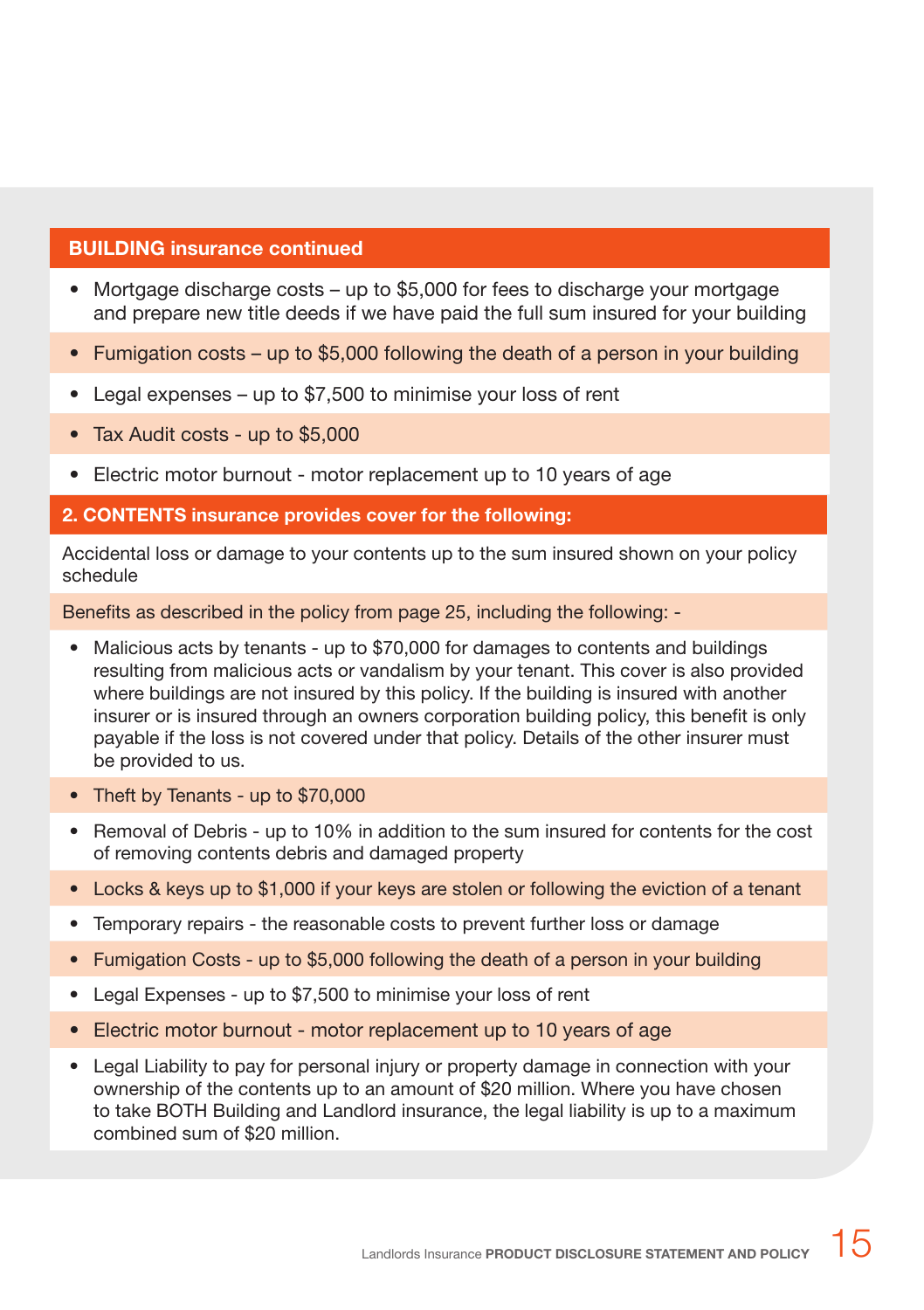## **3. Loss of Rent & Tenant Default insurance provides cover for the following:**

Loss of rent - up to 52 weeks if your Building becomes uninhabitable as a result of insured loss or damage

Tenant default - up to 18 weeks if your tenant defaults on their rent in any one insured period

Up to 52 weeks rent if your tenant refuses to vacate (max \$1,000 per week unless specified in the policy schedule)

## **4. Legal Liability insurance provides cover for the following:**

Legal liability to pay compensation for personal injury or property damage in connection with your ownership of the contents or building, up to an amount of \$20 million. Where you have chosen to take BOTH Building and Landlord insurance, the legal liability is up to a maximum combined sum of \$20 million.

## **5. Exclusions & Conditions**

Your policy may not provide you with cover in certain circumstances. In addition to the general exclusions and conditions throughout your policy, information about specific things that are not covered is included in each section of your policy under the headings:

'We do not cover:' and 'We will not pay for:'

## **6. Sum Insured**

The sum insured shown on your policy schedule includes all taxes and statutory charges and is the maximum amount we are obliged to pay in settlement of any claim unless otherwise stated in your policy.

## **7. Inflation Protection**

We will adjust the sum insured shown on your policy schedule for your building at the end of each period of insurance to provide some measure of protection against increasing costs. You should check your sums insured to ensure they are adequate.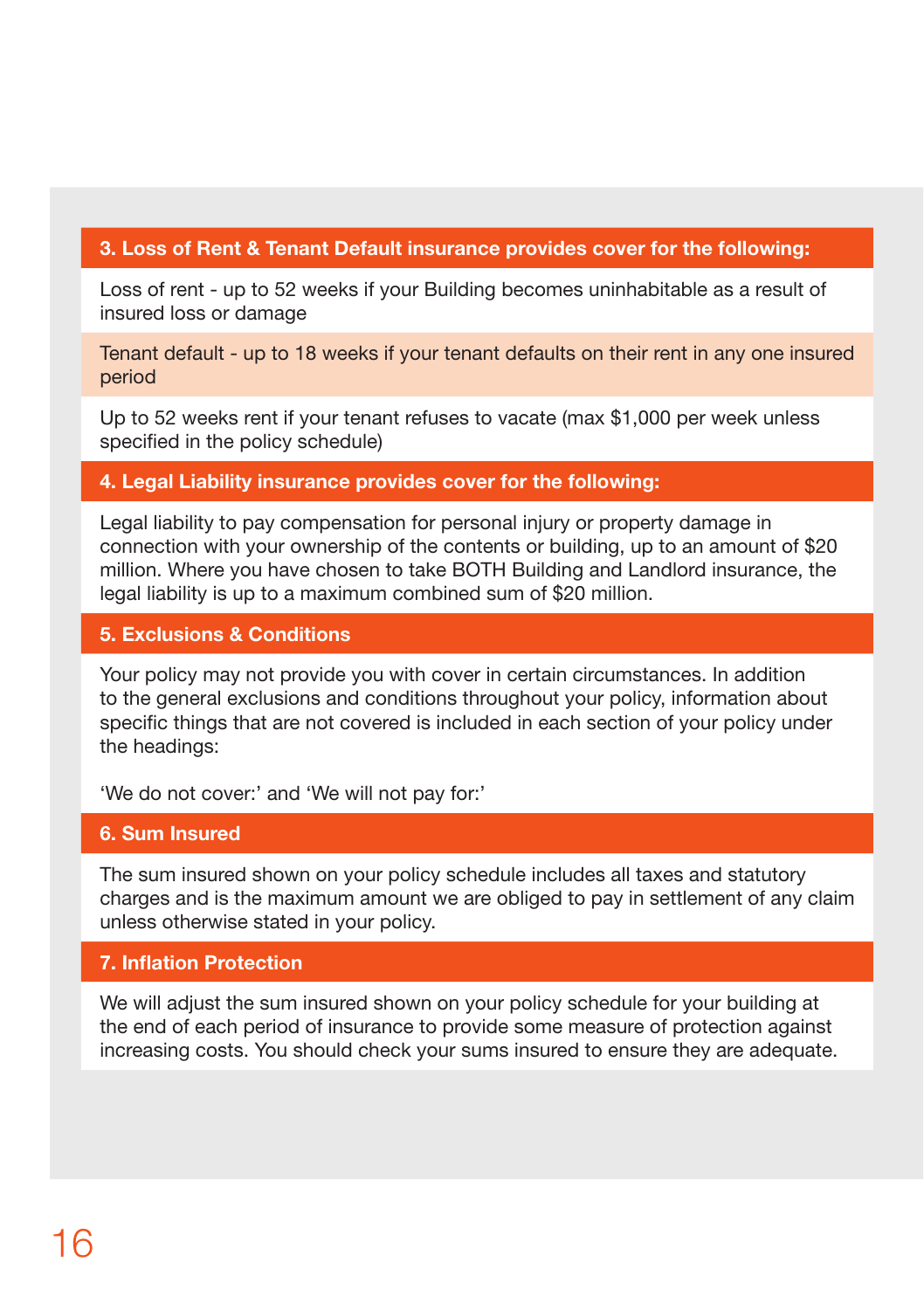## **8. Premiums**

The amount we charge you for this insurance when you first insure with us and each time you renew is called the premium. We calculate your premium after taking a variety of factors into account. Some factors can affect the amount of your premium. The higher your risk profile, the higher your premium. Using our experience, we decide what factors will increase your risk profile and how they impact on the premium.

Your premium also takes into account our obligation to pay any relevant compulsory government charges, taxes or levies (e.g. stamp duty, GST and fire services levy), in relation to your policy. These amounts will be shown separately on your policy schedule as part of the total premium payable.

The following table is a guide on how these factors combine together and may influence our assessment of the risk and therefore, your premium.

| <b>Factor</b>                                                            | <b>Premium may be lower</b>                  | <b>Premium may be higher</b>                     |
|--------------------------------------------------------------------------|----------------------------------------------|--------------------------------------------------|
| The postcode where your<br>building and/or contents<br>are located       | Lower risk postcode                          | Higher risk postcode                             |
| The amount you choose<br>to insure your building<br>and/or your contents | Lower sum insured                            | Higher sum insured                               |
| Types of covers selected<br>for your policy                              | Both building and<br>contents taken together | Building taken without<br>contents or vice versa |
| The age of your building                                                 | Lower age                                    | Higher age                                       |
| The construction type of<br>your building                                | <b>Brick</b>                                 | Non-brick                                        |
| The security of your<br>building                                         | Approved alarm system                        | Poor security                                    |
| The amount of your<br>excess                                             | A higher standard excess<br>is selected      | A higher standard excess<br>is not selected      |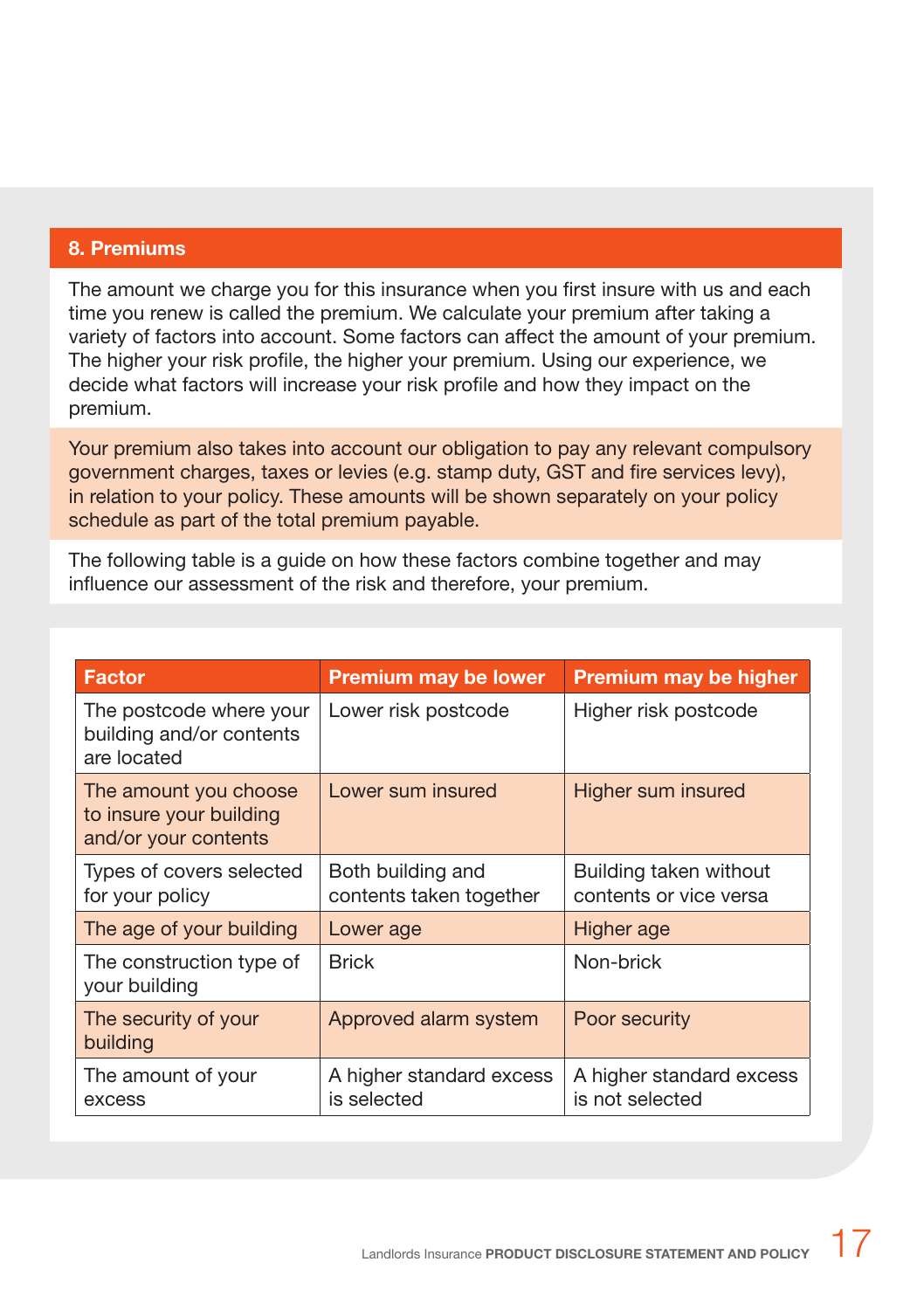## **9. Excess**

When you make a claim under your policy, you may be required to pay an excess in respect of your claim. The amount of each applicable excess is shown on your policy schedule. The excesses payable on your policies are as follows.

| <b>LANDLORD INSURANCE</b>             |          | <b>BUILDING INSURANCE (if taken)</b> |           |
|---------------------------------------|----------|--------------------------------------|-----------|
| Loss of Rent                          |          | NIL Glass Breakage                   | \$100.00  |
| Damage caused by Pets                 |          | \$250.00 Fusion of Electric Motors   | \$100.00  |
| Accidental loss or damage to Contents |          | \$250.00 All other Claims            | \$200.00  |
| Malicious Damage to Contents          |          | \$250.00 Named Cyclone (QLD, WA)     | \$5000.00 |
| <b>Theft of Contents</b>              | \$250.00 |                                      |           |

## **10. Cancellation**

*By You* – You may cancel this policy at any time by giving us written notice.

## Cooling Off Period

You may return your Policy (including a renewal) if you are not happy with it. To do so, you must contact Property Insurance Plus (see details on the front page) asking to return your Policy. The call should be made within 14 days of the policy commencing or renewing. This does not affect your cancellation rights in the Policy. However, you cannot return your Policy if you have exercised any right under the Policy (e.g. a claim has been made) or your rights have ended (e.g. the period of insurance has finished).

*By Us* – We may cancel this policy in accordance with the Insurance Contracts Act 1984. We will retain from the premium you have paid to us, an amount that represents the period you were insured by us and refund the balance. This amount will be calculated from the date of cancellation.

## **Other important information**

## **Other persons bound by this policy**

Any person entitled to cover under this policy is bound by its terms and conditions.

## **When your building is unoccupied**

An excess of \$2,500 applies to any claims for loss or damage caused by events listed in this policy if your building has been unoccupied for a period of more than 90 and less than 180 continuous days prior to the date of the loss or damage.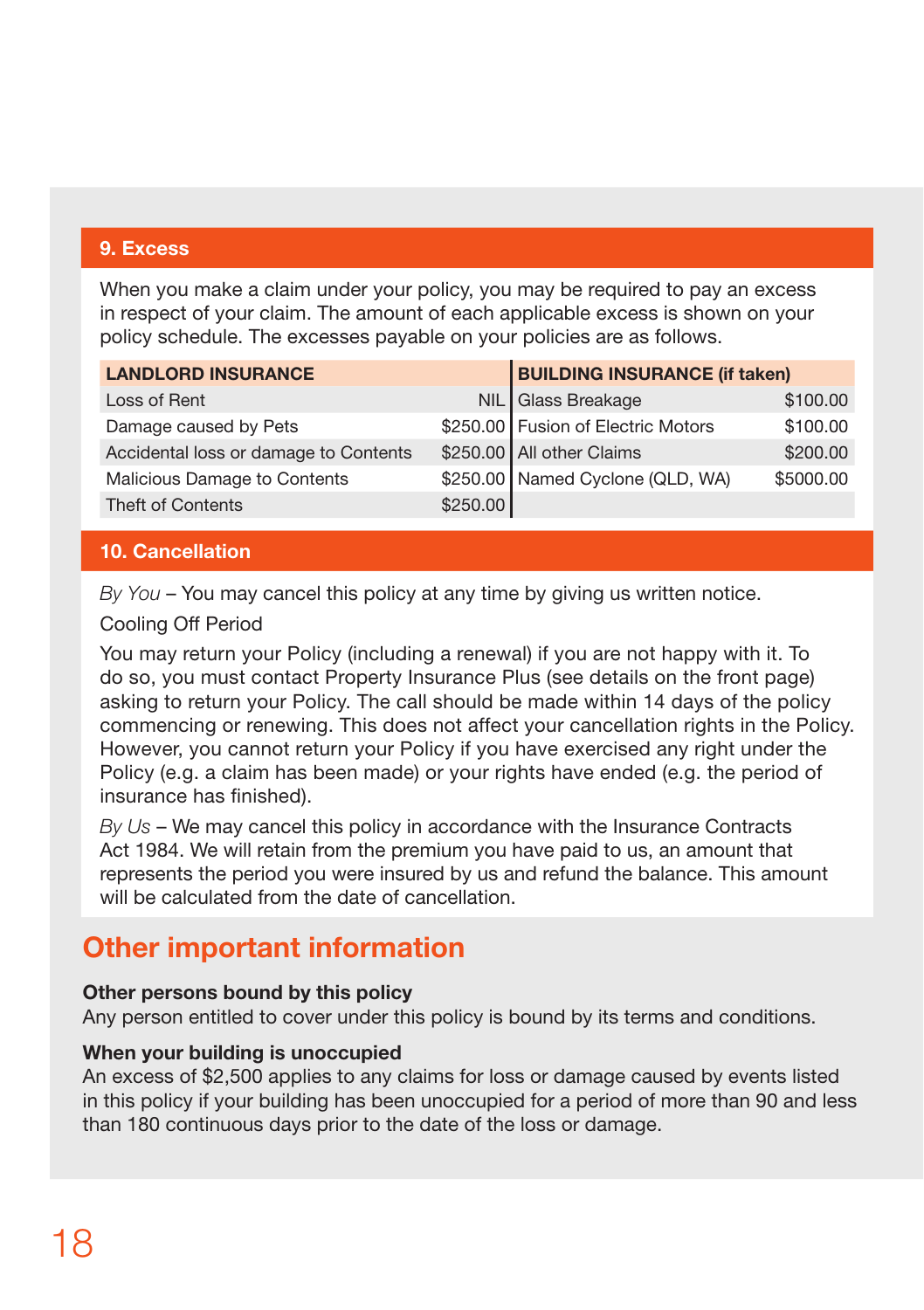We will not cover you for loss or damage caused by events listed in this policy if your building has been unoccupied for a period of 180 or more continuous days prior to the date of the loss or damage. After 180 days we will only cover you for loss or damage arising from earthquake, impact, riot, civil commotion or public disturbance, subject to a \$2,500 excess.

For your building to be considered occupied, it must be sufficiently furnished to be lived in, connected to electric power, and someone must have stayed in your building for two consecutive nights.

## **Notification of change of risk**

You must notify us as soon as possible if any change is made to your building or contents that might affect the nature of the risk covered by this policy or the terms of any subsequent renewal.

## **Breach of policy**

If you fail to comply with this policy and your breach or failure prejudices our interests, subject to the Insurance Contracts Act 1984, we may refuse to pay any claim under this policy, whether in whole or in part. We may also choose to cancel your policy, or do both.

## **Legal Representation**

We may represent or defend you or any person entitled to cover under this policy in respect of legal liability as we see fit at any inquest or inquiry or in any action or proceedings.

## **Protection of Property**

You must do everything you reasonably can to safeguard your building and contents from damage, maintain them in good condition and minimise the risk of injury or damage from them. This includes compliance with all laws, by-laws and statutory regulations.

## **Fraudulent Claims**

If any claim made under this policy is made fraudulently, subject to the Insurance Contracts Act 1984, we may refuse payment of the claim, or cancel your policy, or do both.

## **Hazardous Goods**

If you are storing hazardous goods or substances in your building or at your address, you must comply with all applicable laws and regulations.

## **How to Make a Claim**

For information on making a claim, see 'When you need to make a claim' on pages 6-8 and 'Paying Your Claim' on pages 41-45.

## **What to do if you Have a Complaint**

For information on making a complaint, see 'Complaints and disputes' on page 46.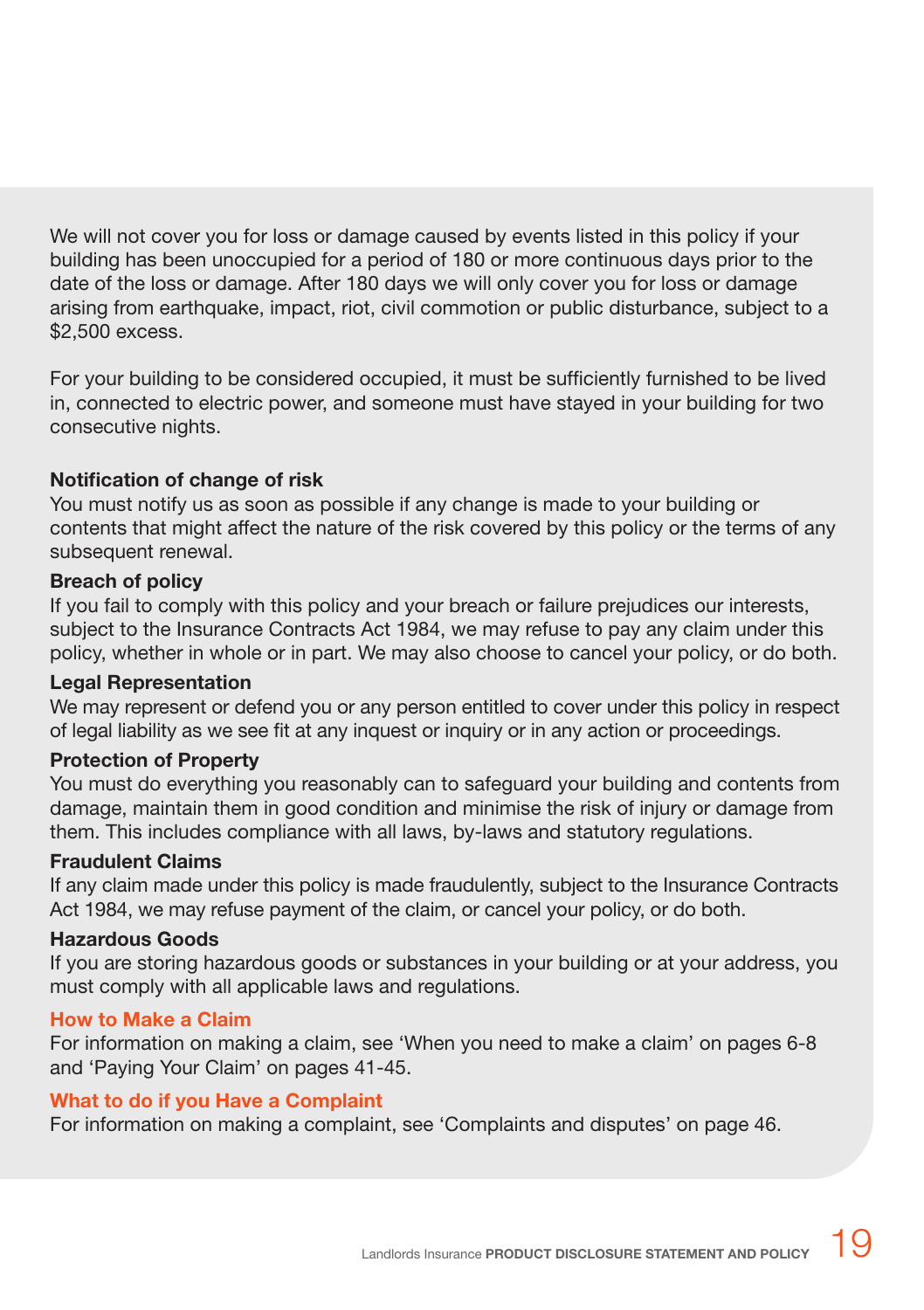# Your Landlords Insurance Policy

**Welcome to your Landlords Policy**

## **Our agreement with you**

The agreement between you and us consists of:

- Your application
- This PDS and policy booklet
- Your policy schedule, and
- Any endorsement issued by us

When we have accepted your application and you have paid or agreed to pay the premium for the insurance cover you have chosen, including any relevant government charges, taxes or levies, we issue a policy schedule to you.

We agree to insure you subject to the terms, conditions, limitations and exclusions set out in this policy for the period of insurance shown on your policy schedule.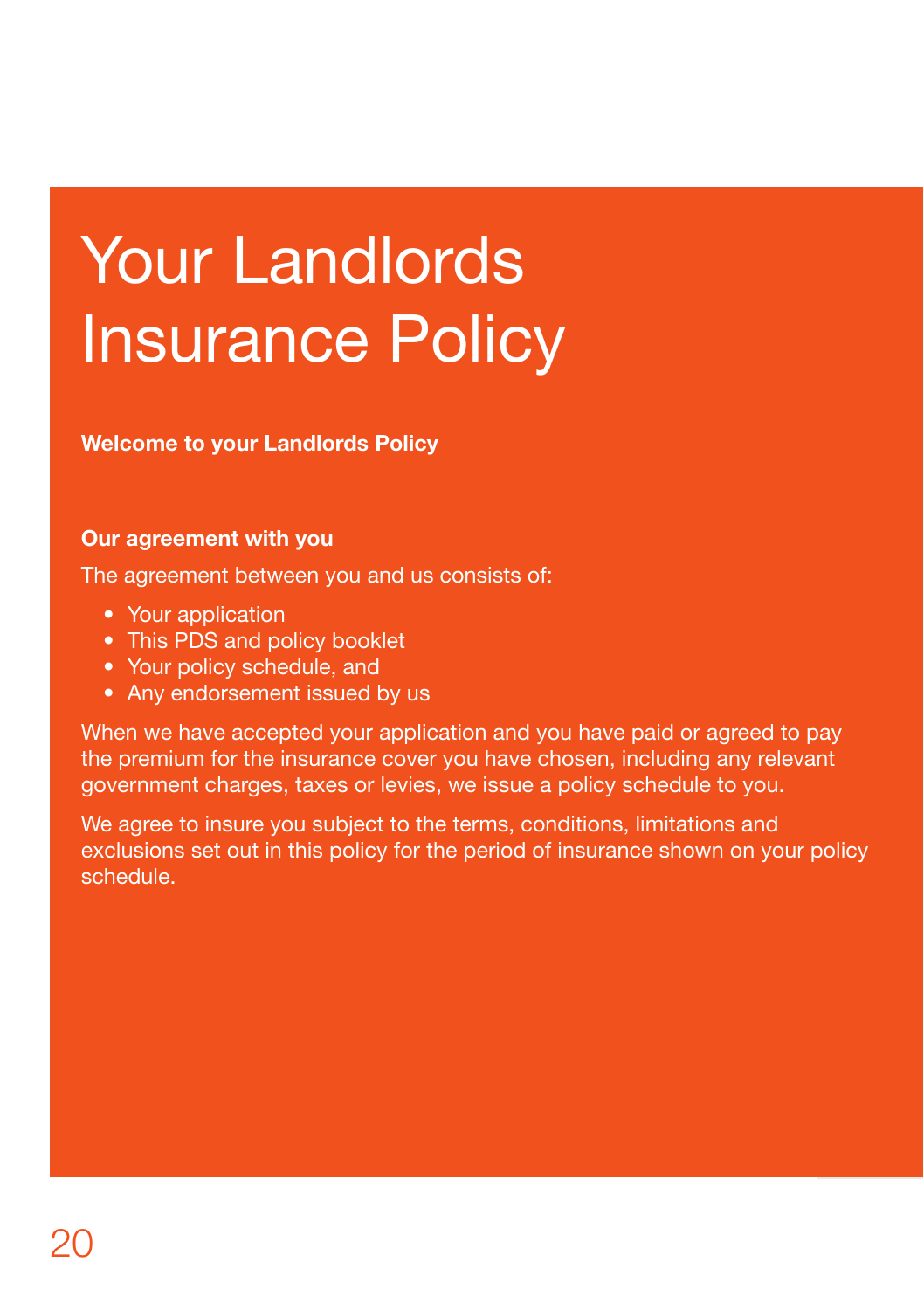# Cover for your building

If you have chosen to include this cover it will be shown in your policy schedule.

We will cover accidental loss or accidental damage to your building occurring at the address during the period of insurance.

Following such loss or damage we will choose to do one of the following:

- Repair the damaged portion of your building, or
- Replace your building, or
- Compensate you for the amount we would have paid for repair or replacement.

The most we will pay for your building is the sum insured shown in your policy schedule and the extra benefits listed in your policy. Please refer to the section 'Words with special meanings' on page 37 for clarification of the meaning of particular words used above and throughout your policy.

## **Extra Benefits to your Building Cover**

The extra benefits listed below only apply when you have insured your building. The general exclusions and any other exclusions, conditions or claims conditions applicable to this section also apply to these benefits.

| $\checkmark$ WE WILL PAY FOR:                                                                                                                                             | X WE WILL NOT PAY FOR:                                                                                                                                                                                                                                                                                                      | <b>\$ MAXIMUM BENEFIT:</b>                  |
|---------------------------------------------------------------------------------------------------------------------------------------------------------------------------|-----------------------------------------------------------------------------------------------------------------------------------------------------------------------------------------------------------------------------------------------------------------------------------------------------------------------------|---------------------------------------------|
| Accidental loss or damage caused<br>by tenants.<br>We will pay for accidental loss or<br>damage to your building caused by<br>your tenant.                                | Any loss or damage that<br>the tenant is not legally<br>liable to compensate you<br>for<br>Any claim for loss or<br>damage if a minimum 4<br>weeks bond has not been<br>collected or if your tenant<br>is in arrears at inception<br>of the policy or in the 60<br>days prior to inception of<br>the policy.                | The sum insured for<br>your building        |
| Theft, attempted theft or burglary<br>by tenants<br>We will pay for loss or damage<br>to your building caused by theft,<br>attempted theft or burglary by your<br>tenant. | • Any loss or damage that<br>the tenant is not legally<br>liable to compensate you<br>for<br>Any claim for loss or<br>$\bullet$<br>damage if a minimum 4<br>weeks bond has not been<br>collected or if your tenant<br>is in arrears at inception<br>of the policy or in the 60<br>days prior to inception of<br>the policy. | 10% of the sum insured<br>for your building |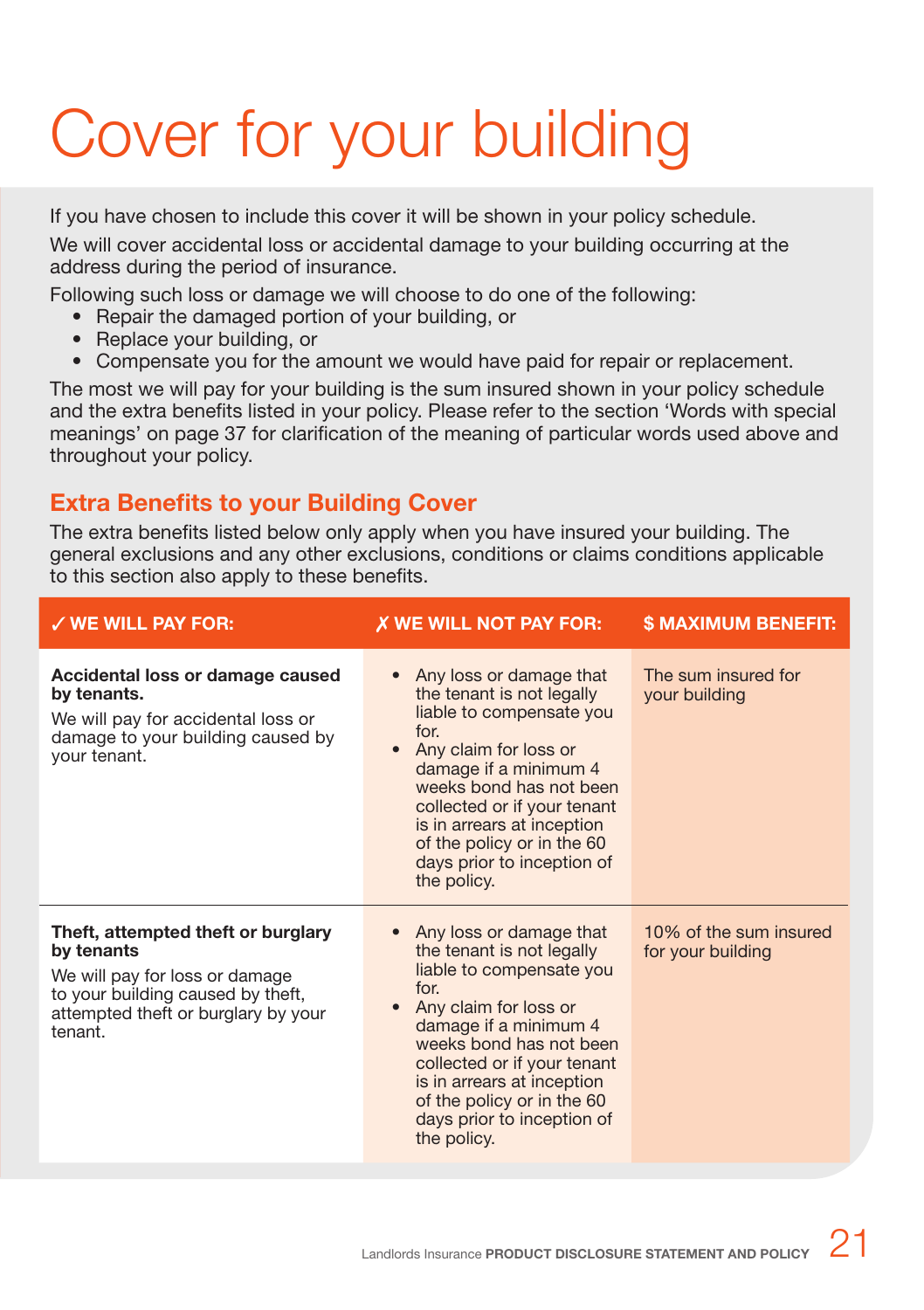# Cover for your building

| $\checkmark$ WE WILL PAY FOR:                                                                                                                                                                                                                                                                                                                                                                          | X WE WILL NOT PAY FOR:                                                                                                                                                               | <b>S MAXIMUM BENEFIT:</b>                                  |
|--------------------------------------------------------------------------------------------------------------------------------------------------------------------------------------------------------------------------------------------------------------------------------------------------------------------------------------------------------------------------------------------------------|--------------------------------------------------------------------------------------------------------------------------------------------------------------------------------------|------------------------------------------------------------|
| <b>Removal of debris</b><br>Following a claim under this policy<br>section for which we have agreed<br>to cover you, we will also pay the<br>reasonable costs to remove debris and<br>to demolish your building.                                                                                                                                                                                       | Removal of fallen trees or<br>branches where no damage to<br>your building has occurred.                                                                                             | 10% in addition to the<br>sum insured for your<br>building |
| <b>Authority fees</b><br>Following a claim under this policy<br>section for which we have agreed<br>to cover you, we will also pay the<br>reasonable costs for building permits<br>and approvals from local authorities.                                                                                                                                                                               |                                                                                                                                                                                      | 10% of the sum insured<br>for your building                |
| <b>Exploratory costs</b><br>Following a claim under this policy<br>section for which we have agreed<br>to cover you, we will also pay the<br>reasonable costs incurred, with our<br>consent, in locating the cause of the<br>loss or damage.                                                                                                                                                           |                                                                                                                                                                                      | \$5,000                                                    |
| Locks and keys<br>If the keys to your building are stolen, or<br>withheld by your tenant after your tenant<br>has been evicted, we will pay the cost of<br>re-keying or replacing (whichever is the<br>lesser) locks and cylinders on external<br>doors and windows for which the stolen<br>or withheld keys were intended.                                                                            |                                                                                                                                                                                      | \$1,000                                                    |
| Landscaping, trees, plants & shrubs<br>Following a claim under this policy<br>section for which we have agreed<br>to cover you, we will also pay the<br>reasonable costs of replacing:<br>Landscaping features, such as<br>fountains, ponds, water features<br>and rockwork; and<br>In-ground trees, plants and Shrubs,<br>$\bullet$<br>lost or damaged in the same event<br>giving rise to the claim. | Loss or damage caused by the<br>escape of liquid from:<br>Any water main or fixed<br>pipe, gutter or guttering,<br>fixed tank or drain; or<br>• A fixed heating or cooling<br>system | \$2,000                                                    |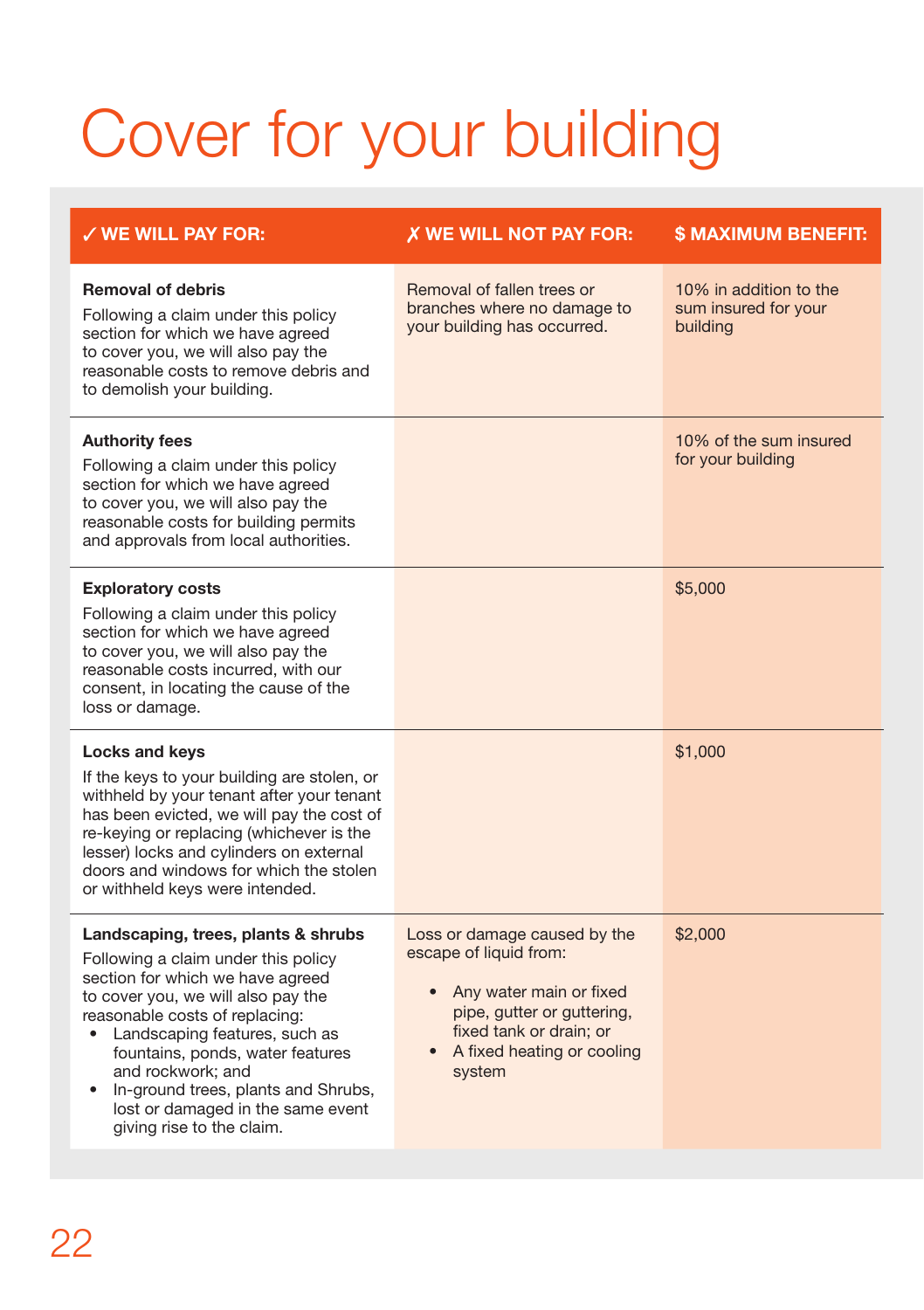| $\checkmark$ WE WILL PAY FOR:                                                                                                                                                                                                                                                                            | <b>X WE WILL NOT PAY FOR:</b>                                                                 | <b>\$ MAXIMUM BENEFIT:</b> |
|----------------------------------------------------------------------------------------------------------------------------------------------------------------------------------------------------------------------------------------------------------------------------------------------------------|-----------------------------------------------------------------------------------------------|----------------------------|
| Loss of metered water or gas<br>Following a claim under this policy<br>section for which we have agreed to<br>cover you, we will also reimburse you<br>for costs you become legally liable to<br>pay for loss of metered water or gas.                                                                   |                                                                                               | \$500                      |
| <b>Rainwater tank</b><br>If we replace your building following a<br>claim under this policy section for which<br>we have agreed to cover you, we will<br>also pay the reasonable costs to install<br>a rainwater tank.                                                                                   | Any amount covered by a<br>government subsidy or rebate.                                      | \$1,500                    |
| Solar panels<br>If we replace your building following a<br>claim under this policy section for which<br>we have agreed to cover you, we will<br>also pay the reasonable costs to install<br>solar panels.                                                                                                | Any amount covered by a<br>government subsidy or rebate.                                      | \$2,000                    |
| Mortgage discharge costs<br>Following a claim under this policy<br>section for which we have agreed to<br>cover you, if we have paid the full sum<br>insured for your building we will also<br>pay the reasonable costs associated<br>with the discharge of a mortgage or<br>mortgages on your building. | Interest on your loan<br>• Penalty charges<br>associated with early<br>repayment of your loan | \$5,000                    |
| <b>Fumigation costs</b><br>We will pay for the costs of fumigating<br>your building following the death of a<br>person in your building during the period<br>of insurance.                                                                                                                               |                                                                                               | \$5,000                    |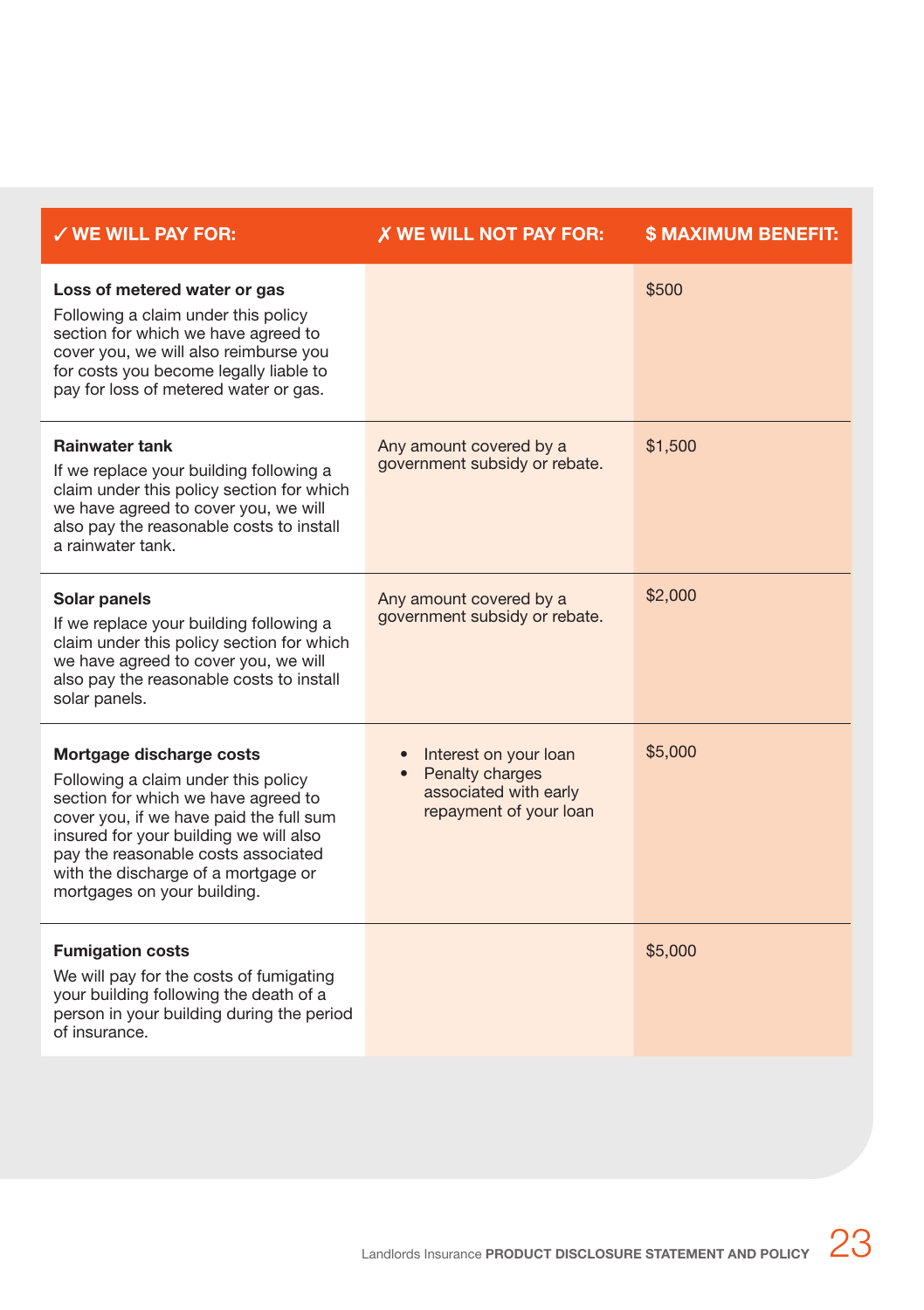| $\checkmark$ WE WILL PAY FOR:                                                                                                                                                                                                                                                                                                                                                                                                                                                                                                                                                                                 | <b>X WE WILL NOT PAY FOR:</b>                                                                                                                                                                                                                                | <b>\$ MAXIMUM BENEFIT:</b>              |
|---------------------------------------------------------------------------------------------------------------------------------------------------------------------------------------------------------------------------------------------------------------------------------------------------------------------------------------------------------------------------------------------------------------------------------------------------------------------------------------------------------------------------------------------------------------------------------------------------------------|--------------------------------------------------------------------------------------------------------------------------------------------------------------------------------------------------------------------------------------------------------------|-----------------------------------------|
| Tax audit fees<br>We will pay for reasonable expenses<br>you incur as a result of an investigation<br>or audit pertaining to the investment<br>property insured by this policy,<br>conducted by the Australian Taxation<br>Office first notified to you during the<br>period of insurance.                                                                                                                                                                                                                                                                                                                    | • Any audit fees that relate<br>to a criminal prosecution<br>• Any fines, penalties,<br>interest or adjustments to<br>tax<br>Any fees incurred by<br>$\bullet$<br>someone other than a<br>qualified accountant,<br>registered tax agent or tax<br>consultant | \$5,000                                 |
| Electric motor burnout to motors that<br>form part of your building                                                                                                                                                                                                                                                                                                                                                                                                                                                                                                                                           |                                                                                                                                                                                                                                                              | Motor replacement up to<br>10 years old |
| <b>Regulations and By-Laws</b><br>Following a claim under this section for<br>which we have agreed to cover you,<br>we will also pay the additional costs of<br>complying with changed government or<br>local authority regulations or by-laws.                                                                                                                                                                                                                                                                                                                                                               | Any costs which relate to<br>$\bullet$<br>undamaged parts of your<br>building<br>• Any costs in respect of<br>which you have received<br>notice prior to when the<br>loss or damage occurred                                                                 |                                         |
| Contamination<br>We will pay for clean-up and repair<br>costs if your building is contaminated<br>by chemicals as a result of an illegal or<br>controlled drug being manufactured,<br>distributed or stored at your location.<br>We will only pay if:<br>your property is rented to a<br>٠<br>tenant.<br>the matter is referred to police as<br>$\bullet$<br>soon as you become aware of it;<br>assessment confirms that<br>$\bullet$<br>contamination has occurred.<br>you or your appointed agent have<br>$\bullet$<br>conducted inspections at the<br>property in accordance with the<br>rental agreement. |                                                                                                                                                                                                                                                              | The sum insured for your<br>building    |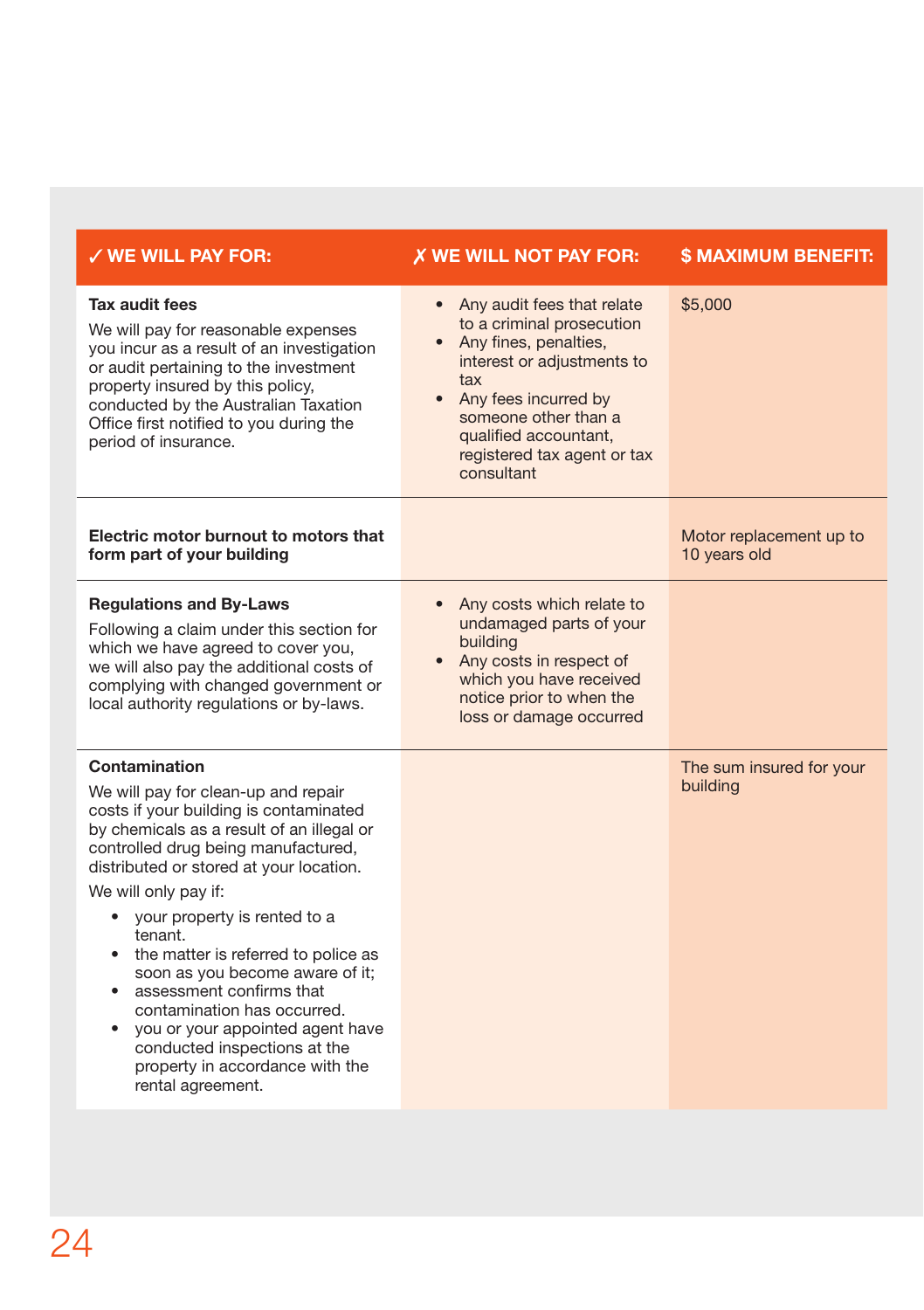# Cover for your contents

If you have chosen to include this cover it will be shown on your policy schedule.

We will cover accidental loss of or accidental damage to your contents contained in your property at the address during the period of insurance.

The policy does not cover landlords personal contents stored at the property address which are not for the tenants use.

Following such loss or damage we will choose to do one of the following:

- Repair the damaged contents
- Replace the damaged contents
- Compensate you for the amount we would have paid for repair or replacement

The most we will pay for your contents is the sum insured shown on your policy schedule unless otherwise stated in your policy or are particular contents specified on your policy schedule for a particular amount.

Please refer to the section 'Words with special meanings' on page 37 for clarification of the meaning of particular words used above and throughout your policy.

## **Benefits to your Contents Cover**

The benefits listed below only apply when you have insured your contents. The general exclusions and any other exclusions, conditions or claims conditions applicable to this section also apply to these benefits.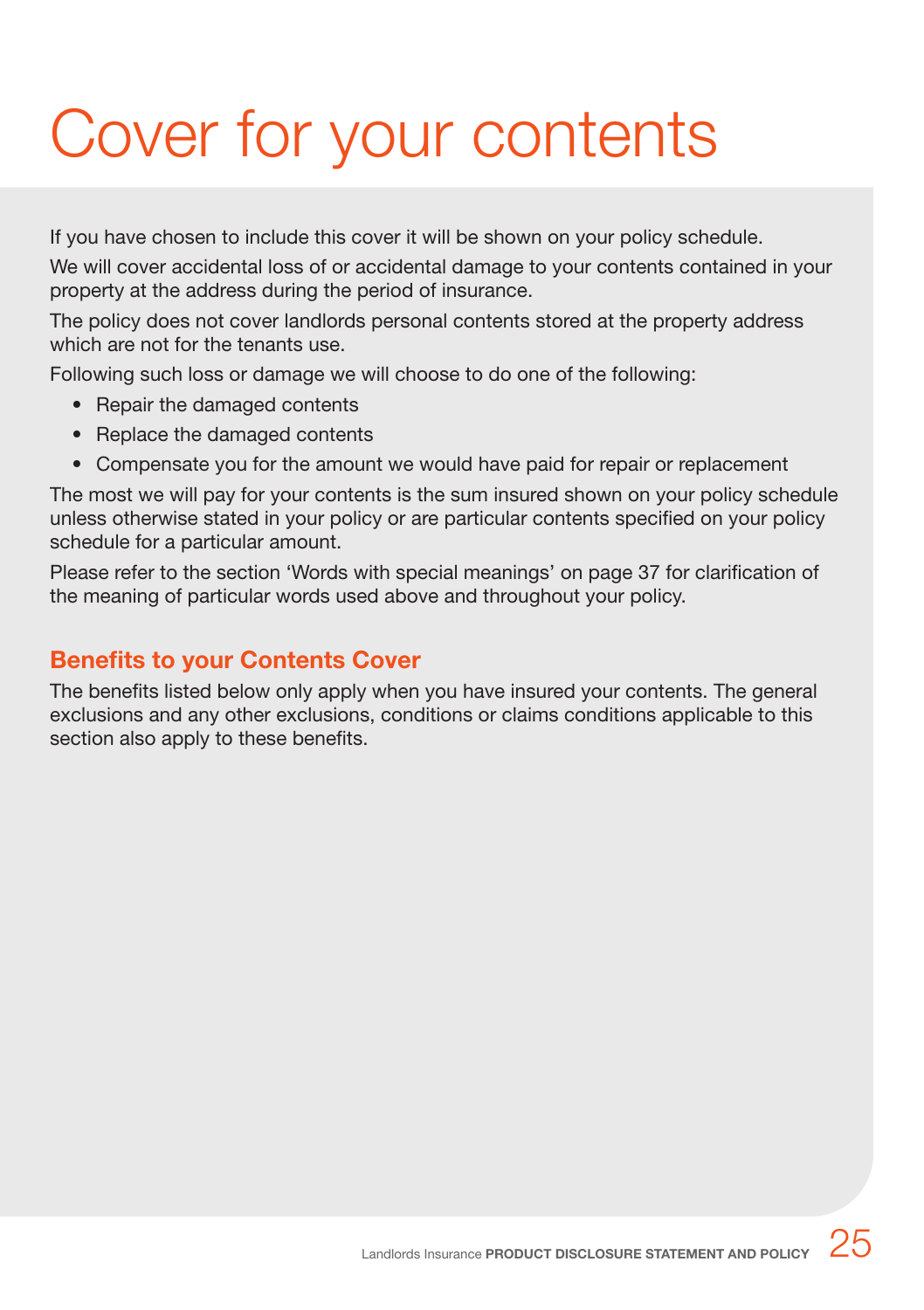## Cover for your contents

| <b>V WE WILL PAY FOR:</b>                                                                                                                                                                                                                                                                                                                                                                                                                                                                                                    | X WE WILL NOT PAY FOR:                                                                                                                                                                                                                                                                                                            | <b>\$ MAXIMUM BENEFIT:</b>                              |
|------------------------------------------------------------------------------------------------------------------------------------------------------------------------------------------------------------------------------------------------------------------------------------------------------------------------------------------------------------------------------------------------------------------------------------------------------------------------------------------------------------------------------|-----------------------------------------------------------------------------------------------------------------------------------------------------------------------------------------------------------------------------------------------------------------------------------------------------------------------------------|---------------------------------------------------------|
| Accidental loss or damage<br>caused by tenants<br>We will pay for accidental loss or<br>damage to your contents caused<br>by your tenant.                                                                                                                                                                                                                                                                                                                                                                                    | Any loss or damage that the<br>$\bullet$<br>tenant is not legally liable to<br>compensate you for.<br>Any claim for loss or damage<br>$\bullet$<br>if a minimum 4 weeks bond<br>has not been collected or if<br>your tenant is in arrears at<br>inception of the policy or in<br>the 60 days prior to inception<br>of the policy. | The sum insured for your<br>contents                    |
| <b>Malicious acts by tenants</b><br>We will pay for loss or damage<br>to your contents and buildings<br>resulting from malicious acts or<br>vandalism by your tenant. This<br>cover is also provided where<br>buildings are not insured by this<br>policy. If the building is insured<br>with another insurer or is insured<br>through an owners corporation<br>building policy, this benefit is only<br>payable if the loss is not covered<br>under that policy. Details of the<br>other insurer must be provided<br>to us. | Any loss or damage that the<br>$\bullet$<br>tenant is not legally liable to<br>compensate you for.<br>Any claim for loss or damage<br>$\bullet$<br>if a minimum 4 weeks bond<br>has not been collected or if<br>vour tenant is in arrears at<br>inception of the policy or in<br>the 60 days prior to inception<br>of the policy. | \$70,000                                                |
| Theft, attempted theft or burglary<br>by tenants<br>We will pay for loss or damage to<br>your contents resulting from theft,<br>attempted theft or by your tenant.                                                                                                                                                                                                                                                                                                                                                           |                                                                                                                                                                                                                                                                                                                                   | \$70,000                                                |
| <b>Removal of debris</b><br>Following a claim under this policy<br>section for which we have agreed<br>to cover you, we will also pay<br>the reasonable cost of removing<br>contents debris and damaged<br>property.                                                                                                                                                                                                                                                                                                         |                                                                                                                                                                                                                                                                                                                                   | 10% in addition to the sum<br>insured for your contents |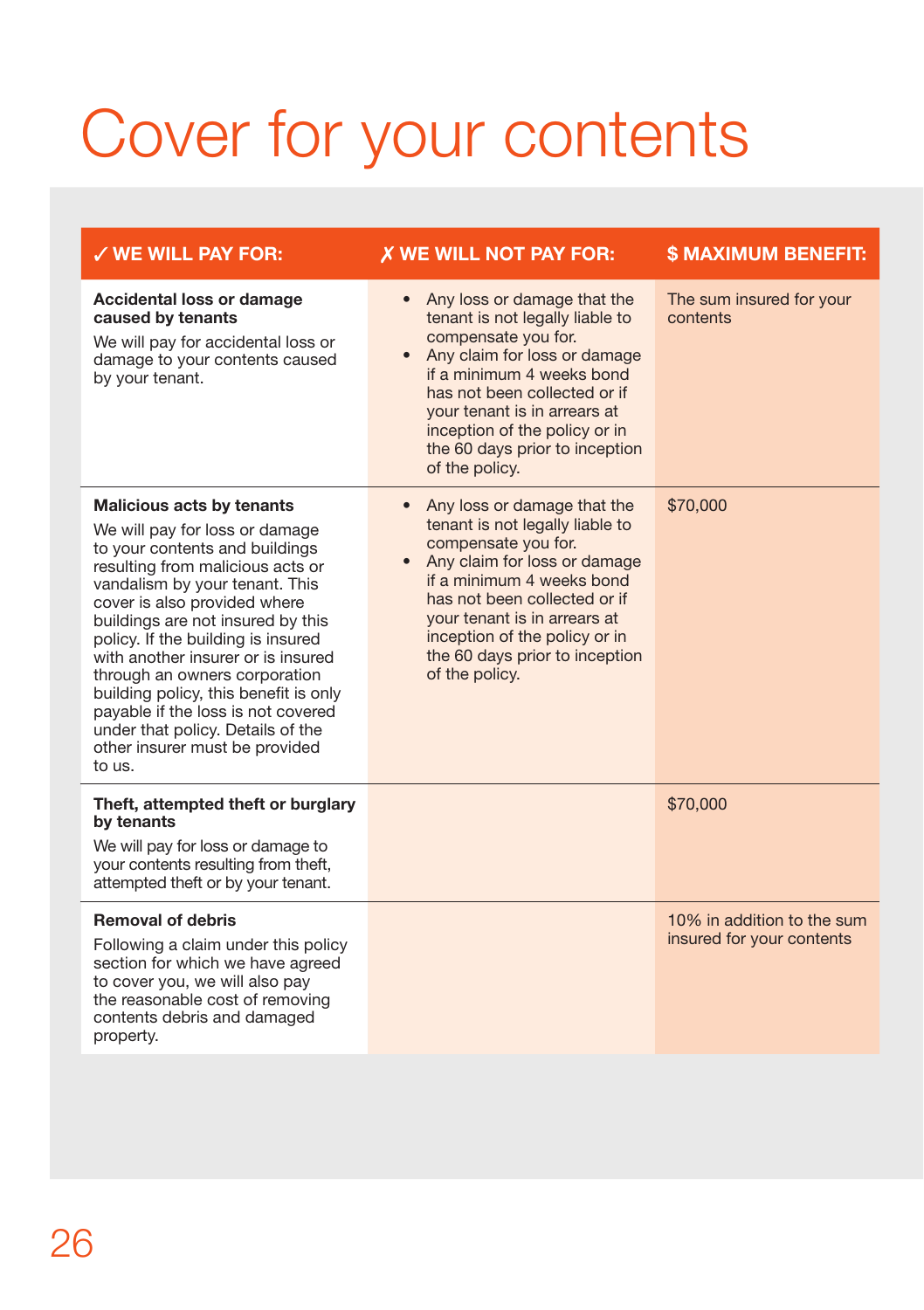| $\checkmark$ WE WILL PAY FOR:                                                                                                                                                                                                                                                                                                     | X WE WILL NOT PAY FOR:                                                                                                                                                                                                                                                                                               | <b>\$ MAXIMUM BENEFIT:</b>              |
|-----------------------------------------------------------------------------------------------------------------------------------------------------------------------------------------------------------------------------------------------------------------------------------------------------------------------------------|----------------------------------------------------------------------------------------------------------------------------------------------------------------------------------------------------------------------------------------------------------------------------------------------------------------------|-----------------------------------------|
| Locks and keys<br>If the keys to your building are<br>stolen or withheld by your tenant<br>after your tenant has been evicted,<br>we will pay the cost of re-keying or<br>replacing (whichever is the lesser)<br>locks and cylinders on external<br>doors and windows, for which<br>the stolen or withheld keys were<br>intended. |                                                                                                                                                                                                                                                                                                                      | \$1,000                                 |
| <b>Pet Damage</b><br>Damage caused by domestic pets<br>defined as cats, dogs, caged birds<br>or caged rodents owned by the<br>tenant.                                                                                                                                                                                             | Any loss or damage that the<br>$\bullet$<br>tenant is not legally liable to<br>compensate you for.<br>Any claim for loss or damage<br>if a minimum 4 weeks bond<br>has not been collected or if<br>vour tenant is in arrears at<br>inception of the policy or in<br>the 60 days prior to inception<br>of the policy. | \$70,000                                |
| Electric motor burnout to motors<br>that form part of your contents                                                                                                                                                                                                                                                               |                                                                                                                                                                                                                                                                                                                      | Motor replacement up to<br>10 years old |
| <b>Temporary repairs</b><br>Following a claim under this policy<br>section for which we have agreed<br>to cover you, we will also pay<br>the reasonable cost of temporary<br>repairs and protection necessary to<br>prevent further loss or damage to<br>your property.                                                           |                                                                                                                                                                                                                                                                                                                      | Reasonable costs                        |
| <b>Fumigation costs</b><br>We will pay for the costs of<br>fumigating your building following<br>the death of a person in your<br>building during the period of<br>insurance.                                                                                                                                                     |                                                                                                                                                                                                                                                                                                                      | \$5,000                                 |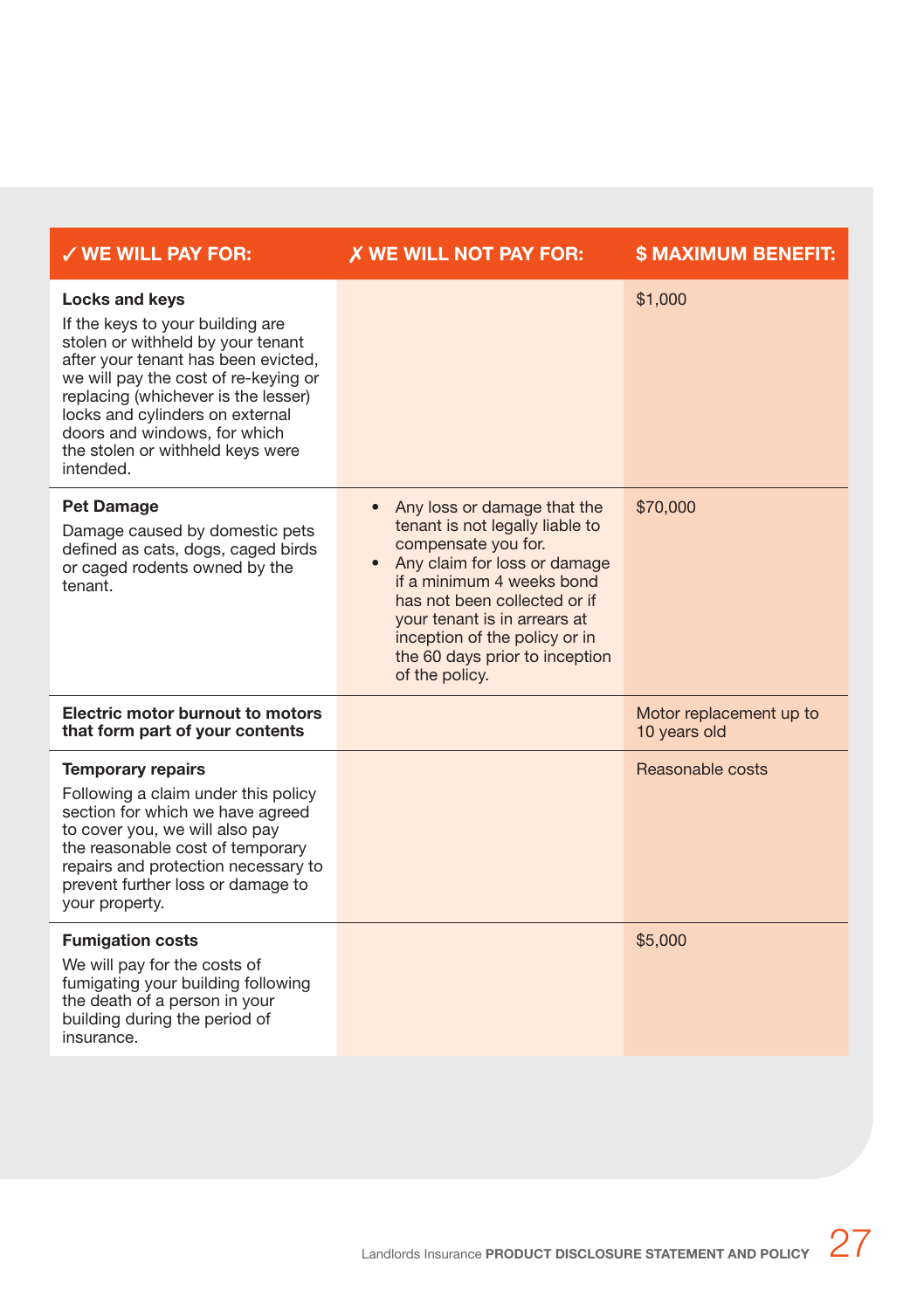# Cover for your contents

| $\checkmark$ WE WILL PAY FOR:                                                                                                                                                                                                                                                                                                                                                                                                                                                                                                                                                                                                     | X WE WILL NOT PAY FOR:                                                                                                                                                                                                                                               | <b>\$ MAXIMUM BENEFIT:</b>                                                                                |
|-----------------------------------------------------------------------------------------------------------------------------------------------------------------------------------------------------------------------------------------------------------------------------------------------------------------------------------------------------------------------------------------------------------------------------------------------------------------------------------------------------------------------------------------------------------------------------------------------------------------------------------|----------------------------------------------------------------------------------------------------------------------------------------------------------------------------------------------------------------------------------------------------------------------|-----------------------------------------------------------------------------------------------------------|
| Contents in the open air<br>We will extend cover provided by<br>this policy to include your contents<br>in the open air at your address.                                                                                                                                                                                                                                                                                                                                                                                                                                                                                          |                                                                                                                                                                                                                                                                      | Theft claims<br>$\bullet$ \$5,000<br>All other claims<br>• 10% of the sum<br>insured for your<br>contents |
| Tax audit fees<br>We will pay for reasonable<br>expenses you incur as a result of<br>an investigation or audit pertaining<br>to the investment property insured<br>by this policy, conducted by the<br>Australian Taxation Office first<br>notified to you during the period of<br>insurance.                                                                                                                                                                                                                                                                                                                                     | Any audit fees that relate to a<br>$\bullet$<br>criminal prosecution<br>• Any fines, penalties, interest<br>or adjustments to tax<br>Any fees incurred by<br>$\bullet$<br>someone other than a<br>qualified accountant,<br>registered tax agent or tax<br>consultant | \$5,000                                                                                                   |
| Contamination<br>We will pay for clean-up and<br>repair costs if your contents is<br>contaminated by chemicals as a<br>result of an illegal or controlled<br>drug being manufactured,<br>distributed or stored at your<br>location.<br>We will only pay if:<br>your property is rented to a<br>$\bullet$<br>tenant.<br>the matter is referred to<br>$\bullet$<br>police as soon as you<br>become aware of it:<br>assessment confirms that<br>$\bullet$<br>contamination has occurred.<br>you or your appointed<br>$\bullet$<br>agent have conducted<br>inspections at the property<br>in accordance with the rental<br>agreement. |                                                                                                                                                                                                                                                                      | The sum insured for your<br>contents                                                                      |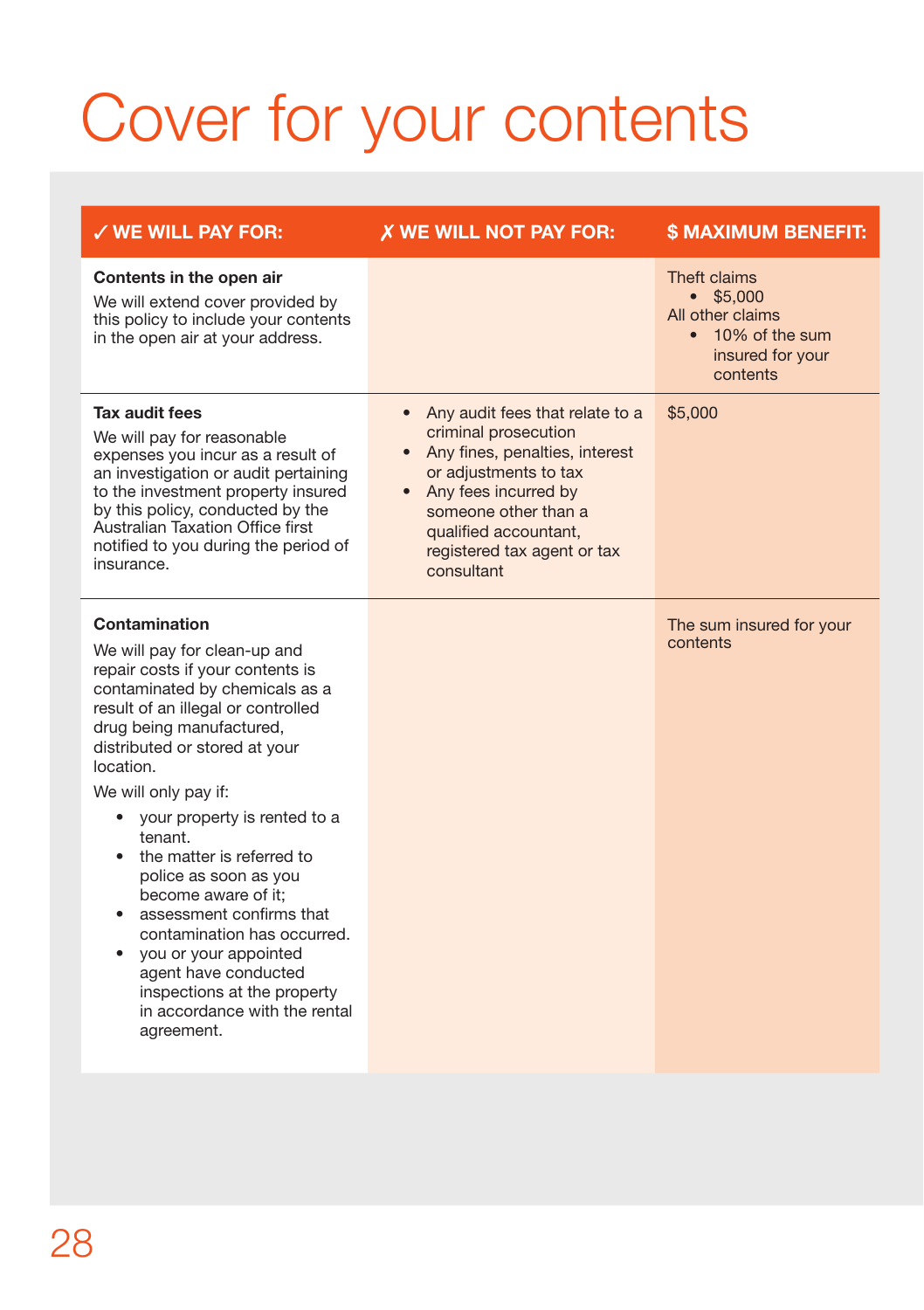## Loss of rent and tenant default

If your contents or buildings suffer accidental loss or damage covered by this policy we will pay Loss of Rent. If the tenant defaults we will pay loss of rent under Tenant Default cover. The benefits listed below only apply when you have insured for Loss of Rent and Tenant Default. The general exclusions and any other exclusions, conditions or claims conditions applicable to this section also apply to these benefits. Please also refer to page 44 'How we pay loss of rent claims'.

### **Loss of rent caused by insured loss or damage**

- 1. If your building becomes uninhabitable for a minimum of 7 consecutive days as a result of loss or damage insured by your policy, we will pay for the loss of rent until the building can be lived in again. The amount we will pay you is the weekly rental payable under the current rental agreement.
- 2. If your building was not tenanted at the time of the event from which the insured loss or damage results, the amount we will pay you will be based on the rental value of your building immediately before the loss or damage occurred.

## **WE WILL PAY FOR: WE WILL NOT PAY FOR: \$ MAXIMUM BENEFIT:**

- Loss of rent after your building becomes habitable.
- Loss of rent if your building was not tenanted for the 90 days before the date of the event causing insured loss or damage.
- If the loss or damage was caused by a tenant we will not pay for;
- a. loss or damage if a minimum 4 weeks bond has not been collected or if your tenant is in arrears at inception of the policy or in the 60 days prior to inception of the policy;
- b. any amount in excess of what the tenant is legally liable to compensate you for.

52 weeks rent up to a maximum of \$1,000 per week or otherwise listed in the policy schedule.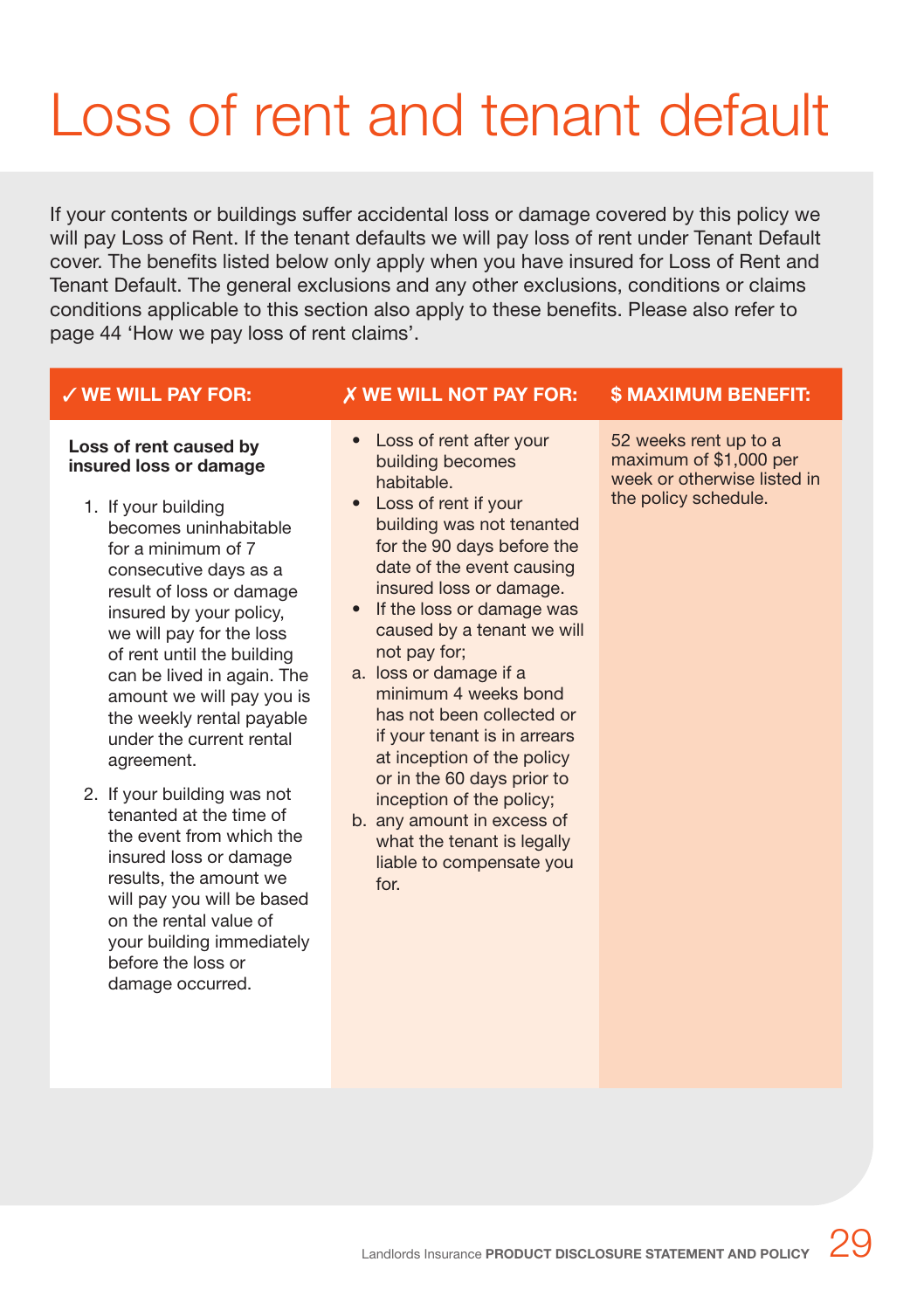## Loss of rent and tenant default

### **Loss of Rent or Tenant Default caused by:**

- 1. Your tenant defaults on rent payments due under the rental agreement and fails to remedy the default.
- 2. Your tenant vacates your building before the end of the tenancy period without giving the notice required in the rental agreement or required by law.
- 3. Your tenant is legally evicted from and vacates your building
- 4. Your rental agreement is legally terminated by the relevant authority, court or tribunal on the grounds of hardship on the part of your tenant
- 5. A sole tenant dies

## **WE WILL PAY FOR: WE WILL NOT PAY FOR: \$ MAXIMUM BENEFIT:**

- Any claim if a minimum 4 weeks bond has not been collected or if your tenant is in arrears at inception of the policy or in the 60 days prior to inception of the policy.
- Any claim caused by a reduction, deferral or waiver of rent payable by the tenant which you have agreed to.
- Any amount in excess of what the tenant is legally liable to pay you.
- Any amount recoverable from the balance of your tenant's bond.
- Loss of rent where there is a widespread outbreak of any strain of influenza, virus or any other disease declared as quarantinable by the relevant government authority.

The most we will pay under this benefit per period of insurance and as an annual aggregate limit is 18 weeks rent up to a maximum of \$1,000 per week or otherwise as listed in the policy schedule.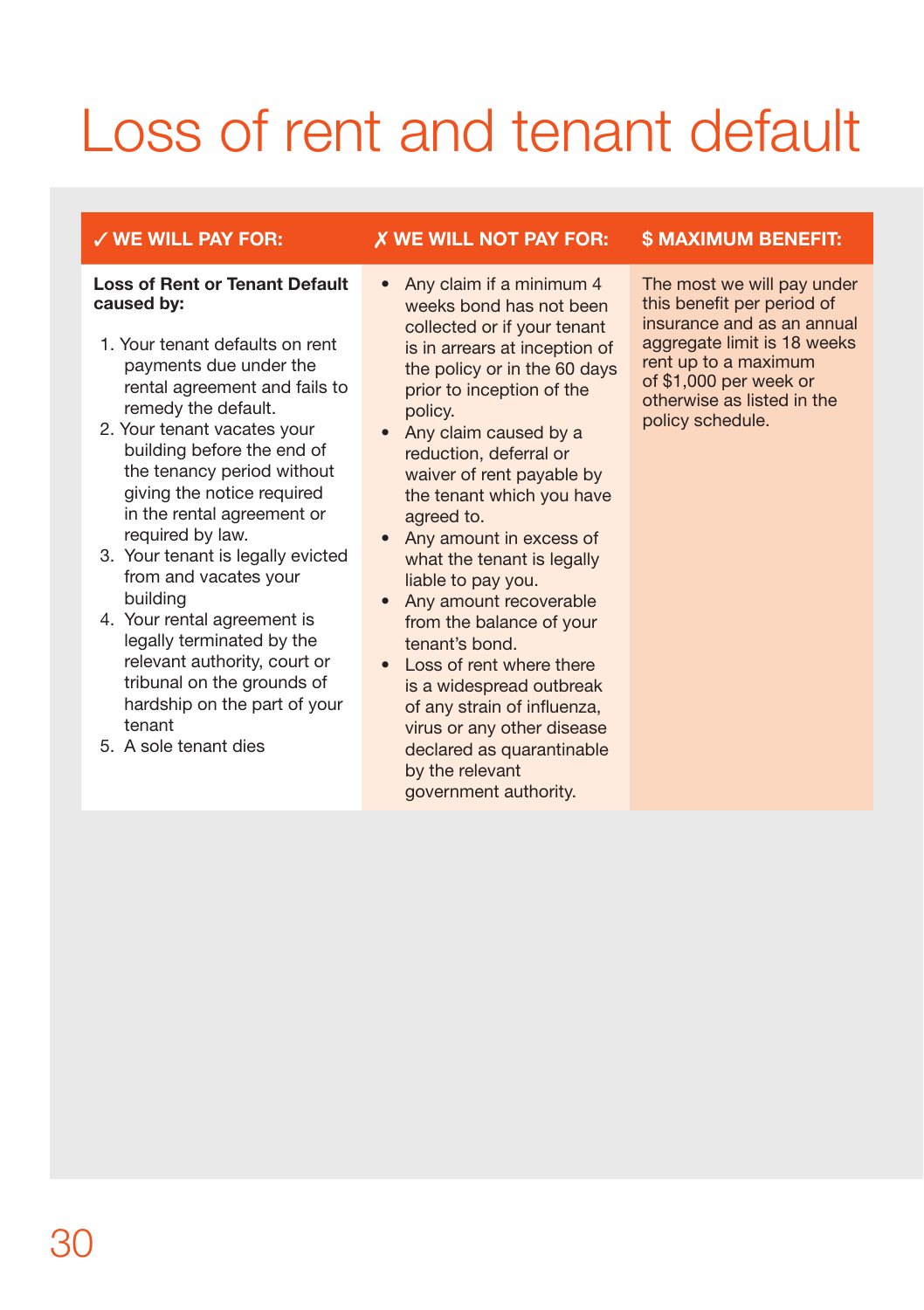| $\checkmark$ WE WILL PAY FOR:                                                                                                                                                                                       | <b>X WE WILL NOT PAY FOR:</b>                                                                                                                                                                                                                                                                                                                                                                                                                                                                    | <b>\$ MAXIMUM BENEFIT:</b>                                                                                |
|---------------------------------------------------------------------------------------------------------------------------------------------------------------------------------------------------------------------|--------------------------------------------------------------------------------------------------------------------------------------------------------------------------------------------------------------------------------------------------------------------------------------------------------------------------------------------------------------------------------------------------------------------------------------------------------------------------------------------------|-----------------------------------------------------------------------------------------------------------|
| Loss of rent following tenant<br><b>Murder or Suicide</b>                                                                                                                                                           |                                                                                                                                                                                                                                                                                                                                                                                                                                                                                                  | 52 weeks rent up to a<br>maximum of \$1,000 per<br>week or otherwise as listed<br>in the policy schedule. |
| Access to your building is<br>prevented due to damage to<br>adjoining property                                                                                                                                      |                                                                                                                                                                                                                                                                                                                                                                                                                                                                                                  | 52 weeks rent up to a<br>maximum of \$1,000 per<br>week or otherwise as listed<br>in the policy schedule. |
| The rental property becomes<br>uninhabitable as per the<br>instructions of a government<br>authority due to the outbreak<br>of a contagion                                                                          |                                                                                                                                                                                                                                                                                                                                                                                                                                                                                                  | 52 weeks rent up to a<br>maximum of \$1,000 per<br>week or otherwise as listed<br>in the policy schedule. |
| Loss of rent caused by tenant<br>eviction<br>We will also pay for loss of<br>rent caused by your tenant<br>refusing to vacate your building<br>after being served an order of<br>eviction from a court or tribunal. | • Any claim if a minimum 4<br>weeks bond has not been<br>collected or if your tenant<br>is in arrears at inception of<br>the policy or in the 60 days<br>prior to inception of the<br>policy.<br>• Any claim caused by a<br>reduction, deferral or<br>waiver of rent payable by<br>the tenant which you have<br>agreed to.<br>• Any amount in excess of<br>what the tenant is legally<br>liable to pay you.<br>Any amount recoverable<br>$\bullet$<br>from the balance of your<br>tenant's bond. | 52 weeks rent up to a<br>maximum of \$1,000 per<br>week or otherwise as listed<br>in the policy schedule. |
| Legal expenses<br>We will pay for the reasonable<br>legal expenses you incur with<br>our prior written consent in<br>minimising your loss of rent due<br>to tenant default or the legal<br>eviction of a tenant.    |                                                                                                                                                                                                                                                                                                                                                                                                                                                                                                  | \$7,500                                                                                                   |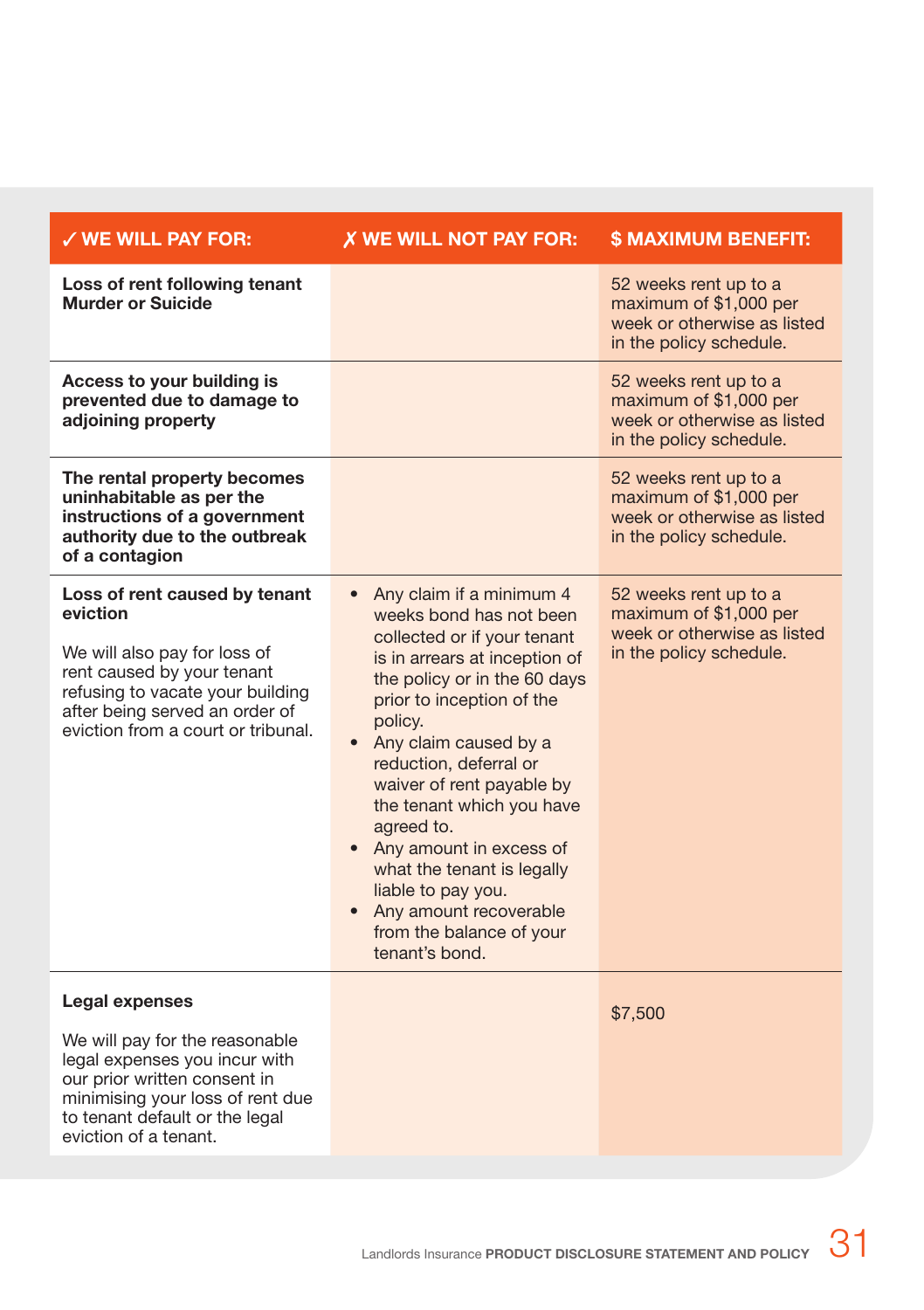# Legal liability cover

If you have chosen to include this cover it will be shown on your policy schedule. Where you have chosen to take BOTH Building and Landlord insurance, the legal liability is up to a maximum combined sum of \$20 million.

Please refer to the section 'Words with special meanings' on page 37 for clarification of the meaning of particular words used in this section and throughout your policy.

We will cover you for your legal liability to pay compensation, in respect of:

- Personal injury;
- Property damage;

happening during the period of insurance and caused by an occurrence at your address in connection with your ownership of the building and/or contents.

Where we agree to provide cover to you for a claim under the above, we will also cover you for legal costs:

- Incurred with our written consent in defence of your liability, and/or
- Which are awarded against you

The maximum we will pay in respect of any one claim or series of claims arising out of any one occurrence including all legal costs covered under this section is \$20 million.

## **WE COVER WE DO NOT COVER**

We will not cover you for any claim in respect of:

- Your ownership of any buildings or land or contents other than your building or the land or your contents at your address
- A pregnancy or the transmission or spread of any infectious disease or virus.
- Any trade, business, profession, occupation or employment carried on by you for reward other than the business of letting property
- Your liability or your acceptance of liability arising under the terms of any contract unless such liability would have attached to you regardless of the existence of the contract
- The publication or utterance of a libel, slander or defamatory remark
- Vibration or interference with the support of land, buildings or other property
- Motorised vehicles (other than garden appliances, bicycles, motorised wheelchairs, mobility scooters and go carts not requiring registration) or registered vehicles
- Aircraft, aircraft parts or the provision of any facilities for the landing or storing of aircraft
- Watercraft (other than surfboards, surf skis, sailboards, canoes and kayaks), hovercraft or the provision for commercial purposes of any facilities for the landing or storing of watercraft or hovercraft
- The existence or alleged existence of asbestos in any form or quantity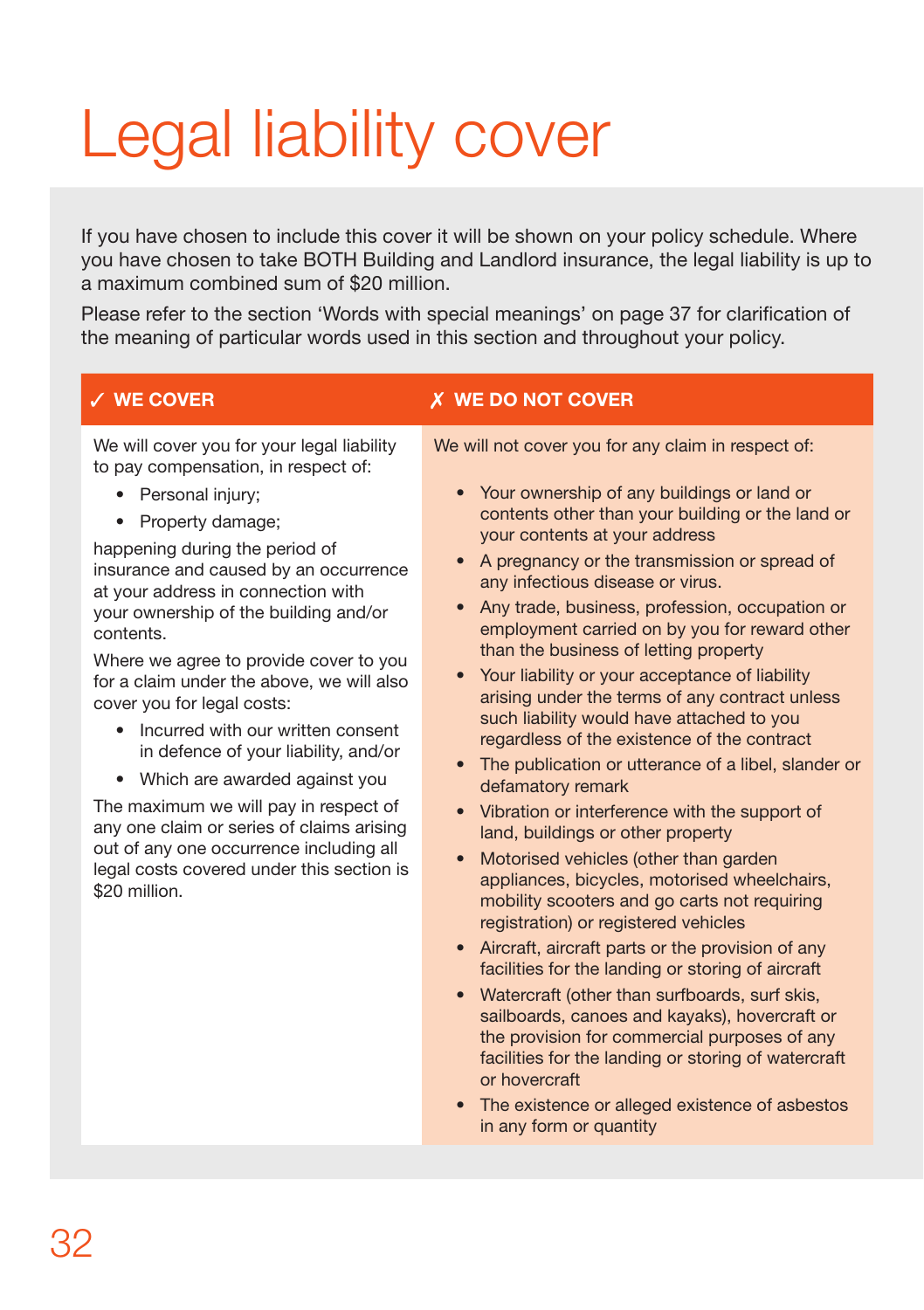## **WE COVER WE DO NOT COVER**

- Claims for personal injury to, the death of or the illness of you or any person who lives with you
- Claims for personal injury, death or illness of employees or workers who are covered, or should have been covered, by Workers' Compensation or similar legislation, and who at the time of the accident were employed by you or by any person living at your address
- Your liability as owner of your building if you have not insured your building under this policy
- Your liability as owner of your contents if you have not insured your contents under this policy
- Claims brought in a court outside of Australia. or within Australia to enforce a judgment handed down by a court outside of Australia
- Claims for loss or damage to property belonging to or under the control of:
	- o You
	- o Any employee of yours, or
	- o Any person living with you
- Any fines or penalties, or punitive or exemplary damages
- Any strata title building, provided this exclusion does not apply to your liability which falls outside of the responsibilities of the body corporate or owners corporation
- Loss or damages arising from the use of vehicle stackers
- Any unlawful or criminal act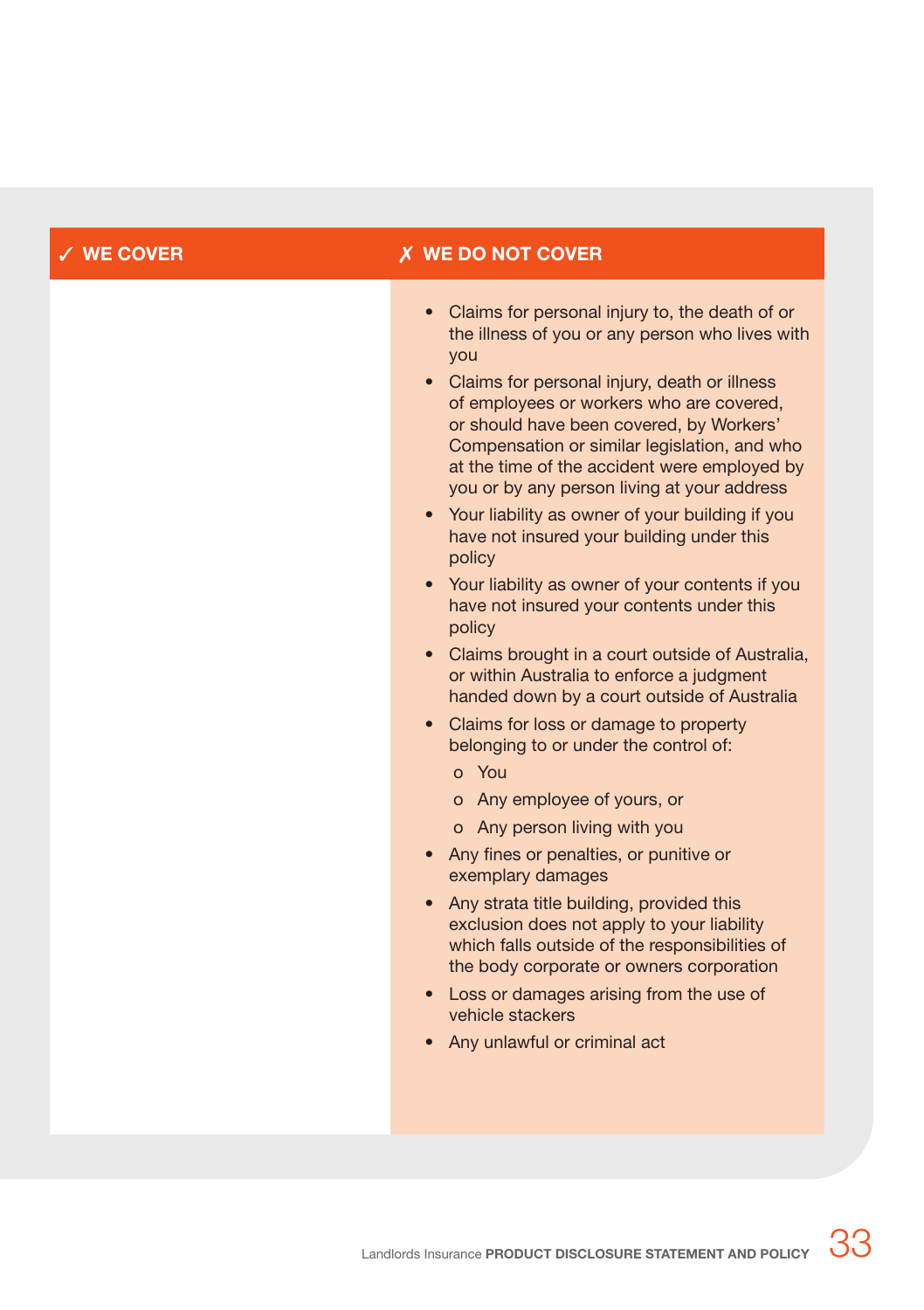## General Exclusions & Conditions

## **General exclusions & conditions applicable to all sections of your policy**

Your policy does not cover any claim in respect of loss or damage caused by or in connection with:

- Flood
- A named cyclone, a bushfire or a grassfire within 72 hours of the commencement of this policy, unless this policy commenced:
	- o The day you bought your building or
	- o Immediately after another policy covering the same building expired without a break in cover.
- Any amount greater than the sum insured on your policy schedule, except where the benefit is shown as additional to the sum insured
- Loss or damage incurred if your building has been unoccupied for a period of 180 or more continuous days prior to the date of the loss or damage. After 180 days we will only cover you for loss or damage arising from earthquake, impact, riot, civil commotion or public disturbance, subject to a \$2,500 excess.
- Loss or damage or liability arising out of any structural improvements, extensions or renovations where you have not obtained required approval from the relevant local authority
- Loss or damage, liability, cost or expense caused by:
	- o any loss of, alteration of, or damage to or a reduction in the functionality, availability or operation of a Computer System, unless such physical damage to property insured is directly occasioned by fire, lightning, explosion, aircraft or vehicle impact, falling objects, windstorm, hail, tornado, cyclone, hurricane, earthquake, volcano, tsunami, freeze or weight of snow
	- o any loss of use, reduction in functionality, repair, replacement, restoration or reproduction of any Data, including any amount pertaining to the value of such Data.
- Loss, damage, liability, claim, cost or expense of whatsoever nature, directly or indirectly caused by, contributed to by, resulting from, arising out of, or in connection with a Communicable Disease or the fear or threat (whether actual or perceived) of a Communicable Disease regardless of any other cause or event contributing concurrently or in any other sequence thereto
- Where a loss is otherwise payable under this policy to you or any other party we will not cover and will not make any payments or provide any service or benefit to you or any other party to the extent that such cover, payment, service or benefit would contravene any applicable trade or economic sanctions, law or regulations
- Costs resulting from any compliance notice served by a government or local authority before your building suffered loss or damage
- Consequential loss of any kind other than as covered under Legal Liability Cover
- Any unlawful, criminal, deliberate or intentional act by you or anyone acting with your consent or knowledge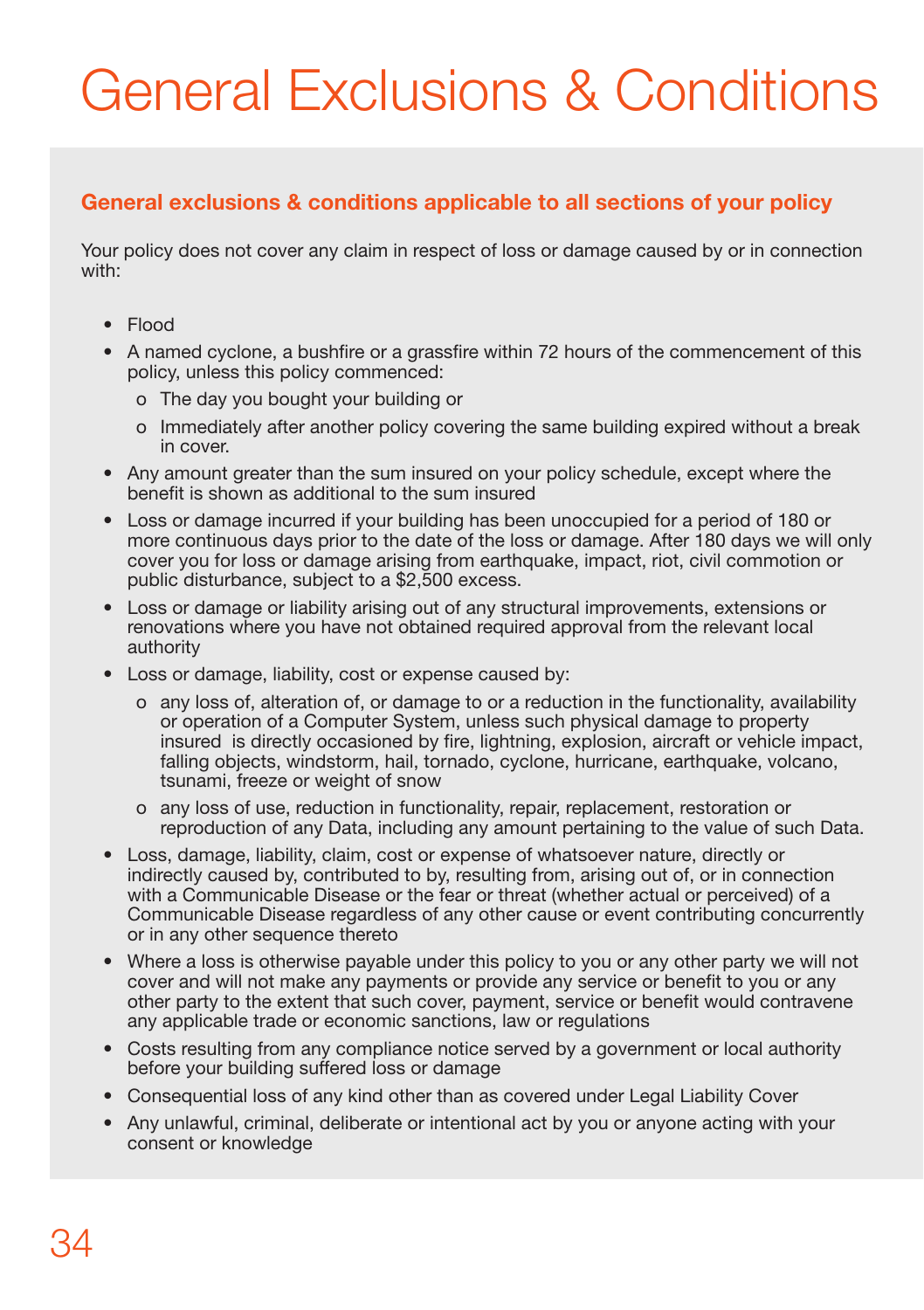- Incorrect siting of buildings
- Destruction of or damage to the building by any government, public or local authority
- A new building in the course of construction
- Any renovation, alteration, addition, repair or decoration to your building where the contract price exceeds \$75,000
- The cost to repair or replace a fixed tank, pipe or drain that burst, leaked, discharged or overflowed, however we will pay the reasonable costs to locate and identify where the liquid escaped from provided that it caused damage to your building
- Mechanical, electric or electronic breakdown, failure or malfunction except where an electric motor is burnt out by electric current
- Loss or damage caused by water seeping or percolating through walls, roofs or floors
- A tree or branch lopped by you, or on your behalf
- Tenant neglect, poor housekeeping, deliberate damage or unhygienic living practices
- Scratching, denting or chipping
- Any failure by you or your property manager to take all reasonable steps to protect and maintain your building and/or contents, including any failure by you to conduct inspections of the address, building and/or contents permitted by law
- Any costs associated with network connections or plan costs, other than the repair or replacement cost of the item itself
- Wear and tear, depreciation, maintenance, lack of maintenance or inherent defect
- Structural or inherent defects or faulty workmanship or design
- Water entering your building:
	- o As a result of your failure to perform adequate maintenance on your building, or a structural defect, or faulty design or workmanship, or
	- o Through any opening made for the purpose of repairs or alterations to your building unless you can prove that the loss or damage was caused by the negligence of someone other than you.
- Rust, corrosion, mildew, mould or fungi, wet or dry rot, rising damp or seepage and other signs of failure to keep your building in good order and repair
- The action of tree roots
- Loss or damage to property occasioned by its undergoing of any process necessarily involving the application of heat
- The action of the sea, other than tsunami resulting from earthquake
- Frosion, landslide, subsidence, settling, shrinkage or expansion or any earth movement unless occurring as a result of and within 72 hours of an earthquake or tsunami, or storm, hail or rainwater
- The lawful seizure or repossession of your building or contents
- War, invasion, act of a foreign enemy, hostilities (whether war be declared or not), civil war, rebellion or insurrection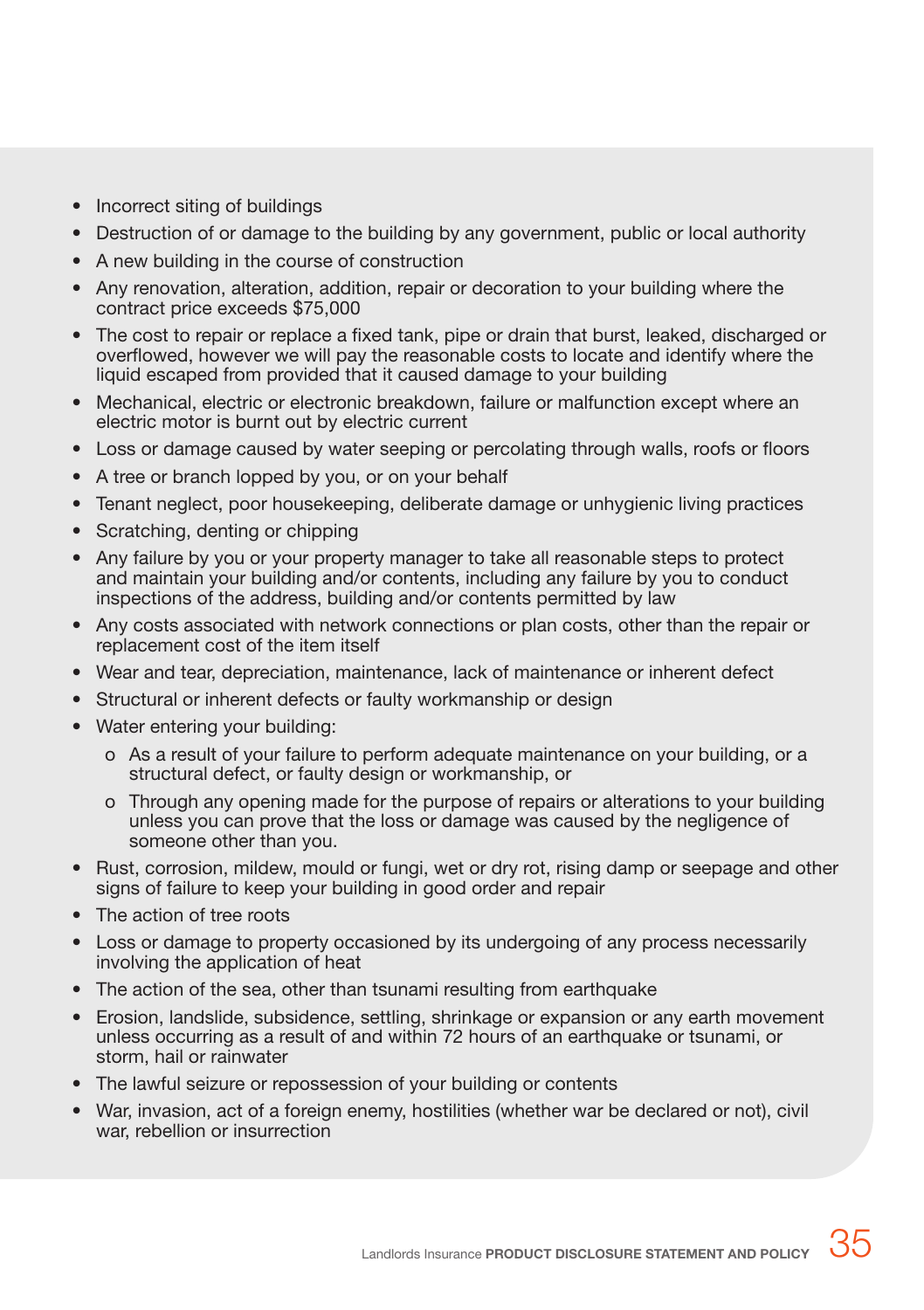## General Exclusions & Conditions

- The discharge, dispersal release or escape of any contaminant, pollutant, harmful substance, smoke vapour, soot, fumes, liquid or gasses, waste materials or irritants into or upon land, the atmosphere or any watercourse or body of water or any costs and expenses incurred in the prevention or remediation of such contamination or pollution
- Radioactivity or the use, existence or escape of any nuclear fuel, nuclear material or nuclear waste or action of nuclear fission or fusion
- Any act of terrorism
- Loss or damage caused by an animal (other than a pet as described in the contents section on page 27) kept at your address
- Loss or damage caused by any birds, insects, vermin, termites or moths, including but not limited to eating, clawing, chewing or pecking
- Loss or damage caused by storm, hail or rainwater to driveways, paths and outdoor surfaces (including tennis courts) and retaining walls
- The actions of cleaning
- Damage from heat smoke or soot when the building or contents have not caught fire
- The tenant using the property for trade, manufacturing or childcare with your knowledge and/or consent
- not complying with any commonwealth, state, territory or local government law, including but not limited to pool fencing; installation of smoke alarms, balcony railings and balustrades; handling storage and safekeeping of dangerous goods and liquids, firearms and dangerous or restricted dog breeds
- Damage to pools or similar structures caused by hydrostatic pressure
- The removal or weakening of supports or foundations for the purpose of alterations, additions, renovations or repair

### Cover provided by this policy is only provided where:

- Your rental property is leased under a rental agreement that complies with the law in your state or territory.
- Your building is used principally and primarily for residential accommodation purposes.
- The Tenant named on the rental agreement lives at the address.

### Conditions applicable to loss of rent or tenant default claims;

- You must take steps to minimize and mitigate any loss of rent by re-letting the property as soon as possible, this includes adjusting asking rent to market rates.
- You must negotiate with Tenants who are in hardship in accordance with law. Failure to negotiate on rental could result in a claim being refused or reduced.
- Where a tenant defaults, you must promptly take all available steps to issue rent arrears notices, terminate the rental agreement and pursue available legal remedies against the tenant.
- We may refuse or reduce your loss of rent or tenant default claim if you:
	- o Do not terminate your rental agreement or fail to issue or delay issuing rent arrears notices to the Tenant; or
	- o Fail to exercise your legal rights against the Tenant, including failing to pursue or delaying pursuing a court or tribunal order for compensation or for the eviction of the tenant.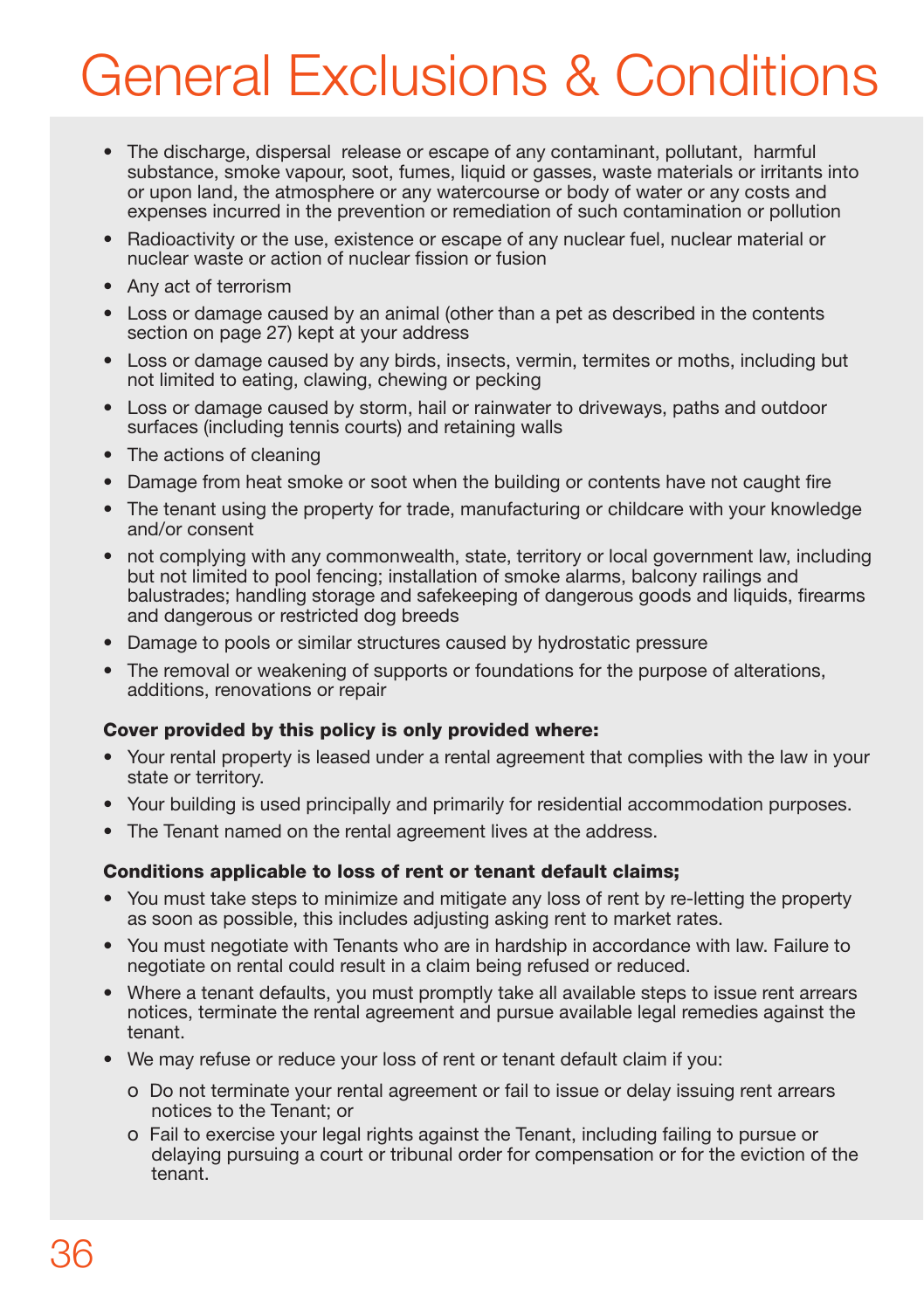## Words with special meanings

- Accident or accidental means an unintended and unforeseen event and includes a series of accidents arising out of one event
- Act of terrorism means an act, including but not limited to the use of force or violence and/or the threat thereof, of any person or group(s) of persons, whether acting alone or on behalf of or in connection with any organisation(s) or government(s), committed for political, or religious, ideological, ethnic or similar purposes including the intention to influence any government and/ or to put the public, or any section of the public, in fear
- Address is where your building or contents is located, as shown on your policy schedule
- Application means the document completed and any other information supplied by you or on your behalf to us when applying for this policy, and which we relied on when agreeing to issue this policy
- Building means the investment property situated at your address, and includes:
	- o Domestic outbuildings
	- o Structural improvements.
- Collection means a group of similar items gathered according to some underlying principle that has a greater value than the total value of the individual items. Examples of collections include coins, medals, and stamps
- Computer System means any computer, hardware, software, communications system, electronic device (including, but not limited to, smart phone, laptop, tablet, wearable device), server, cloud or microcontroller including any similar system or any configuration of the aforementioned and including any associated input, output, data storage device, networking equipment or back up facility
- Communicable Disease means any disease which can be transmitted by means of any substance or agent from any organism to another organism where the substance or agent includes, but is not limited to, a virus, bacterium, parasite or other organism or any variation thereof, whether deemed living or not, and the method of transmission, whether direct or indirect, includes but is not limited to, airborne transmission, bodily fluid transmission, transmission from or to any surface or object, solid, liquid or gas or between organisms, and the disease, substance or agent can cause or threaten damage to human health or human welfare or can cause or threaten damage to, deterioration of, loss of value of, marketability of or loss of use of property
- Contents means items owned by you and kept in your building for domestic use by your tenant including:
	- o Domestic and antique furniture and furnishings
	- o Moveable carpets, drapes and interior blinds, floating timber floors
	- o Moveable swimming pools
	- o Moveable saunas and spas
	- o Wall and floor coverings
	- o Unfixed light fittings
	- o Household goods.
- Contents does not mean:
	- o Motor vehicles, motorcycles, pee wee bikes, trail bikes, trailers, caravans, aircraft, watercraft and their attached accessories
	- o Any item included in the definition of building
	- o Electronic data and computer records
	- o Trees, plants, shrubs and landscaping
	- o Pets or animals of any kind.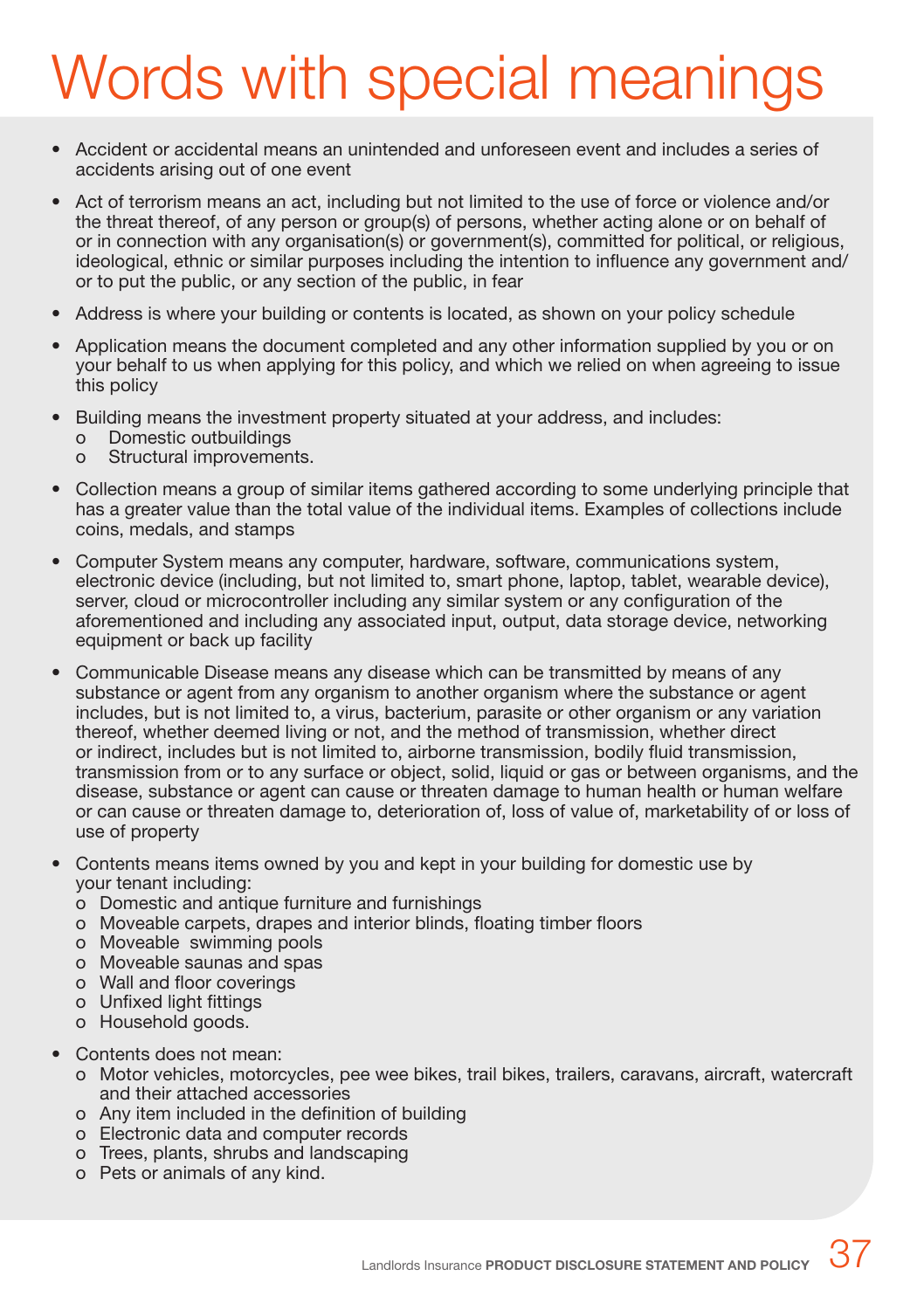## Words with special meanings

- Contents Under Strata Means:
	- o Wall Coverings
	- o Internal Doors & Walls
	- o Domestic and antique furniture and furnishings
	- o Moveable carpets, drapes and interior blinds, floating timber floors
	- o Moveable swimming pools
	- o Moveable saunas and spas
	- o Wall and floor coverings
	- o Unfixed light fittings
	- o Household goods.
- Data means information, facts, concepts, code or any other information of any kind that is recorded or transmitted in a form to be used, accessed, processed, transmitted or stored by a Computer System
- Deliberate damage means changes made to the property by tenants which weren't accidental, nor were they committed with spite or vindictiveness
- Electric motor burnout means the breakdown of an electric motor as a result of the electric current flowing through it
- Electronic data means facts, concepts and information converted to a form useable for communications, display, distribution, interpretation or processing by electronic or electronically controlled equipment and includes programs, software and other coded instructions for such equipment
- Excess means the amount(s) stated in the policy schedule, or otherwise stated in the policy for each applicable section or sub section, that you are required to pay or bear as the first payment towards your claim
- Family means the following people who live with you:
	- o Your spouse or partner
	- o Your children, parents, grandparents, grandchildren, siblings
	- o The children, parents, grandparents, grandchildren, siblings of your spouse or partner.
- Fire means burning with flames
- Fixtures and fittings means any item permanently attached or fixed to your building that you would not normally take with you. This includes, but is not limited to:
	- o Kitchen cupboards and bench-tops
	- o Built-in wardrobes
	- o Taps and tapware
	- o Shower screens, and
	- o Vinyl and ceramic flooring.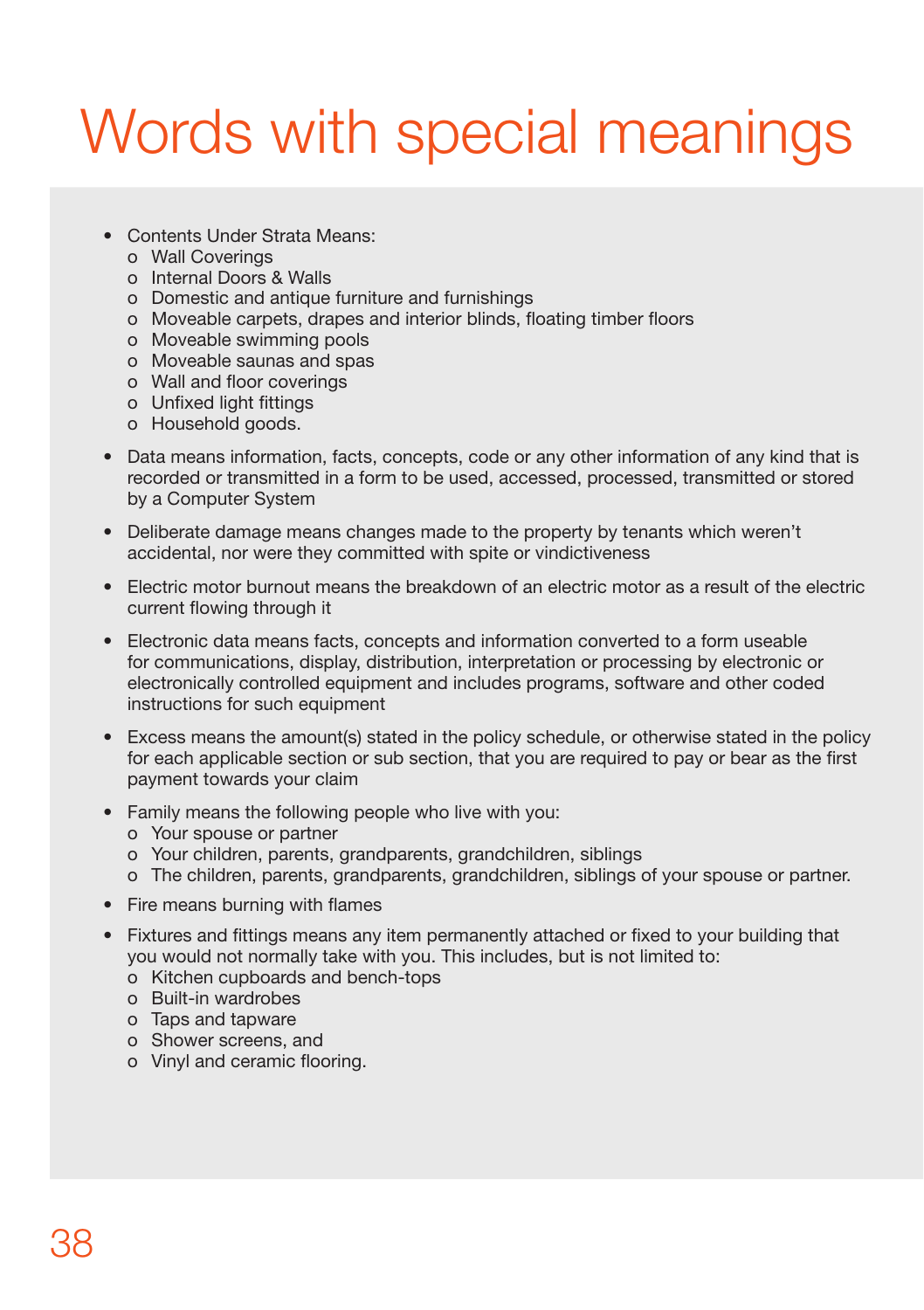- Flood means the covering of normally dry land by water that has escaped or been released from the normal confines of any of the following:
	- o a lake (whether or not it has been altered or modified);
	- o a river (whether or not it has been altered or modified);
	- o a creek (whether or not it has been altered or modified);
	- o another natural watercourse (whether or not it has been altered or modified);
	- o a reservoir;
	- o a canal; or
	- o a dam.
- Impact means the forceful, sudden and unexpected striking of one object, surface or item against another
- Malicious acts or vandalism means intentional damage to the insured property by the tenant which is motivated by spite, malice, or vindictiveness
- Occupied means your building is sufficiently furnished to be lived in, is connected to electric power, and someone has stayed in your building for 2 or more consecutive nights on at least one occasion in a 90 day period
- Occurrence means an event or series of events including continuous or repeated exposure to substantially the same general conditions which results in personal injury or property damage neither expected nor intended by you. All personal injury or property damage attributable to one original source or cause shall be deemed to be one occurrence.
- Open air means any area of your address that is not fully enclosed by the walls and roof of your building and is not capable of being secured by a lock or similar device
- Period of insurance is the duration of time from the commencement date to the expiry date of your policy as shown on your policy schedule or your most recent written renewal confirmation
- Personal injury means bodily injury, death, sickness, disease, shock, fright, mental anguish or mental injury. Personal injury if relating to a latent illness, disease or disability shall be deemed to have happened when such injury, illness, disease or disability was first medically diagnosed
- Pet means cats, dogs, caged birds or caged rodents owned by the tenant
- Policy means your contract of insurance with us including:
	- o This PDS and Policy booklet,
	- o Your policy schedule,
	- o Any endorsement issued by us, and
	- o Your application.
- Policy schedule means the document showing your policy number, address, details of the covers you have chosen and any excesses you must pay
- Pollution means the discharge or escape of any contaminant, pollutant or harmful substance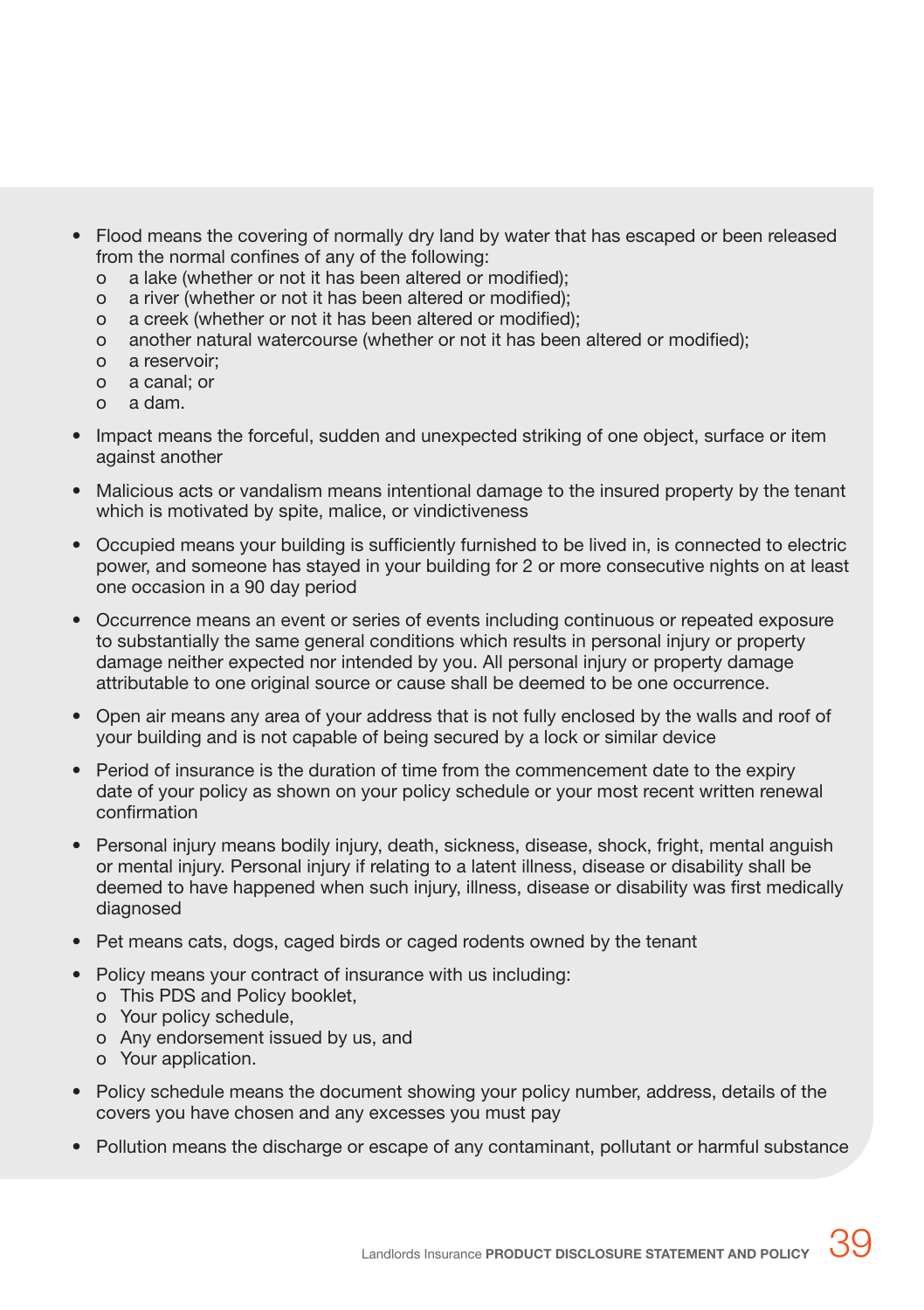## Words with special meanings

- Premium means the amount you pay us for your insurance cover. It includes any compulsory government statutory charges, levies, duties and taxes where applicable
- Property damage means physical damage to or loss or destruction of tangible property including resulting loss of use of that property. Property damage if relating to latent damage or gradual deterioration and eventual damage shall be deemed to have happened on the day such deterioration or damage was first discovered.
- Rainwater means rain falling naturally from the sky, including rainwater run-off over the surface of the land and including rainwater overflowing from storm water drains and channels
- Rental Agreement means the lease agreement or contract between you and the tenant for the rental of the property at the address
- Removal of debris means the clean-up costs associated with damage to a property resulting from an insured event
- Storm means violent wind (including a cyclone or tornado), thunderstorm or a heavy fall of rain, snow or hail
- Strata Title Owner Improvements "If the insured property is a strata title we will pay for loss or damage to fixtures and fittings installed in your property that are not insured by the body corporate. The most we will pay under this benefit is \$70,000".
- Structural improvements means permanent additions to your building that add value to it and include, but are not limited to:
	- o Clotheslines
	- o Paved or concrete driveways, paths and outdoor surfaces (including tennis courts)
	- o Masts and aerials
	- o Pergolas and gazebos
	- o In-ground pools
	- o Saunas and spas
	- o Retaining walls
	- o Gates and fences; and
	- o Wharves, jetties and pontoons not used for commercial purposes.
- Sum Insured means the maximum amount we will pay under each section or subsection of this policy as stated in the policy schedule
- Tenant means:
	- o The person(s) named on the current rental agreement;
	- o Any other person who permanently lives at the address.
- Uninhabitable means when a building is so damaged that normal domestic activities like cooking, sanitation and personal hygiene cannot take place, and local authorities will not provide permission for the home to be inhabited
- We, us, our means Assetinsure Pty Ltd
- You, your means the person or persons named on your current policy schedule and that person's or those persons' family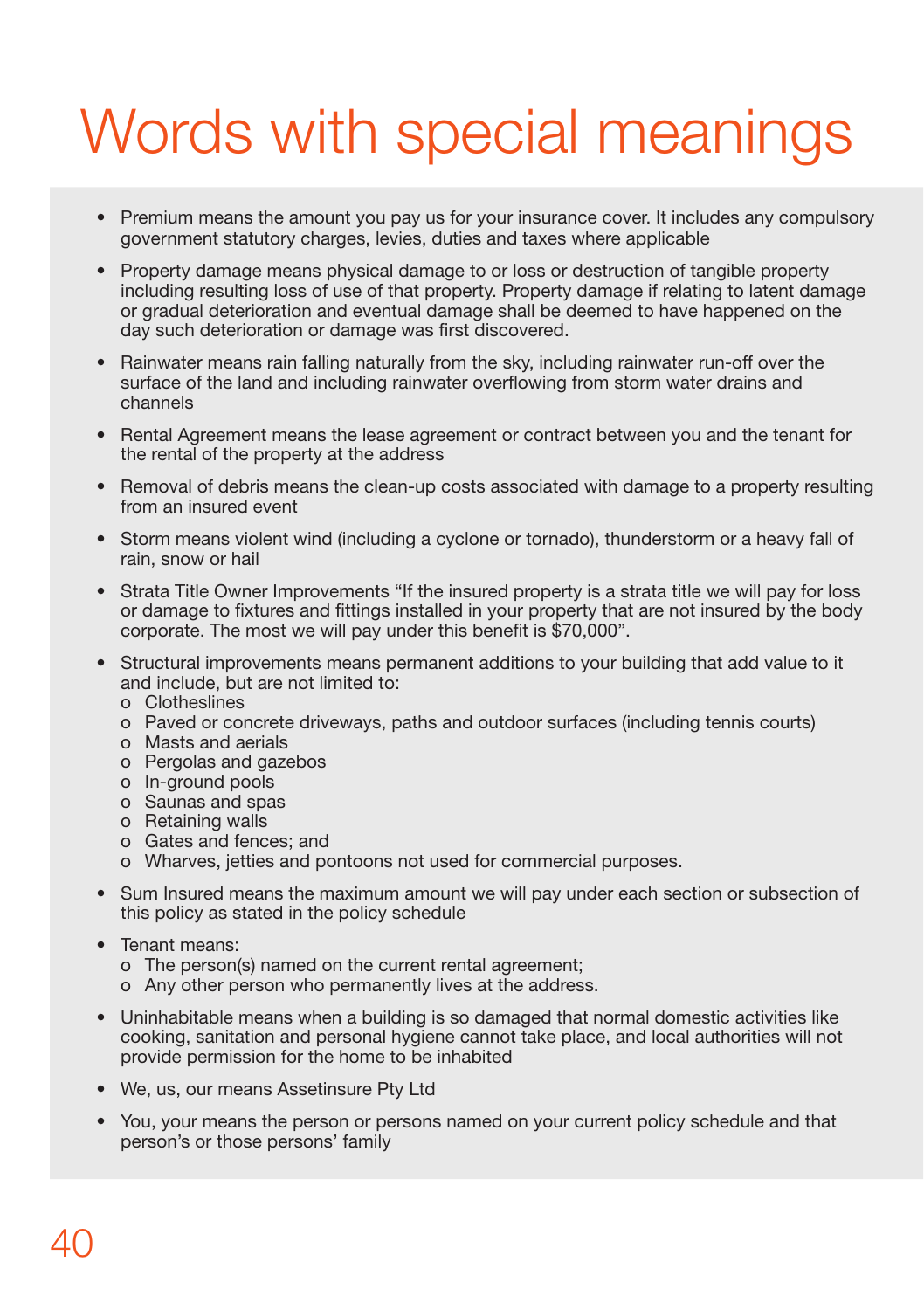## Paying your claim

### **We only pay once**

Where a claim is payable under both the 'Cover for your Building' and 'Cover for your Contents' sections of this policy we will pay you the better benefit, but will not pay you under both sections.

When you have legal liability cover under both the 'Cover for your Building' section and the 'Cover for your Contents' section the most we will pay is the sum insured shown on your policy schedule inclusive of legal costs, charges and expenses, and these covers are not cumulative and are a total combined sum.

## **Reinstatement of your sums insured following a claim**

Where there is loss or damage to your building or your contents, and a claim is admitted by us, the sum insured will be automatically reinstated without payment of an additional premium, unless the claim is for a total loss. If we pay the full sum insured for your building or contents then cover under those sections comes to an end.

If the claim is for a total loss of your building and we have paid you the sum insured then cover for your building will end but legal liability cover will remain in force until the expiry date of your policy.

## **How we pay a claim for your building**

Where we pay a claim for your building, we will choose to do one of the following:

- Repair the damaged portion of your building; or
- Replace your building using new materials; or
- Compensate you the amount it would have cost us for repair or replacement.

If you decide not to repair or replace your building, or do not commence repair or replacement within six months of the date the loss or damage occurred, we will only compensate you for what it would have cost to repair or replace your building at the date of the loss or damage.

## **The most we will pay for your building**

The most we will pay for your building is the sum insured shown on your policy schedule subject to sublimits and additional benefits as listed in your policy.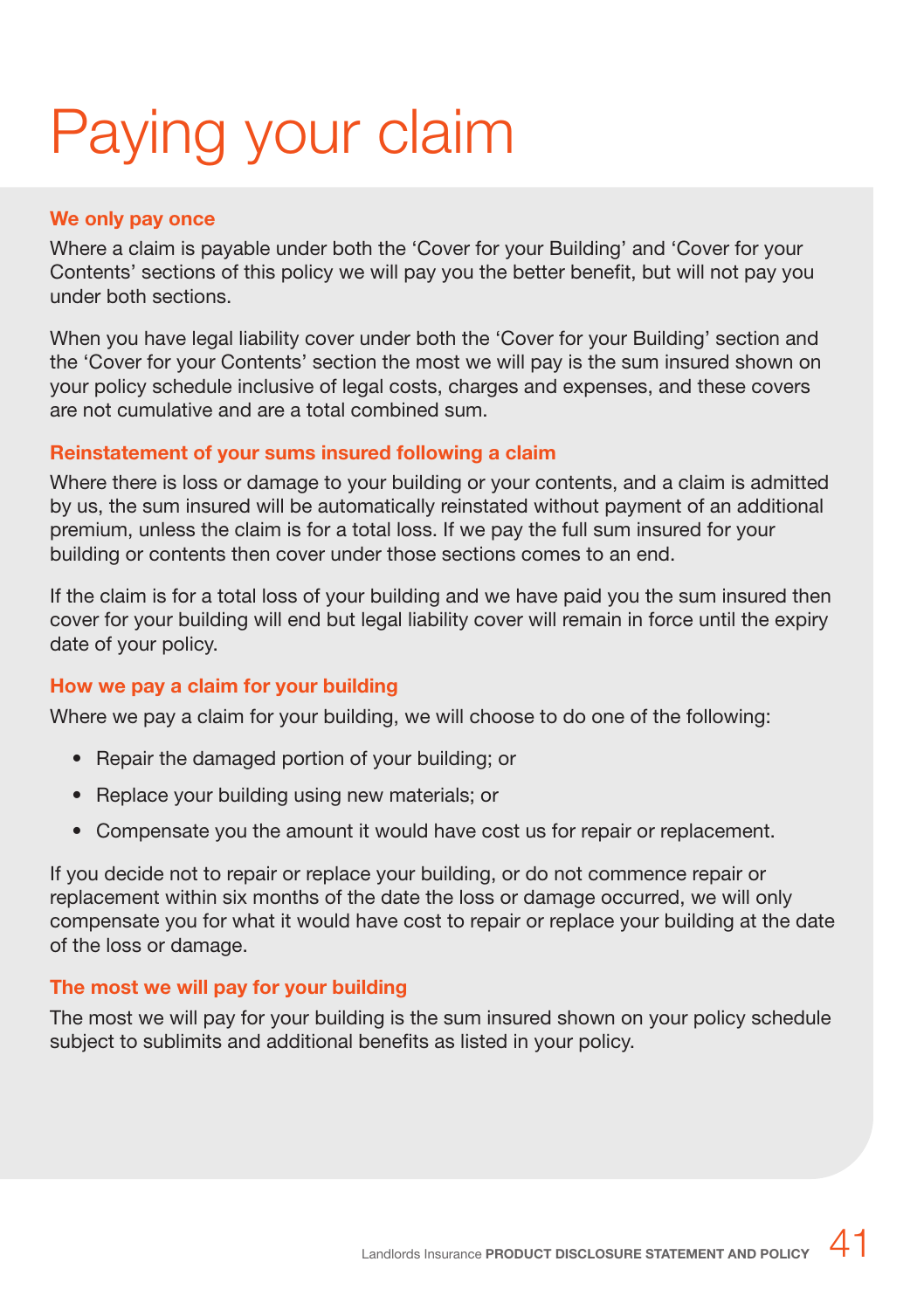# Paying your claim

## **Cash settlement**

If you wish us to compensate you for your loss by a cash settlement you must put your request in writing for our consideration. At our sole discretion we may accept or decline your request.

If we choose to compensate you by a cash settlement we will pay an amount equal to the reasonable cost of repairing or rebuilding your building as determined by us, less any trade discount we receive or negotiate.

## **Matching building materials**

Where we repair your building we will try to return your building to the same condition as when new, or when last renovated by matching building materials as far as we can.

Where we cannot achieve an exact match, we will use materials that match the damaged or lost materials as near as possible in our opinion. We will only do this to the area where the loss or damage occurred.

We will not pay for matching building materials in order to create a uniform effect throughout your building.

## **Unreasonable delay**

We will not pay for any additional or increase in costs due to any unreasonable delay in the commencement of repairs to your building or rebuilding your building.

## **Building rebuilt at another address**

If we agree to replace your building following loss or damage insured by this policy, you may do so to your specifications at your address or another address you choose.

We will not pay for any amount in excess of the amount we would pay if the change of address or specifications had not occurred.

## **How we pay a claim for your contents**

Where we pay a claim for your contents, we will choose to do one of the following:

- Repair your contents
- Replace your contents with new items
- Compensate you the amount it would have cost us for repair or replacement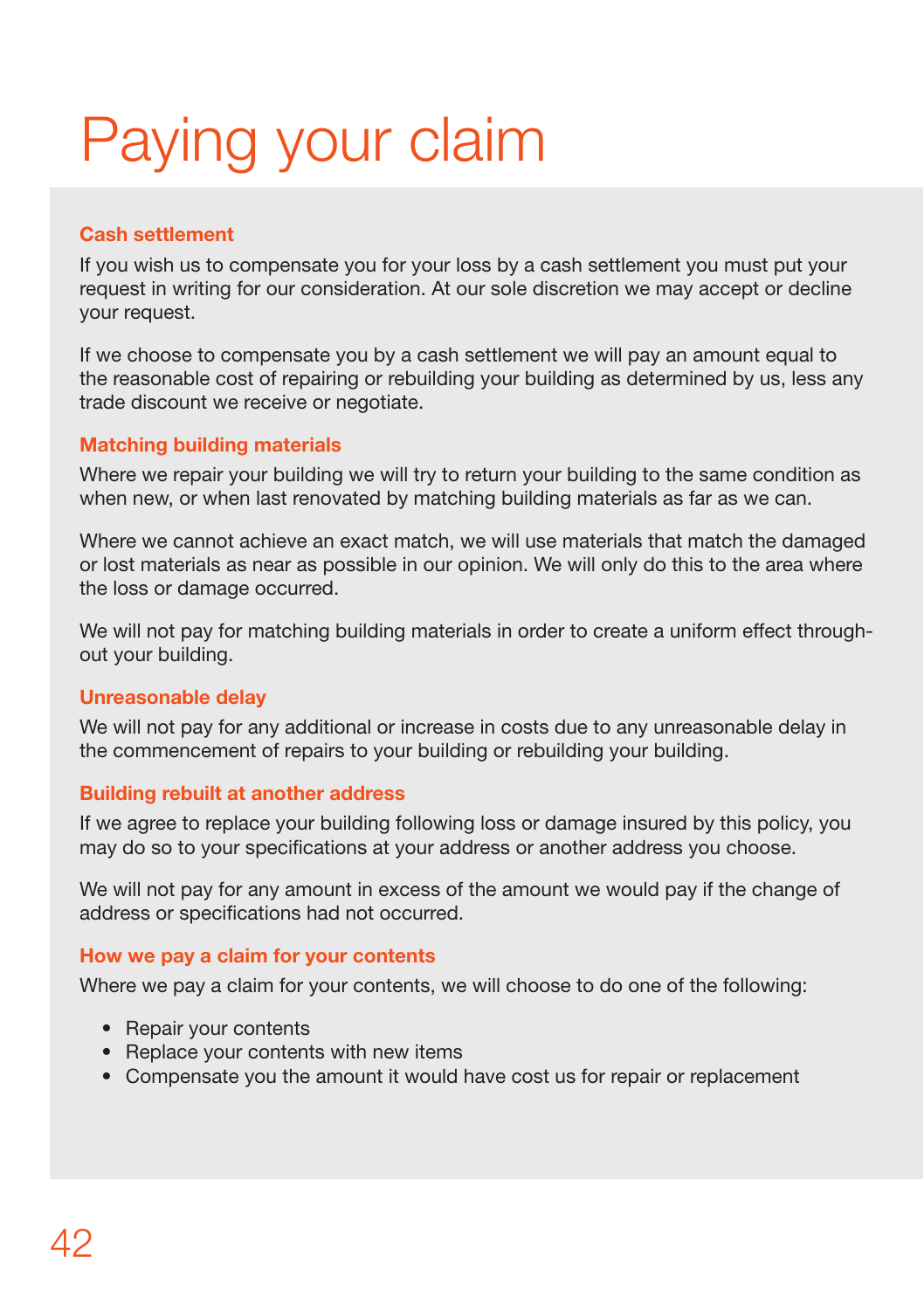### **The most we will pay for your contents**

We will only pay up to the limits shown in your policy under "Cover for your Contents" or as stated in your policy schedule. For all other items we will pay up the sum insured shown on your policy schedule unless otherwise stated in your policy.

### **Carpets or internal window furnishings**

When we repair or replace your carpets or internal window furnishings, we will only pay for the repair or replacement in the room or rooms where the loss or damage occurred.

We will not pay for matching carpets or internal window furnishings to create a uniform effect throughout your building.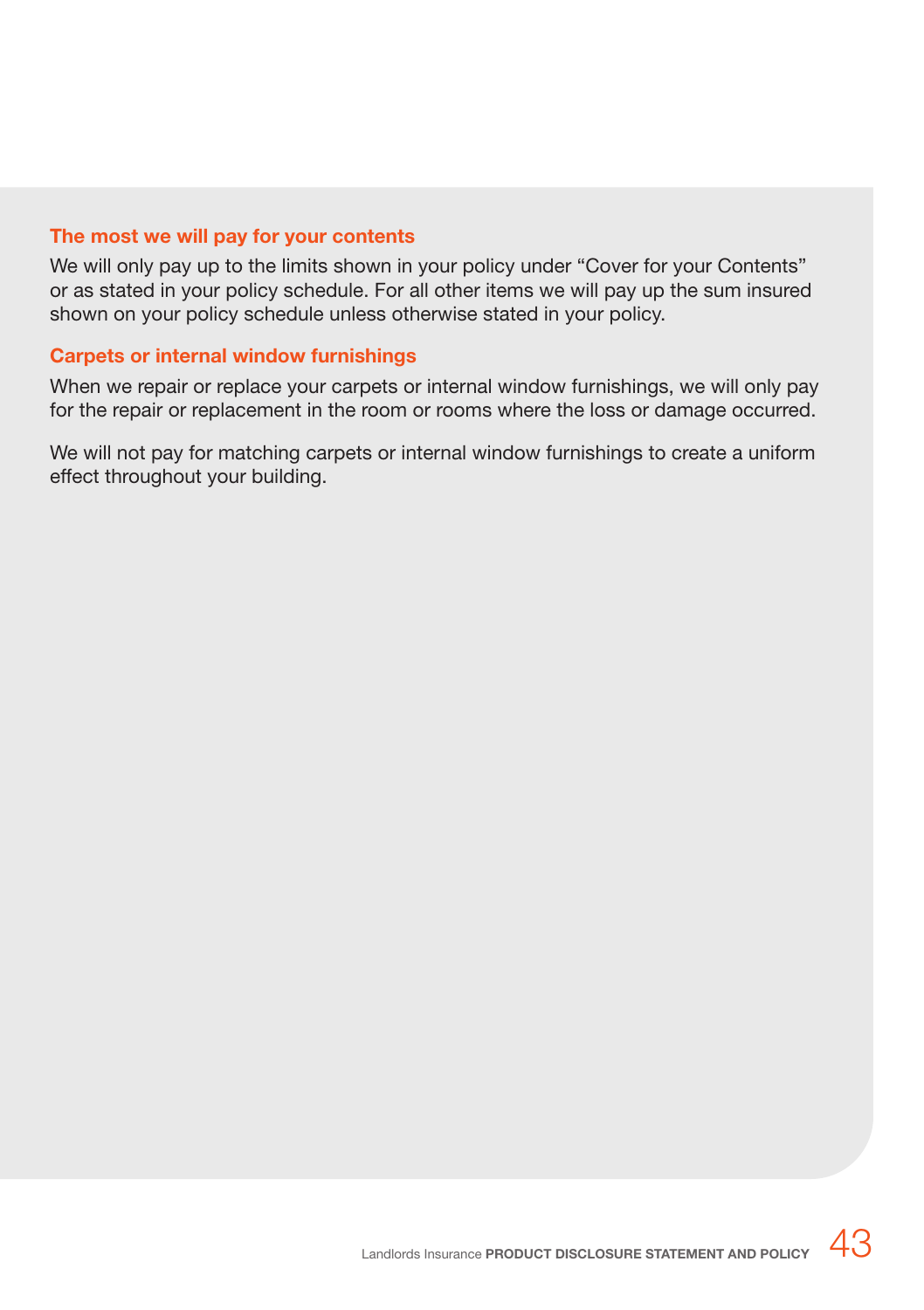## How we pay loss of rent claims

Loss of Rent and Tenant Default is payable under the policy for the period shown on your policy certificate.

### **Conditions for Loss of Rent and Tenant Default claims.**

Note: Cover is only triggered if the rent was not in arrears at policy inception, and has not been in arrears for the previous 60 days and a minimum of 4 weeks bond is collected at the beginning of the rental agreement.

In addition to complying with all other conditions of the policy applicable to loss of rent and tenant default claims, you are required to take the following steps before lodgement of your claim:

• Obtain or hold the bond from the tenant

• Proceed to exercise your legal rights including make an application for loss of rent, bond monies and compensation for any damages and/ or expenses

• Take steps to minimize the loss of rent by re-letting the property as soon as possible

Provided all conditions of cover are met the claim will be calculated as follows:

### **Fixed Term Rental Agreement**

Tenant default is payable from the date the tenant has defaulted in their payments until the expiry of the fixed term lease agreement or until a day before a new tenant is due to move in, whichever is sooner.

Cover is limited to the maximum benefit noted in the policy and is limited to the amount you are legally entitled to recover from the tenant.

The tenant default limit noted on your policy is a limit per period of insurance. For example if 2 tenancies default during one period of

insurance the most we will pay is 18 weeks combined for both claims. If 7 weeks had been paid on the first defaulting tenancy, then only 3 weeks can be paid for the subsequent defaulting tenancy.

## **Periodic Rental Agreement**

Tenant default is payable from the date the tenant has defaulted on their payments until the day they vacate the property plus the number of days they are required to give as notice.

Cover is limited to the maximum benefit noted in the policy and is limited to the amount you are legally entitled to recover from the tenant.

The tenant default limit noted on your policy is a limit per period of insurance. For example if 2 tenancies default during one period of insurance the most we will pay is 18 weeks combined for both claims. If 7 weeks had been paid on the first defaulting tenancy, then only 3 weeks can be paid for the subsequent defaulting tenancy.

### **Rent reduction and deferral of rent**

If you agree to a reduction of rent, you cannot claim the difference in rental payments. For example, if the rental is \$400.00 per week and the you agree to reduce it to \$300.00 per week, the difference of \$100.00 is not claimable. Likewise, if you agree that a tenant can stop paying rent for a period of time, this amount is not claimable. If a tenant subsequently defaults on rent, a claim may be submitted and will be paid on the new reduced rental amount. If a tenant defaults on a rental deferral, the deferred amount is unable to be claimed.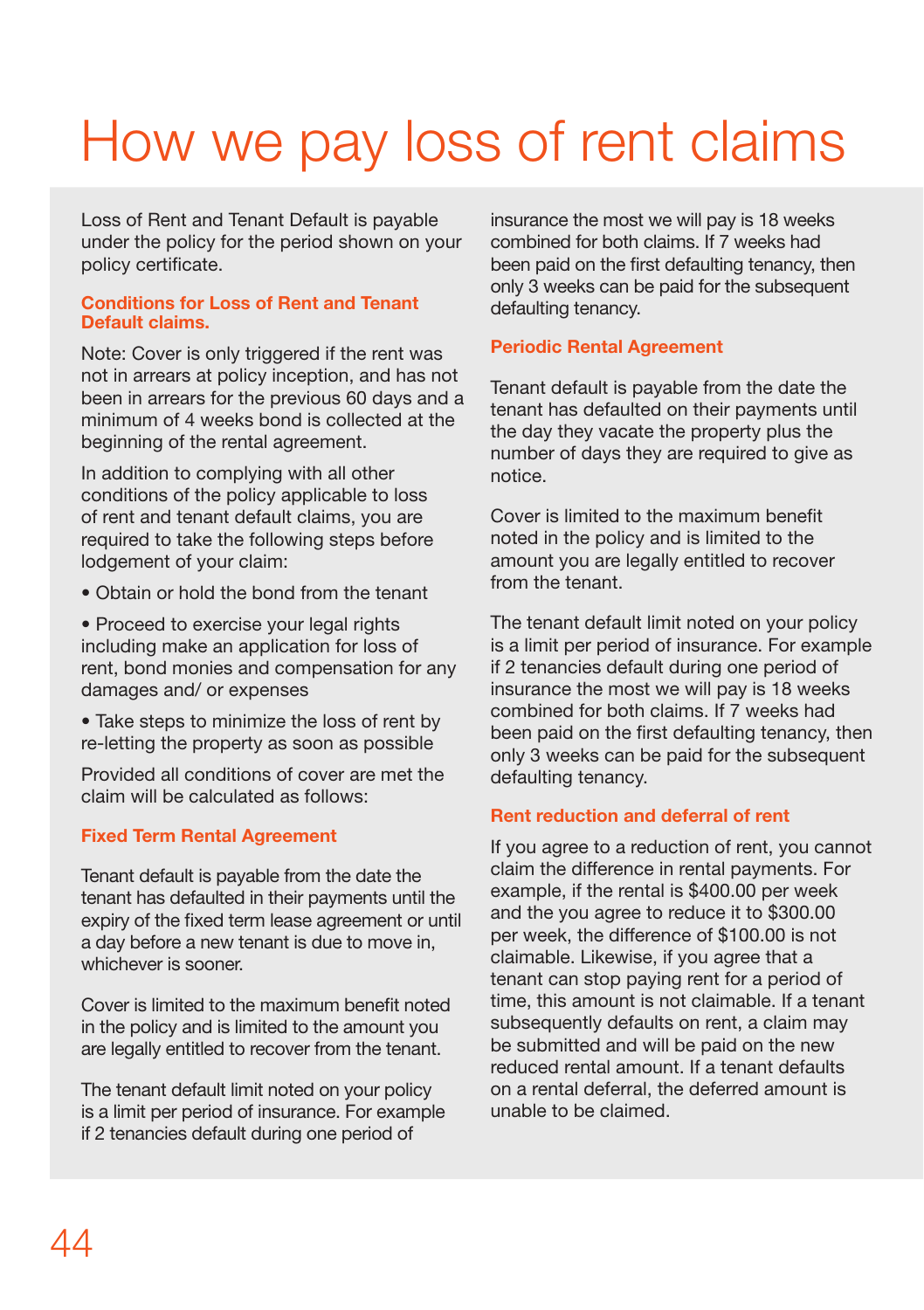### **Bond Deduction**

The bond forms the first part of any loss of rent, tenant default and/or tenant damage claim and is able to be used for:

- Unpaid water invoices
- Re-letting fees
- Advertising costs
- Cleaning and steam cleaning costs
- Rubbish removal
- Repairs/maintenance
- Tribunal costs
- Garden tidy up

Once the bond has been fully utilised the loss of rent claim begins.

Allowable bond expenses over and above bond monies (exhausting the bond in full) are not covered under this policy.

### **Claim Lodgement**

Once all above conditions have been met, a claim may be submitted to us. Documents Required:

### **Rent Default Claim**

- Completed claim form
- Reason for default & period claimed e.g. 01/12/14 – 19/12/2014
- Tenancy tribunal documents
- Old rental agreement
- New rental agreement
- Rent ledger
- Bond refund form
- Invoices to support bond has been exhausted
- Copy of any correspondence to tenant advising rent is late/due or notice to vacate
- Bank account details: account name, BSB & account number

### **Malicious Damage or Theft Claim**

- Completed claim form
- Photos of damaged items
- In going, outgoing and routine inspection report
- Quotes for repairs/replacement
- Police report
- Bank account details: account name, BSB & account number

### **Loss of rent arising from damage to building or contents**

This section refers to the loss of rent incurred due to the property becoming uninhabitable following Insured loss or damage. Documents required:

- Rental agreement for last tenant
- Ledger for last tenant
- Repair report confirming cause of damage and that the property is uninhabitable
- Repair invoice confirming repairs have been completed along with repair dates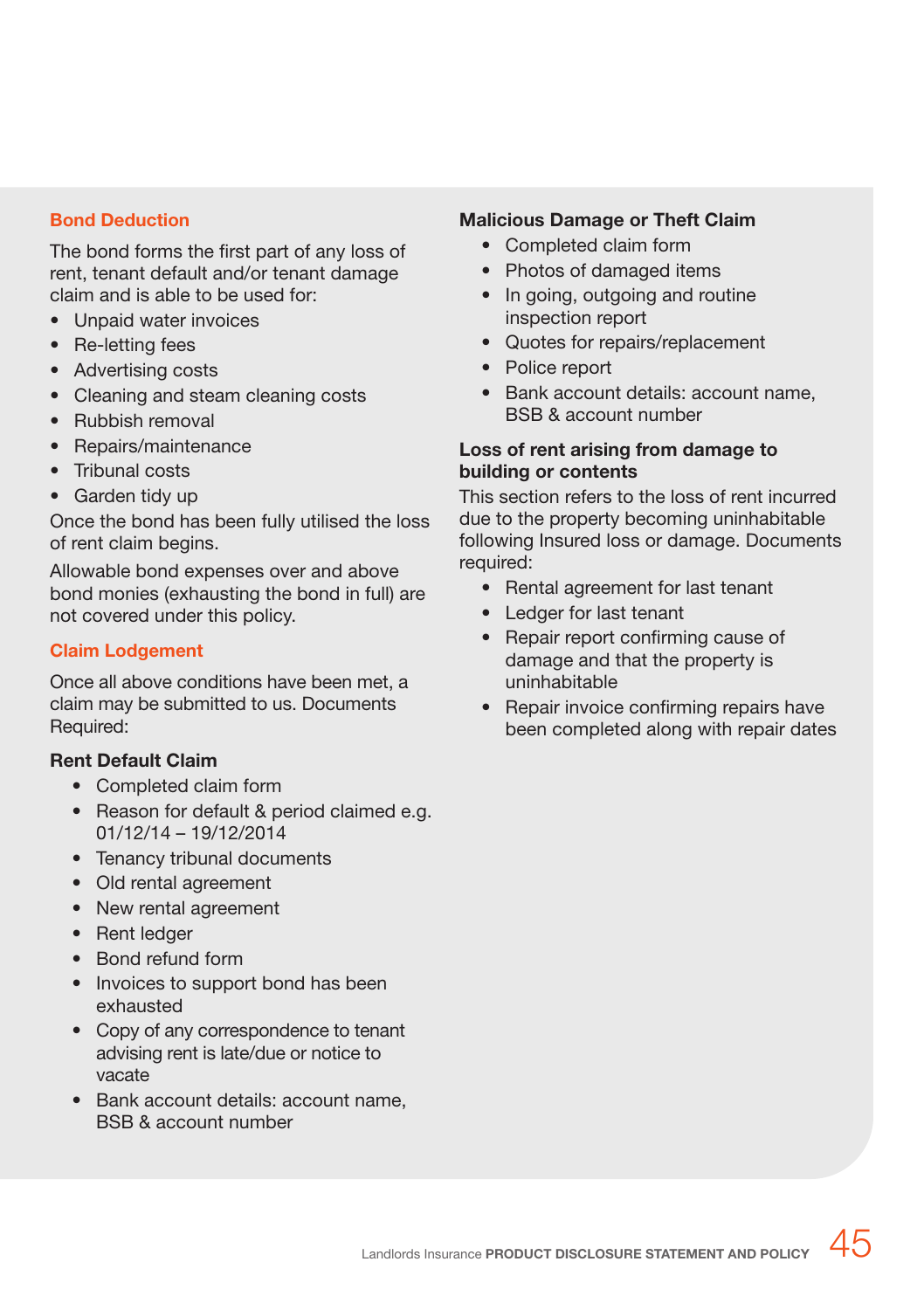# **Complaints** and disputes

We work hard at building relationships with our clients. This requires communication, accessibility, and a commitment to providing quality products and services. However, disputes may still arise. We have therefore developed a complaints and dispute resolution process that is fair, efficient and accessible to all our clients.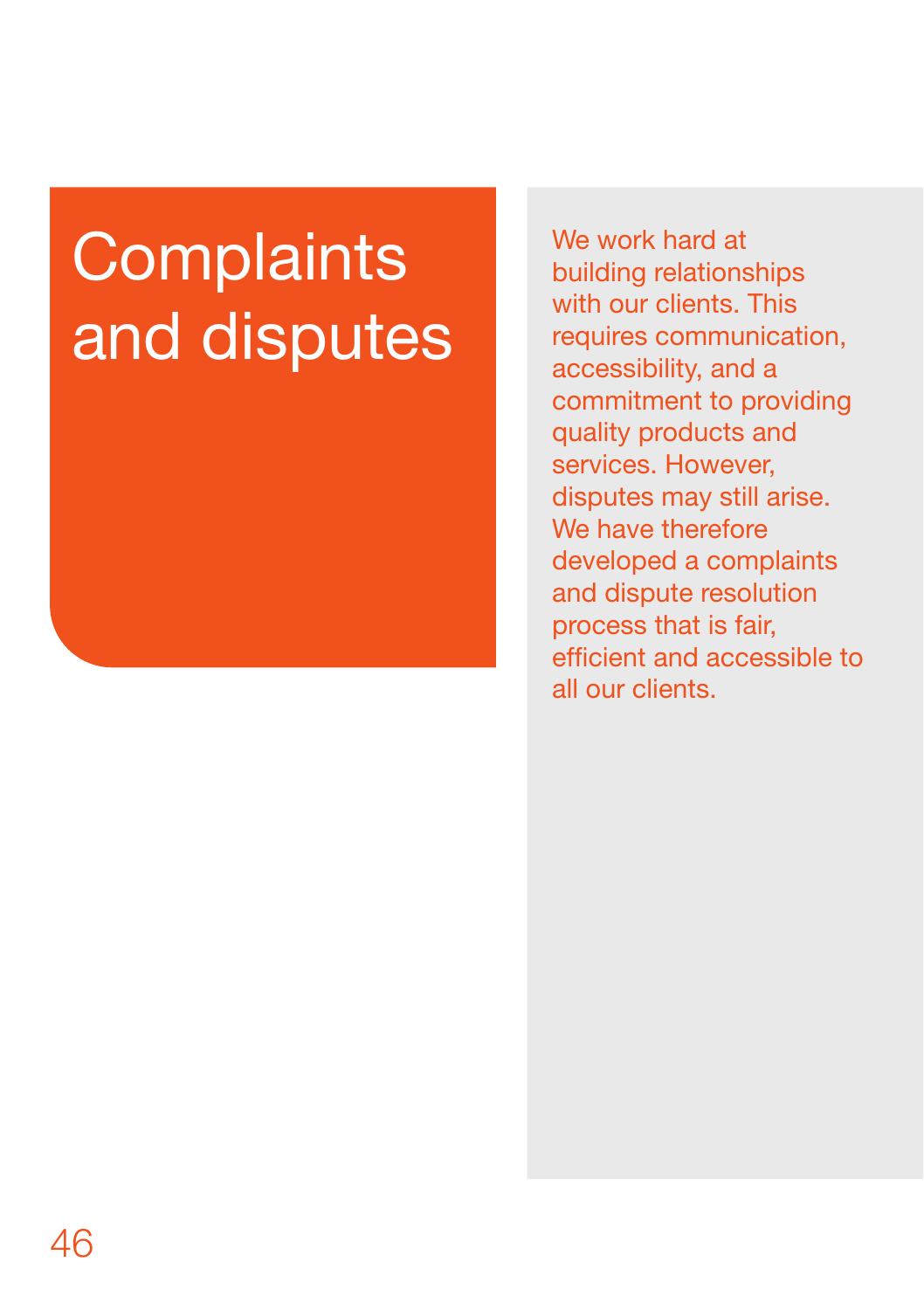### **Step 1 Let us know about your concerns**

Get in touch with one of our customer service consultants or your broker about your concerns, and they'll do their best to resolve them. When you make your complaint please provide as much information as possible. Our aim is to resolve all complaints as soon as possible, however where we can't resolve your concern immediately we will resolve it within 15 business days.

Call us on 1300 307 072 or 03 9111 0680 or visit www.pi-plus/contact-us for more options to get in touch.

### **Step 2 Contact Internal Dispute Resolution Committee**

If you remain dissatisfied with the solution PI-Plus offers, please contact us under complaints@assetinsure.com.au and we will refer the matter to the Internal Dispute Resolution Facility (IDR) at Assetinsure.

We undertake to acknowledge your complaint and respond with a decision within 15 business days.

### **Step 3 Seek an external review of our decision**

If you're not happy with the final decision, or if we've taken more than 45 days to respond to you from the date you first made your complaint, you may contact the Australian Financial Complaints Authority (AFCA) at:

Phone: 1800 931 678 Post: GPO Box 3 Melbourne VIC 3001 Website: afca.org.au Email: info@afca.org.au

The AFCA service is provided to you free of charge. A decision by AFCA is binding on us but is not binding on you. You have the right to seek further legal assistance.

### **Financial Claims Scheme and Compensation Arrangements**

This Policy is a 'protected policy' under the Federal Government's Financial Claims Scheme (FCS). The FCS provides protection to policies issued by an insurer, in the unlikely event that the insurer fails and cannot meet its financial obligations, such as claim payouts.

The FCS entitles certain persons, who have valid claims connected with certain protected policies issued by that insurer to be paid certain amounts by APRA.

The FCS is administered by the Australian Prudential Regulation Authority (APRA). Information about the FCS can be obtained from APRA at www.fcs.gov.au or by calling 1300 55 88 49.

PI Plus Insurance is an Authorised Representative of Fitzpatrick & Co Insurance Brokers. Fitzpatrick & Co Insurance has its own insurance protection to protect your interests required under the Corporations Act. This insurance also covers PI Plus for claims made arising from the provision of their services in arranging and dealing of this insurance.

### **Remuneration**

Assetinsure as the insurer ultimately receives the premium for this insurance product if you purchase it. This amount is agreed with you before the product is purchased. Property Insurance Plus (PIP) receives a commission from Assetinsure which is included in this amount. You may request particulars about this commission or other benefits PIP receives from Assetinsure, however the request must be made within a reasonable time after you have been given this document and before the relevant financial service has been provided to you.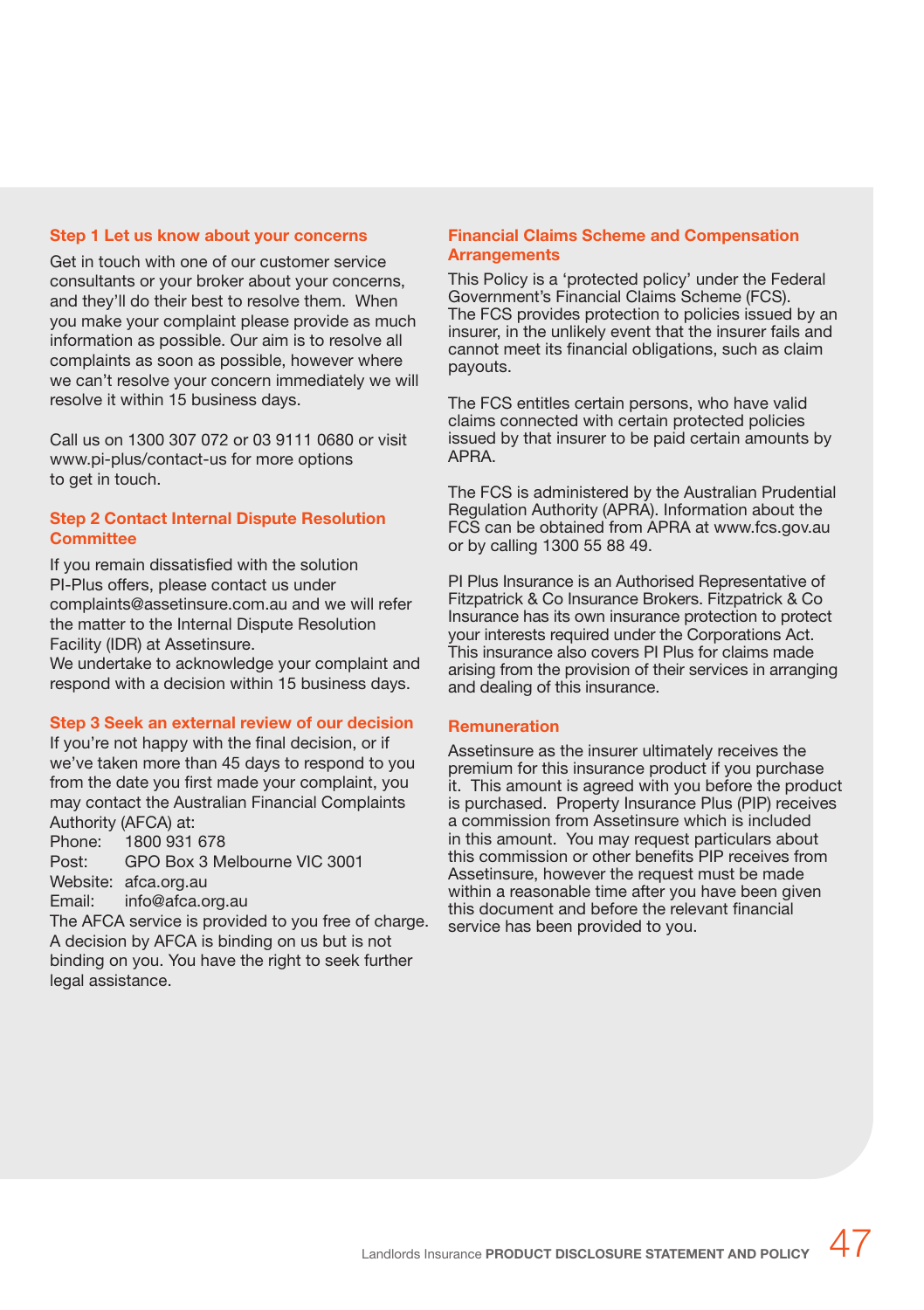

## Property Insurance Plus are here to help.

If you need assistance at any time, please contact Property Insurance Plus on:

## **1300 307 072 or 03 9111 0680**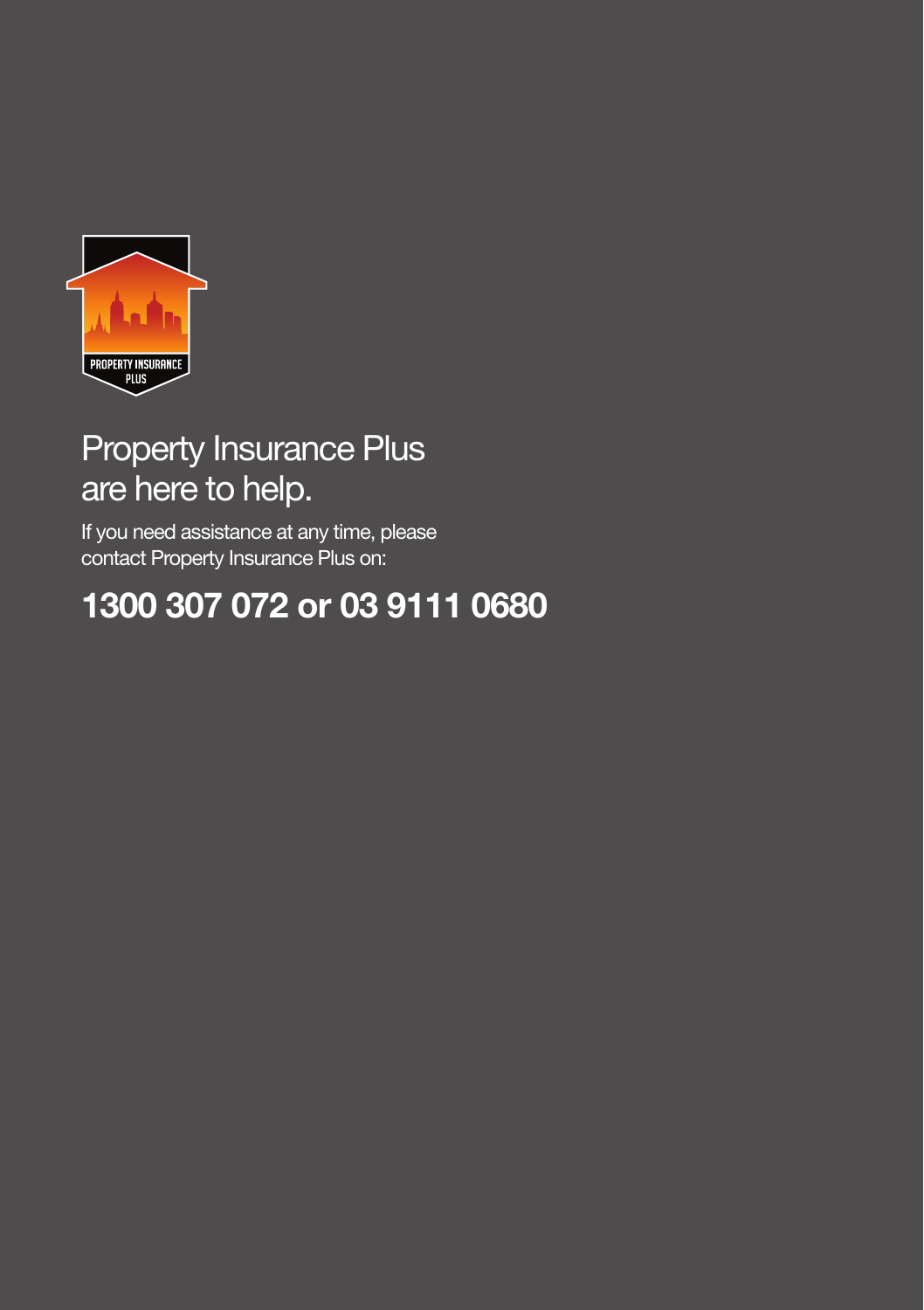

## **Landlords Insurance Policy**

## **Supplementary Product Disclosure Statement**

This Supplementary Product Disclosure Statement (SPDS) is issued by PI Plus (Aust) Pty Ltd trading as Property Insurance Plus (ABN 61 133 941 698, Authorised Representative No 332446) as an authorised representative of Fitzpatrick & Co Insurance Brokers Pty Ltd (ABN 25 050 242 914, AFS Licence 244386) on behalf of the product issuer Assetinsure Pty Ltd (ABN 65 066 463 803, AFS Licence 488403).

This SPDS must be read in conjunction with the Property Insurance Plus Landlords Insurance Product Disclosure Statement (PDS) & Policy dated 3 August 2021.

## **Changes to the PDS which apply to new policies and renewals from 5 October 2021**

## **Changes to Introduction to cover (pages 10 & 11):**

1. Replace the words 'duty of disclosure' on pages 10 & 11 of the PDS with 'your duty to take reasonable care to not make a misrepresentation'.

## **Changes to Important Information (page 12):**

2. Replace the Duty of Disclosure and Non-disclosure – Failure to Comply With your Duty of Disclosure sections on page 12 of the PDS titled **'Important Information'** with the section below:

## **Your duty to take reasonable care not to make a misrepresentation**

Before you enter into this contract of insurance, you have a duty to take reasonable care not to make a misrepresentation. You have a similar duty when you ask us to vary or extend the insurance, and when we offer to renew your insurance. This means that you need to take reasonable care to provide honest, accurate and complete answers to our questions. A misrepresentation includes a statement that is false, partially false, or which does not fairly reflect the truth.

When you ask us to vary or extend your insurance or before you renew your insurance, you need to take reasonable care to review any information that we provide to you for your confirmation and to tell us about any changes, if the information is no longer honest, accurate and complete.

If you are not sure of the answers to any of our questions, or whether the information you previously provided remains honest, accurate and complete, you should check it and find out. It is also important to understand that, in answering the questions and checking the information, you are answering for yourself and anyone else to whom the questions apply. If you are answering questions on behalf of anyone, we will treat your answers or representations as theirs.

As we use your answers to decide what insurance we will offer, to calculate your premium, and to assess any claim you make, it is essential that you contact us if you have any doubts.

If you do not take reasonable care in answering our questions, or to inform us of any changes, you may breach your duty. If that happens, your policy may be cancelled, or treated as if it never existed, and any claim may be denied or not paid in full.

Whether you have taken reasonable care not to make a misrepresentation will be determined with regard to all relevant circumstances, including:

- the product type and its target market;
- explanatory material or publicity produced or authorised by us;
- how clear, and how specific any questions we asked were and how clearly we communicated to you the importance of answering those questions, and the possible consequences of failing to do so;